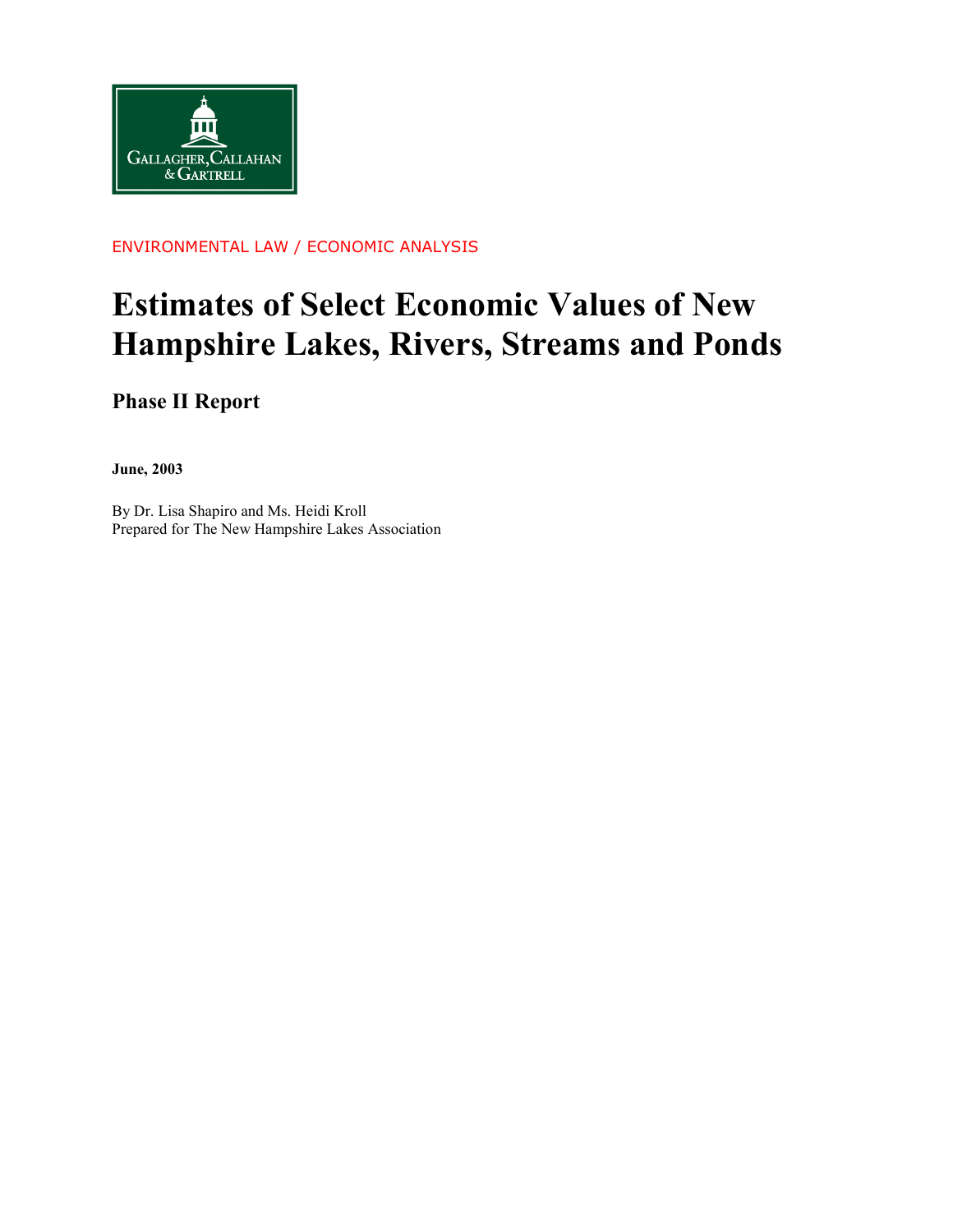# **TABLE OF CONTENTS**

| <b>SECTION 3 - ECONOMIC VALUE OF RECREATIONAL FRESHWATER FISHING IN NEW</b>      |  |
|----------------------------------------------------------------------------------|--|
|                                                                                  |  |
|                                                                                  |  |
|                                                                                  |  |
|                                                                                  |  |
|                                                                                  |  |
| <b>SECTION 5 - ECONOMIC VALUE OF WATER UTILITIES USING SURFACE WATERS IN NEW</b> |  |
|                                                                                  |  |
|                                                                                  |  |
|                                                                                  |  |
|                                                                                  |  |
|                                                                                  |  |
|                                                                                  |  |
|                                                                                  |  |
|                                                                                  |  |
|                                                                                  |  |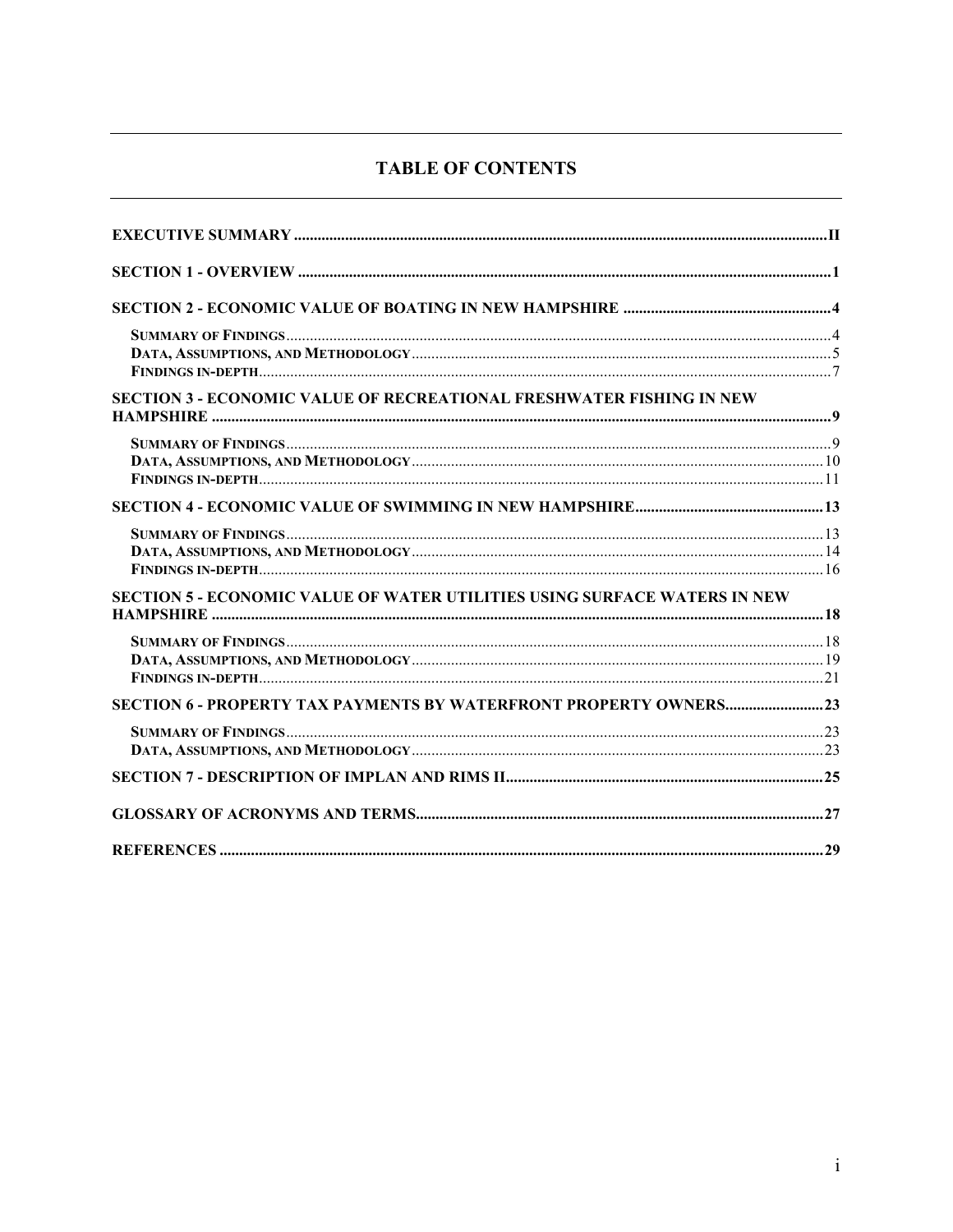#### **EXECUTIVE SUMMARY**

<span id="page-2-0"></span>New Hampshire has approximately 1,000 lakes and nearly 10,000 miles of rivers and streams. Besides serving as a wildlife habitat, these surface waters provide a variety of recreational and non-recreational uses: for boating, fishing, and swimming; for transportation, manufacturing, and generating electricity; and as a source of drinking water supplies.

Surface waters are valuable both as a natural and economic resource. Residents, in-state property owners, and tourists spend money on water-based recreational activities, and waterfront property owners pay a purchase and tax premium to be located there. Public water utilities depend on surface waters to serve customers and businesses. People also place value on the enjoyment of great ponds and rivers, beyond any dollar figure that they are generally willing to pay to preserve them now and for the future. Business people start and keep businesses here in part because of access to water-based recreational activities.

These activities generate economic wealth that clearly benefits New Hampshire. The magnitude of this economic activity in New Hampshire, however, has not been previously estimated. Information about the economic contribution of the State's surface waters in their current environmental condition, and the value that could be lost if these waters are degraded, will assist policy-makers in making fully informed choices when faced with decisions among multiple and sometimes competing uses of public waters.

The New Hampshire Lakes Association (NHLA) commissioned the Phase II Study on behalf of the Lakes, Rivers, Streams and Ponds Partnership. In addition to NHLA, members of the Steering Committee include the NH Rivers Council, NH Department of Environmental Services, NH Fish and Game Department, Squam Lakes Association, Lake Sunapee Protective Association, and Newfound Lake Region Association. Please contact NHLA for a list of organizations that have contributed funding to date.

The purpose of the Phase II Study is to provide estimates of the economic value from three recreational uses – fishing, swimming, and boating – and two non-recreational uses – public drinking water supplies and waterfront property ownership for New Hampshire lakes, rivers, streams and ponds. Although there are other significant economic values from surface waters, the Phase I Study suggested that these five uses provide both significant value and have data available to estimate the value.

*The economic value of commercial and industrial uses is generally not included in the Phase II Study, nor is the economic benefit of businesses locating in the Granite State due to access to lakes, rivers, streams and ponds.* People's willingness to pay for clean New Hampshire surface waters, for keeping them available for future generations, and for the value of knowing they just exist, are not measured in the Phase II Study either, but probably exceed the actual use values examined here based on other studies that have attempted to measure such non-use values.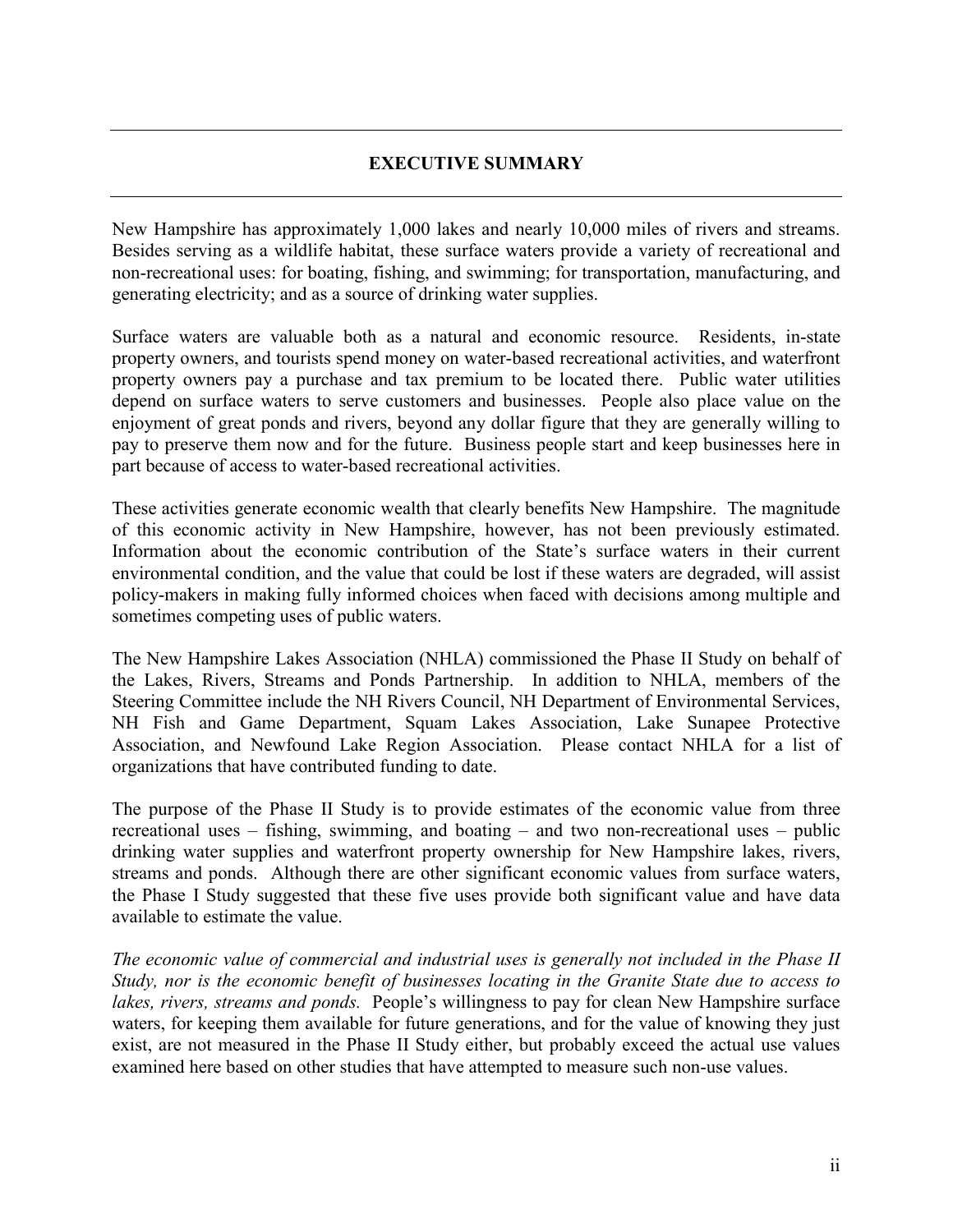The key findings for the uses presented in the Phase II Study are summarized below. Please refer to the Glossary of Acronyms and Terms for definitions of economic terminology.

- The Total Sales generated by recreational uses (i.e., boating, fishing, swimming) of New Hampshire's freshwaters, and by public drinking water supplies, range from \$1.1 billion to as much as \$1.5 billion annually.
- Annually, there are approximately 14.7 million visitor days spent by both residents and nonresidents in New Hampshire boating, fishing, and swimming. These visitor days represent roughly 65% of the State's summer visitor days and roughly 25% of the State's annual visitor days. $1$
- Days spent boating, fishing, and swimming collectively generate approximately:
	- \$320 million to \$340 million in annual Household Income;
	- 9,000 to 15,000 full- and part-time Jobs; and,
	- \$850 million to \$1.2 billion in annual Total Sales, which represents 8% to 12% of the total impact of visitor spending on the State's economy.<sup>2</sup>
- Nearly 200,000 households and businesses rely on public drinking water from surface waters supplies. This generates approximately \$75 million to \$150 million in annual Household Income, 1,900 to 2,600 full- and part-time jobs, and \$276 million to \$300 million in annual Total Sales.
- A preliminary estimate suggests that waterfront property owners on lakes, rivers, streams and ponds pay an estimated \$247 million per year in property taxes.<sup>3</sup>

 $\overline{a}$ 

<sup>&</sup>lt;sup>1</sup> Based on New Hampshire visitor data prepared by the Institute for New Hampshire Studies, Plymouth State College, which defines "summer" as the months of June, July, and August.

 $2^2$  Based on New Hampshire visitor data prepared by the Institute for New Hampshire Studies, Plymouth State

College.<br><sup>3</sup> This report estimates the property tax payments made by waterfront property owners on lakes, rivers, streams and ponds; it does not estimate the economic impacts from these payments.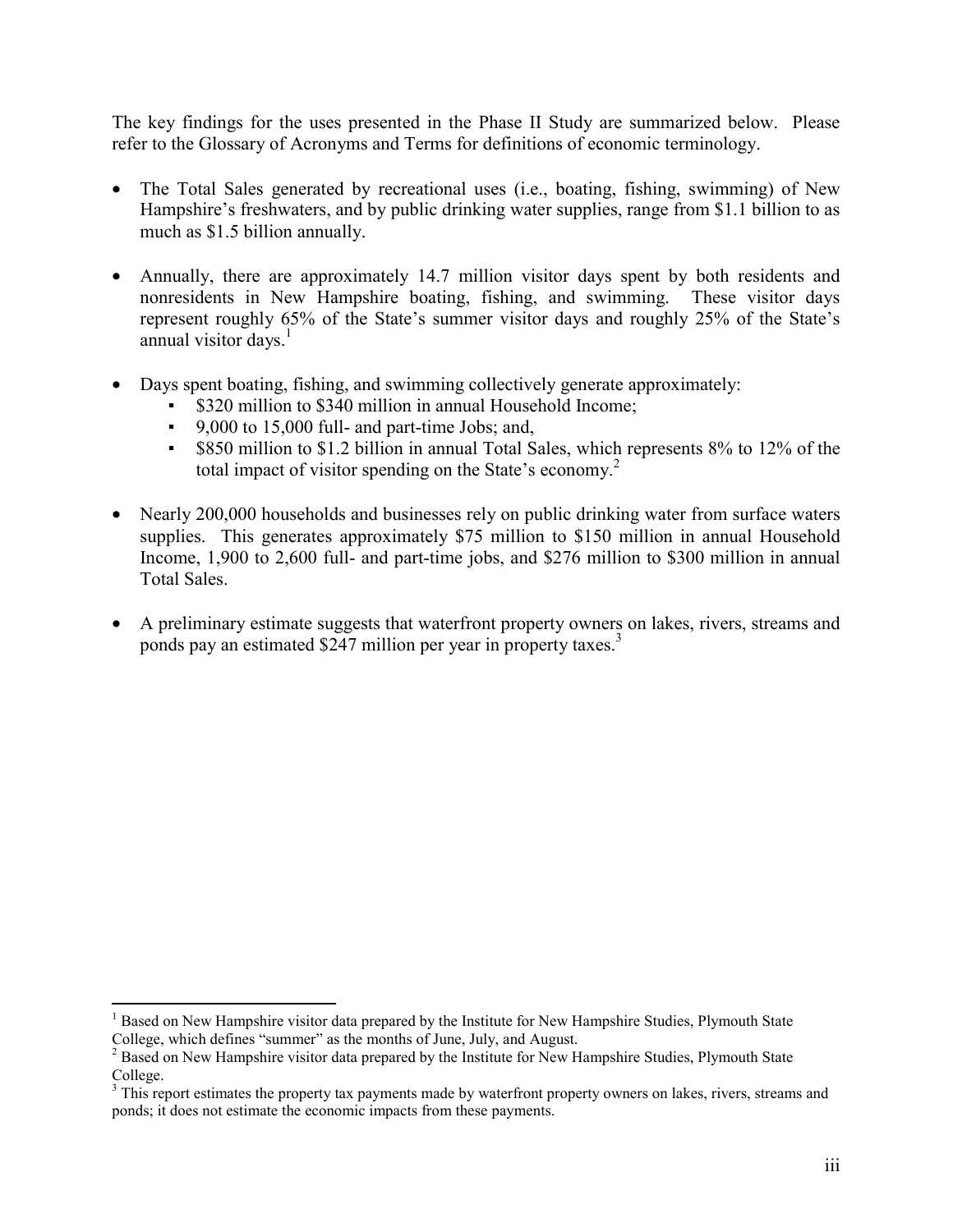| <b>Use</b>                                              |                          | <b>Participation</b>                                                                       | <b>Total Sales</b>                                               | Household<br><b>Income</b>                                     | Jobs<br>(full- and part-time)                                            |
|---------------------------------------------------------|--------------------------|--------------------------------------------------------------------------------------------|------------------------------------------------------------------|----------------------------------------------------------------|--------------------------------------------------------------------------|
| <b>Boating</b><br>Fishing<br>Swimming<br>Drinking Water | 3.6<br>3.1<br>8.0<br>191 | million visitor days<br>million visitor days<br>million visitor days<br>thousand customers | $$328 - $450$<br>$$245 - $352$<br>$$269 - $380$<br>$$276 - $301$ | $$126 - $128$<br>$$84 - $103$<br>$$109 - $111$<br>$$75 - $147$ | $3,400 - 5,700$<br>$2,100 - 4,300$<br>$3,800 - 5,000$<br>$1,900 - 2,600$ |
| <b>TOTAL</b>                                            |                          |                                                                                            | $$1,118 - $1,483$                                                | \$394 - \$489                                                  | $11,200 - 17,600$                                                        |

**Table ES.14 Annual Impacts of Select Surface Water Uses on New Hampshire's Economy (All Dollar Values are in Millions of 2002 Dollars)** 

<sup>&</sup>lt;sup>4</sup> Because this report does not estimate the economic impacts from property tax payments made by waterfront property owners on lakes, rivers, streams and ponds, these property tax payments are not included in this table.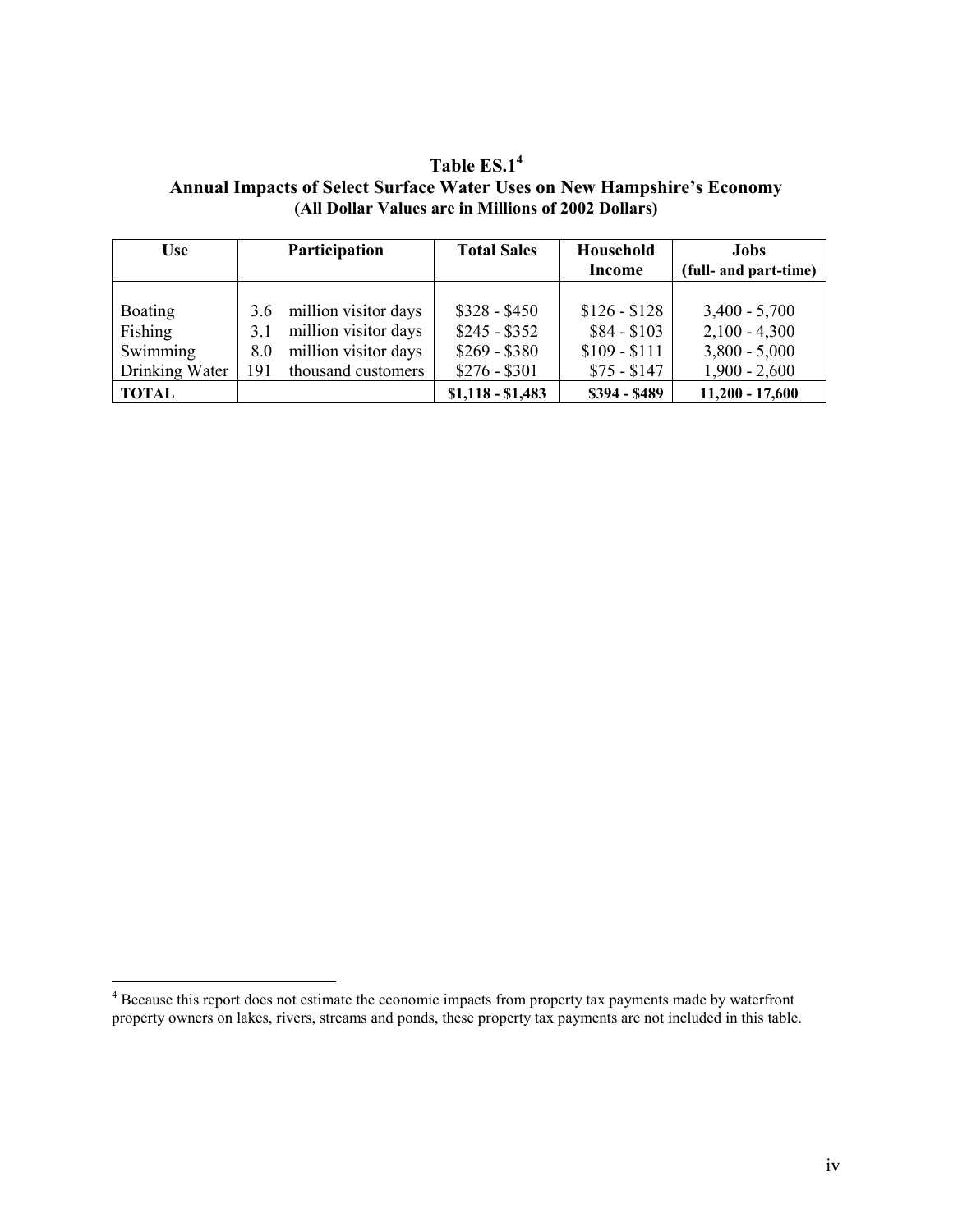# $\sim$  **SECTION** 1  $\sim$ **OVERVIEW**

<span id="page-5-0"></span>New Hampshire has approximately 1,000 lakes and nearly 10,000 miles of rivers and streams. Besides serving as a wildlife habitat, these surface waters provide a variety of recreational and non-recreational uses: for boating, fishing, and swimming; for transportation, manufacturing, and generating electricity; and as a source of drinking water supplies.

Surface waters are valuable both as a natural and economic resource. Residents, in-state property owners, and tourists spend money on water-based recreational activities, and waterfront property owners pay a purchase and tax premium to be located there. Public water utilities depend on surface waters to serve customers and businesses. People also place value on the enjoyment of great ponds and rivers, beyond any dollar figure that they are generally willing to pay to preserve them now and for the future. Business people start and keep businesses here in part because of access to water-based recreational activities.

These activities generate economic wealth that clearly benefits New Hampshire. The magnitude of this economic activity in New Hampshire, however, has not been previously estimated. Information about the economic contribution of the State's surface waters in their current environmental condition, and the value that could be lost if these waters are degraded, will assist policy-makers in making fully informed choices when faced with decisions among multiple and sometimes competing uses of public waters.

To gather this information, the New Hampshire Lakes Association (NHLA) commissioned a study in several phases on behalf of the Lakes, Rivers, Streams and Ponds Partnership. In addition to NHLA, members of the Steering Committee include the NH Rivers Council, NH Department of Environmental Services, NH Fish and Game Department, Squam Lakes Association, Lake Sunapee Protective Association, and Newfound Lake Region Association. Please contact NHLA for a list of organizations that have contributed funding to date.

The Phase I Study reviewed efforts to estimate the value of surface waters in other states, identified what types of uses are likely to add significant economic value in New Hampshire, and surveyed what local data are publicly available from which estimates could be made. The Phase I Study identified five uses to be examined in-depth in the Phase II Study.

- $\rightarrow$  Boating
- $\triangleright$  Swimming
- $\triangleright$  Fishing
- $\rightarrow$  Public drinking water
- 8 Waterfront property

*It is important to note that the economic value of commercial and industrial uses is generally not included in the Phase II Study*. Although the value of such uses may be equal to or greater than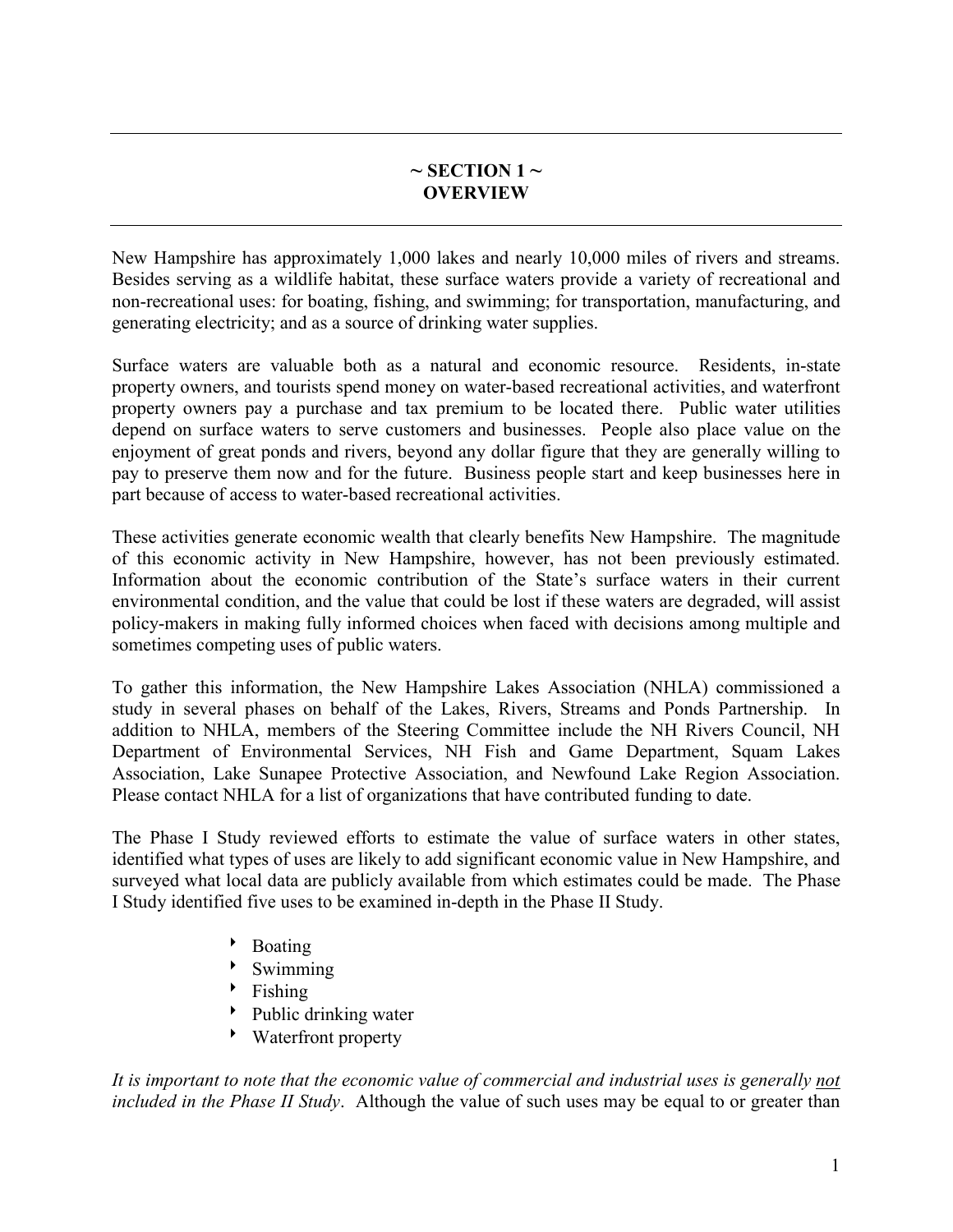the uses estimated here, they are beyond the scope of the Phase II Study. The data for such a study may be largely in private hands, thus requiring the financial support and cooperation of additional private sector interests.

*Also not measured in the Phase II Study are non-use values*. People are generally willing to pay for clean lakes, rivers, streams and ponds even if they don't use those resources, and a number of efforts have been made in other studies to estimate just how much they are willing to spend. Although the non-use values of New Hampshire surface waters probably exceeds the actual use values examined here, estimating it is beyond the scope of the Phase II Study.<sup>5</sup>

This report estimates the economic impacts from the first four uses of New Hampshire surface waters listed above, along with the property tax payments made by waterfront property owners on lakes, rivers, streams and ponds.<sup>6</sup> With respect to the first four uses, the general methodology used here estimates:1) the amount of Direct Sales that are made to residents, nonresidents, and tourists when they spend money (e.g., trip costs, equipment purchases, water utility bills) on each use, and 2) the participation levels by residents, nonresidents, and tourists for each use. These estimates form the basis for estimating economic value in terms of Total Sales, Household Income and full- and part-time Jobs.<sup>7</sup> The estimated economic values that provide the low and high ends of each range were derived by using a model called Impact Analysis for Planning, or IMPLAN,<sup>8</sup> and by using multipliers from the federal government's Regional Input-Output Modeling System, or RIMS II.<sup>9</sup>

The estimates reflect the economic value that results directly from the money that people spend on the above uses, as well as indirectly when their direct expenditures cycle through the New Hampshire economy and stimulate more sales, jobs and household income that is spent in the State. The estimates of participation levels, Direct Sales, Total Sales, Household Income, and Jobs were compared to estimates and data from other sources and studies in order to form a basis for either validating or adjusting the Phase II Study estimates. Below is a summary of the findings from the Phase II Study. In addition to the findings summarized in Table 1.1, a preliminary estimate of property taxes paid by waterfront property owners on lakes, rivers, streams and ponds is approximately \$247 million per year. This report does not estimate the economic impacts from these payments.

# **Table 1.1<sup>10</sup>**

<sup>&</sup>lt;sup>5</sup> In the study, "Great Ponds Play an Integral Role in Maine's Economy," the authors estimated that the economic benefits associated with uses of lakes and streams were almost \$2.9 billion and that their existence value was over \$6.7 billion (Boyle et al., April 1997).

<sup>&</sup>lt;sup>6</sup> This report does not estimate the economic impacts from these property tax payments.

<sup>&</sup>lt;sup>7</sup> Economic terminology is described in depth in the following chapters and is also defined in the Glossary of Acronyms and Terms.

<sup>&</sup>lt;sup>8</sup> Additional information about IMPLAN is available in a later chapter of this report, "Description of IMPLAN," and at http://www.implan.com.

<sup>&</sup>lt;sup>9</sup> Additional information about RIMS II is available in a later chapter of this report, "Description of RIMS II," and at http://www.bea.doc.gov/bea/regional/rims.<br><sup>10</sup> Because this report does not estimate the economic impacts from property tax payments made by waterfront

property owners on lakes, rivers, streams and ponds, these property tax payments are not included in this table.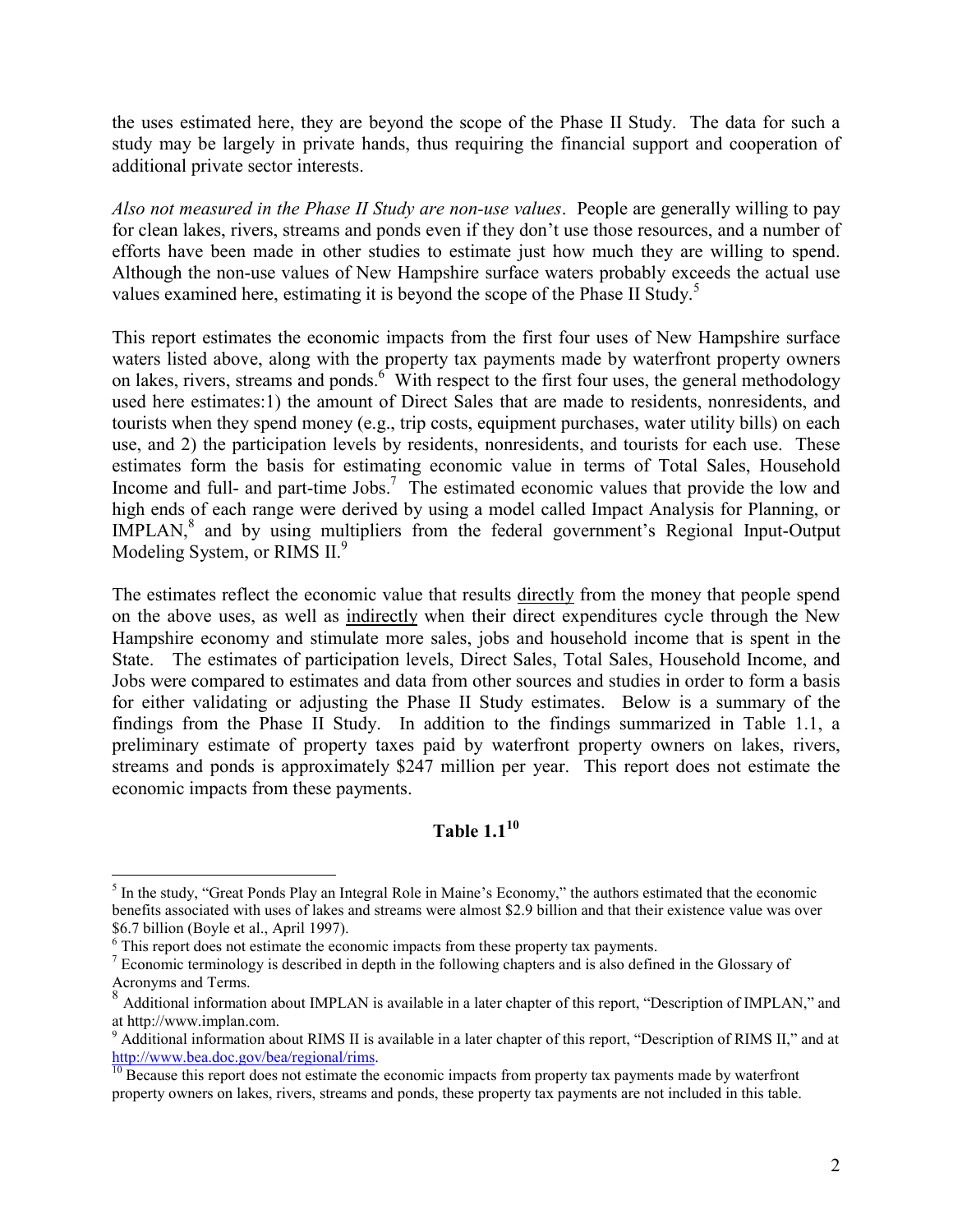#### **Annual Impacts of Select Surface Water Uses on New Hampshire's Economy (All Dollar Values are in Millions of 2002 Dollars)**

| <b>Use</b>     |     | Participation        | <b>Total Sales</b> | Household     | <b>Jobs</b>           |
|----------------|-----|----------------------|--------------------|---------------|-----------------------|
|                |     |                      |                    | <b>Income</b> | (full- and part-time) |
|                |     |                      |                    |               |                       |
| <b>Boating</b> | 3.6 | million visitor days | $$328 - $450$      | $$126 - $128$ | $3,400 - 5,700$       |
| Fishing        | 3.1 | million visitor days | $$245 - $352$      | $$84 - $103$  | $2,100 - 4,300$       |
| Swimming       | 8.0 | million visitor days | $$269 - $380$      | $$109 - $111$ | $3,800 - 5,000$       |
| Drinking Water | 191 | thousand customers   | $$276 - $301$      | $$75 - $147$  | $1,900 - 2,600$       |
| TOTAL          |     |                      | $$1,118 - $1,483$  | \$394 - \$489 | $11,200 - 17,600$     |

The succeeding chapters report the methodology, data, and detailed economic results for the uses of New Hampshire surface waters included in the Phase II Study.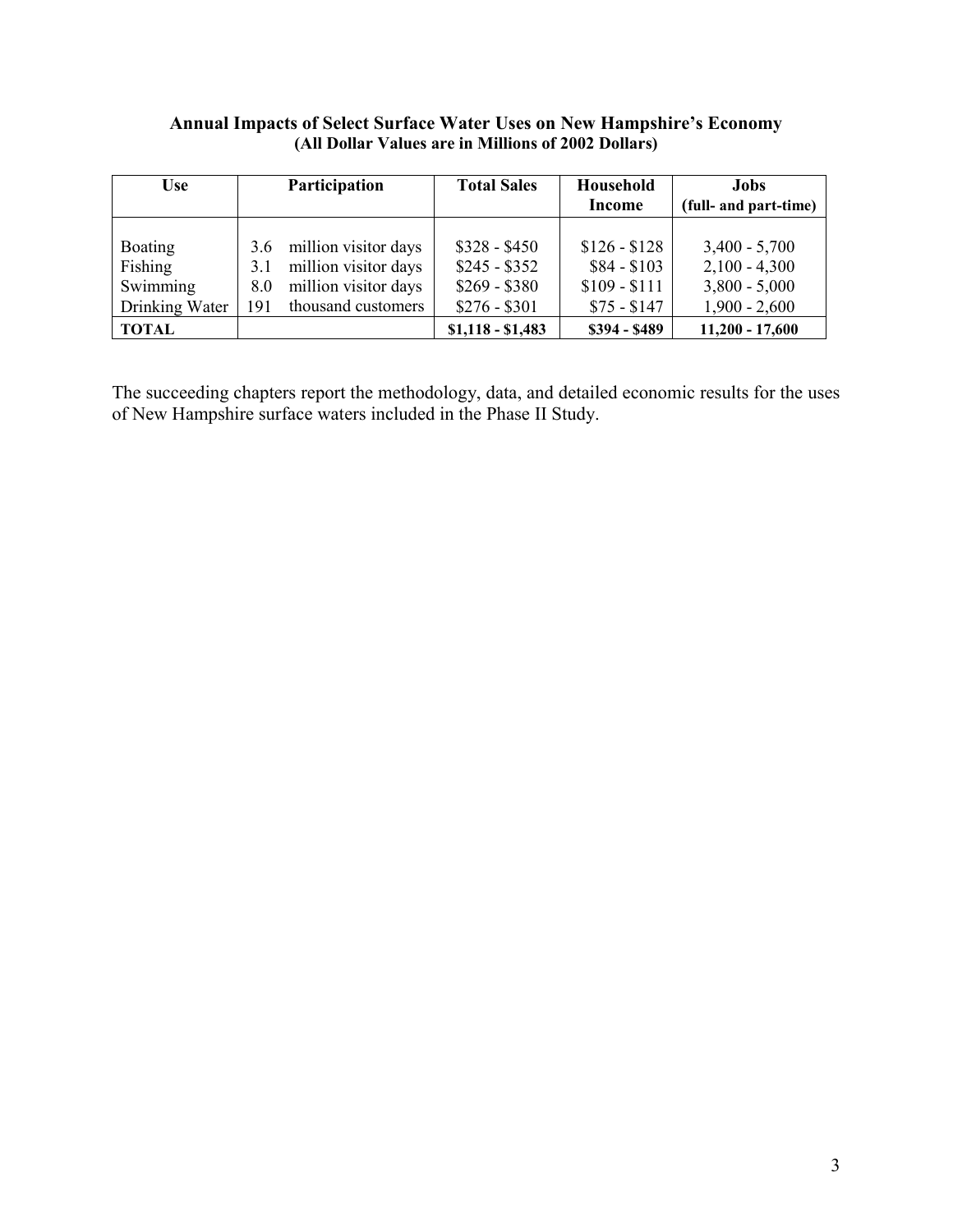# $\sim$  **SECTION 2**  $\sim$ **ECONOMIC VALUE OF BOATING IN NEW HAMPSHIRE**

#### <span id="page-8-0"></span>**Summary of Findings**

 $\overline{a}$ 

The Phase II Study finds that approximately 195,000 motorized and non-motorized boats and jet skis are in use on New Hampshire's waters for recreational purposes, including an estimated 102,000 boats and jet skis registered with the State and another 93,000 not registered with the State.<sup>11</sup> It is estimated that 112,000 households make more than 1 million boating<sup>12</sup> trips each year to locations throughout New Hampshire, and spend roughly 3.6 million visitor days boating,  $^{13}$  excluding the trips and days when boats are used for fishing.

An estimated \$246 million in Direct Sales are made in New Hampshire each year to people who participate in pure boating, i.e., boating that is not associated with fishing.<sup>14</sup> People who boat in New Hampshire (not including allocations to fishing) spend \$144 million in-state on trip-related expenditures: \$67 million on food and lodging, \$21 million on transportation, and \$57 million on entertainment and other trip-related items. They also spend an estimated \$102 million annually in-state on equipment purchases, operation, maintenance, and other boating-related items such as magazines, membership dues, and instruction.

An estimated \$328 million to \$450 million in Total Sales are made in New Hampshire as a result of pure boating. Total Sales include the Direct Sales that are made when boaters spend money in New Hampshire on boating trips and equipment (the direct expenditures discussed above), as well as the additional sales that are made in the State when owners and employees of shops, hotels, restaurants, and other retail establishments respend money that they have as a result of having made Direct Sales to the boaters. The shop owners' and employees' expenditures occur in all sectors of the economy, as they go about conducting business and living in New Hampshire.

Total Sales result in Household Income that is estimated at \$126 million to \$128 million. Household Income includes employee compensation (i.e., wages, salaries, and benefits), income received by self-employed individuals and private business owners, and other property-type

 $11$  NH Registration is not required for non-motorized boats under 12 feet, boats registered in another state that use NH waters for fewer than 30 consecutive days, and US government boats.

<sup>&</sup>lt;sup>12</sup> For the purposes of the Phase II Study, the term "boating" refers to the use of motorized and non-motorized boats and jet skis.

 $^{13}$  Visitor days are the total number of days per year that all people spend boating in New Hampshire. For purposes of the Phase II Study, to estimate the number of visitor days spent boating, it was assumed that, on average, every household boating trip involves 2 people ("visitors") and lasts 1.7 days, (i.e., 1 trip equates to 3.4 visitor days).

<sup>&</sup>lt;sup>14</sup> The total expenditures associated with all boating in New Hampshire, including boating for the purpose of fishing, are estimated at nearly \$439 million: \$257 million on trips and \$182 million on equipment and other boating-related items. As explained in the "Data, Assumption, and Methodology" section of this chapter, the expenditure figure used to estimate the economic value of boating is the adjusted figure (\$246 million) because some of the boating expenditures are already counted in the economic value of fishing (discussed in the following chapter).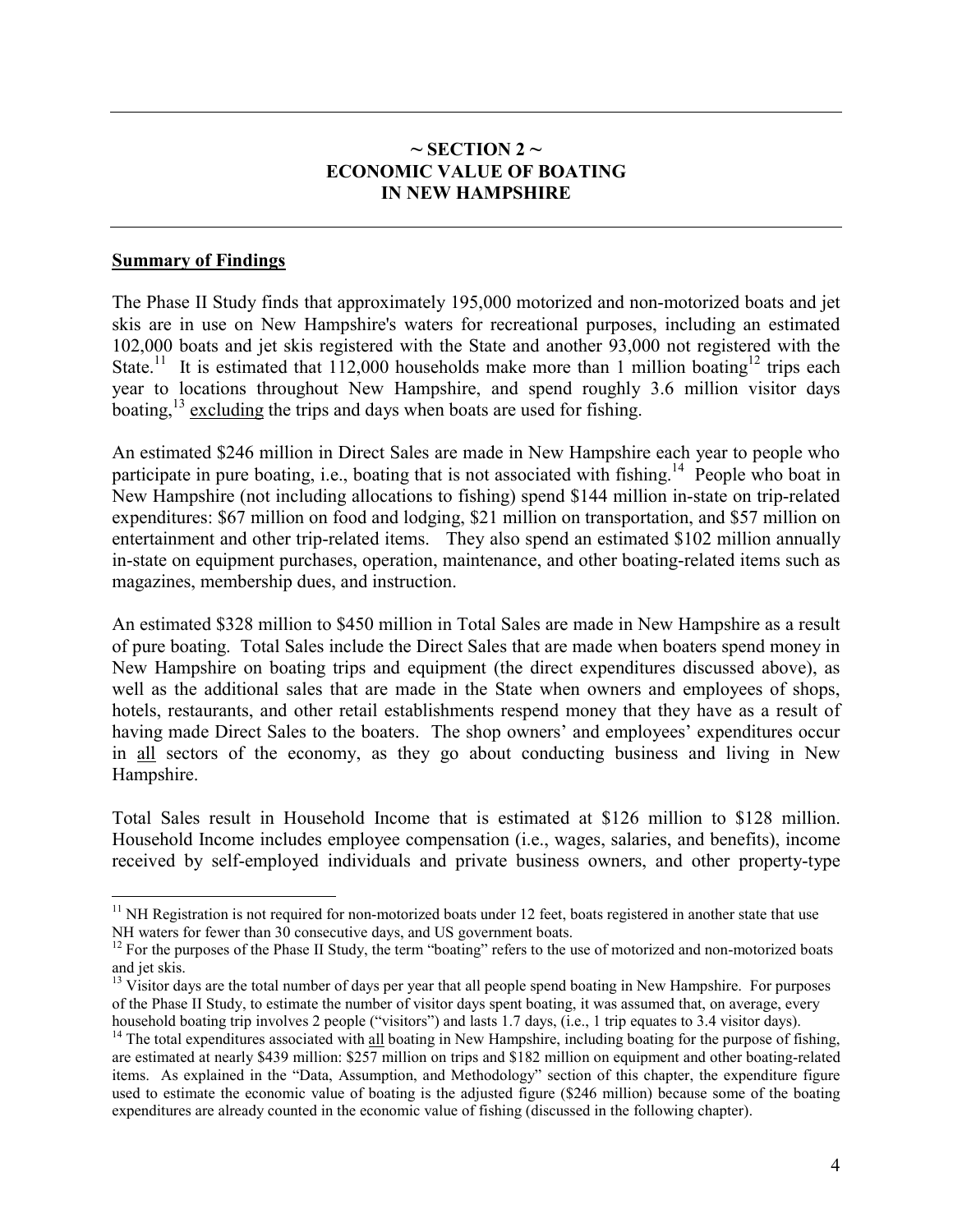<span id="page-9-0"></span>income (e.g., rents, royalties, dividends), all of which is earned as a result of Total Sales. In addition, Total Sales associated with pure boating result in an estimated 3,400 to 5,700 full- and part-time Jobs in New Hampshire.

In sum, the estimated economic value of pure boating in New Hampshire is significant, as summarized in Table 2.1.

#### **Table 2.1 Pure Boating Annual Economic Impact in New Hampshire (All Dollar Values are in Millions of 2002 Dollars)**

| <b>Direct Sales</b> | \$246 Million                    |
|---------------------|----------------------------------|
| <b>Total Sales</b>  | \$328-\$450 Million              |
| Household Income    | \$126-\$128 Million              |
| Jobs                | $3,400-5,700$ full and part-time |

# **Data, Assumptions, and Methodology**

The estimates of the economic value of pure boating in New Hampshire are based largely on the following sources:

- New Hampshire boat registration data from the New Hampshire Department of Safety;
- New Hampshire visitor data from the Institute for New Hampshire Studies;
- Boat usage data from the Squam Lakes Association;
- State-specific equipment expenditures from the National Marine Manufacturers Association; and
- Trip expenditure profiles of recreational boaters from other state studies.

The estimated number of households that boat in New Hampshire, and the estimated number of boating trips which these households make, are based on New Hampshire boat registration data, estimates of the number of out-of-state and/or unregistered boats used in New Hampshire, and information from an Ohio<sup>15</sup> survey about household watercraft ownership and trip frequency.

This Phase II Study estimates that boats registered in New Hampshire make up 52 percent of the total number of boats using the State's waters, based on information from the American Sportsfishing Association, the Squam Lakes Association, and the National Marine Manufacturers Association. The Phase II Study also estimates, based on data from New Hampshire, Maine and Ohio that, on average, 56% of all boating is pure boating, i.e., not associated with fishing. Accordingly, the Phase II Study estimate of the economic value of boating in the State reflects an adjustment to account for the fact that some boating is captured in the economic value of freshwater fishing.

 $\overline{a}$ <sup>15</sup> Dr. Leroy J. Hushak, "Recreational Boating in Ohio, An Economic Impact Study," Published by the Ohio Sea Grant College Program, 1999.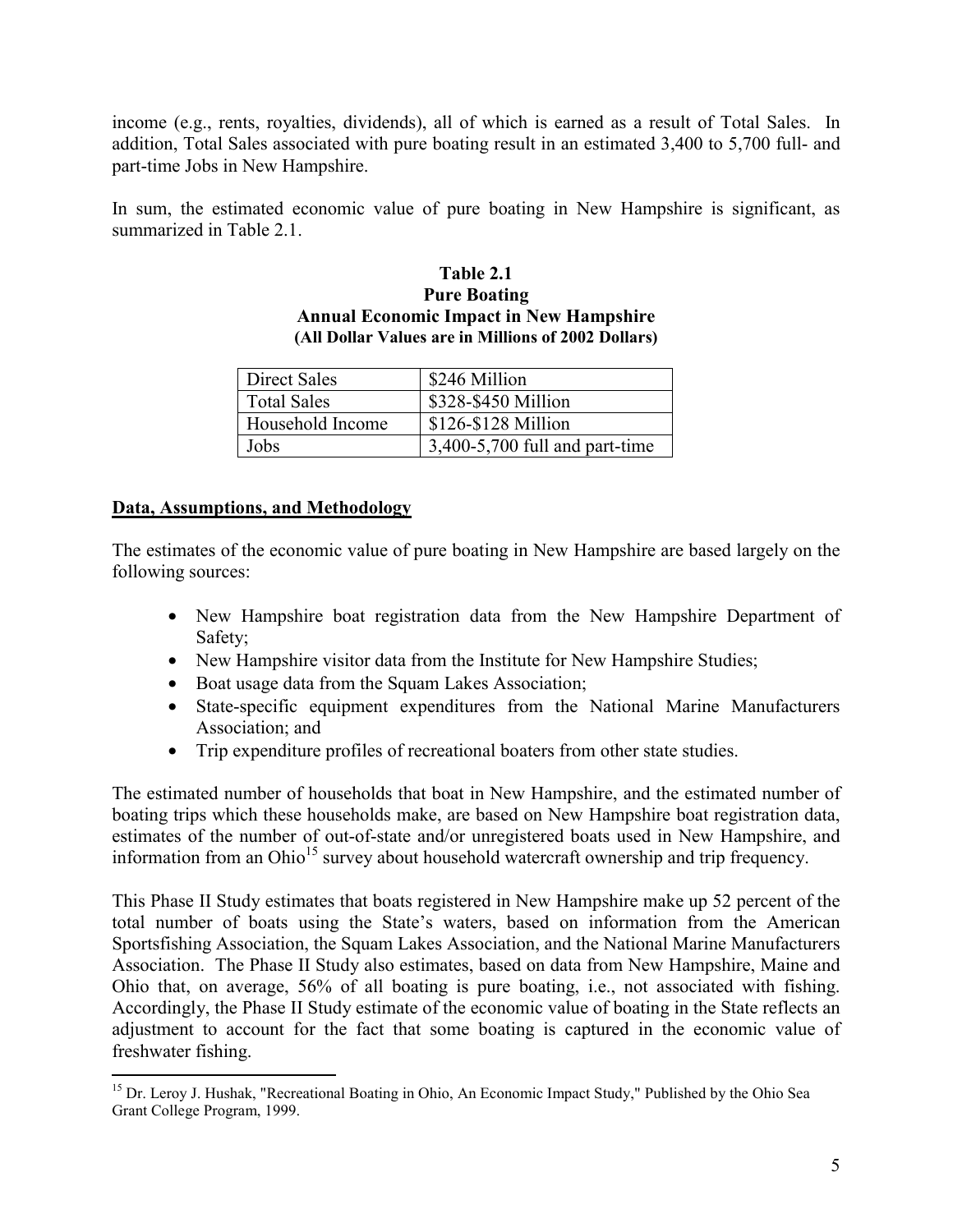There are two important data limitations relative to the Phase II Study boating participation estimates and the resulting economic value of pure boating. The first is that there was no readily available data on freshwater versus saltwater boating in New Hampshire. Thus, the Phase II Study estimate of participation in recreational boating on freshwater may be overstated to the extent that it also includes saltwater boating. On the other hand, the participation estimates may be understated in light of the second caveat, namely that boat rentals associated with pure boating were not explicitly counted. Rather, the participation estimates assume that all boats and jet skis, including those that are rentals, are used at the frequency rate estimated for boat-owning households. It is possible, however, that rented watercraft are used far more frequently than households' boats, and therefore generate more economic value.

The trip expenditures of recreational boaters in New Hampshire are based on a 1998/99 survey of boaters in Ohio, and include spending on items such as food, lodging, transportation, and entertainment, as well as boat fuel, launching fees, and regatta fees.<sup>16</sup> The average amount spent per household on a boating trip was estimated at \$137 (2002 dollars). In order to provide some assurance that it is reasonable to apply the Ohio estimate to New Hampshire, New Hampshire visitor data from the Institute for New Hampshire Studies was also reviewed. It suggests that this estimate is indeed reasonable for the Granite State. According to INHS survey data and trends, average traveler spending in New Hampshire in the summer of 2002 was estimated at \$156 per trip.<sup>17</sup> While the typical New Hampshire visitor may have a somewhat different spending profile from the typical New Hampshire boater, the boating-specific Ohio data compares favorably with the general New Hampshire visitor data.

Data from the National Marine Manufacturers Association suggests that the estimated purchases of boats, personal watercraft, motors, trailers, and accessories in New Hampshire would exceed \$100 million in 2002. Of this, the Phase II Study attributed more than \$56 million to the economic value of pure boating estimated in the Phase II Study, in accordance with the assumption that, on average, 56% of all boating is not associated with fishing. One check on the reasonableness of this allocation came from the independent data on freshwater fishing expenditures in New Hampshire collected as part of the "1996 National Survey of Fishing, Hunting, and Wildlife-Associated Recreation."<sup>18</sup> This data indicates that approximately \$49 million per year is spent on boating equipment used for fishing. Thus, the Phase II Study assumes a total boating equipment expenditure level of roughly \$105 million, which is very close to the NMMA-based figure for New Hampshire.

Finally, annual spending in New Hampshire on other recreational boating expenses, such as equipment maintenance, winterization and storage; slips and moorings; yacht club fees; taxes; and insurance; are also based on the 1998/99 survey of boaters in Ohio. The average household expenditure per year was estimated at around \$726 (2002 dollars), of which \$407 was attributed

 $\overline{a}$ 

<sup>&</sup>lt;sup>16</sup> The survey of boaters in Ohio found that the average one-way distance to the boating site was 38 miles; that, on average, roughly 80% of the boating trips taken by boat owning households were day trips; and that the average duration of all trips (day and overnight) was 1.7 days.

 $17$  Expense categories include eating and drinking, accommodations, recreation, food stores, retail stores, ground transportation, and air transportation and related services.

<sup>&</sup>lt;sup>18</sup> U.S. Department of the Interior, Fish and Wildlife Service, and U.S. Department of Commerce, Bureau of the Census, FHW/96-NH, issued in May 1998.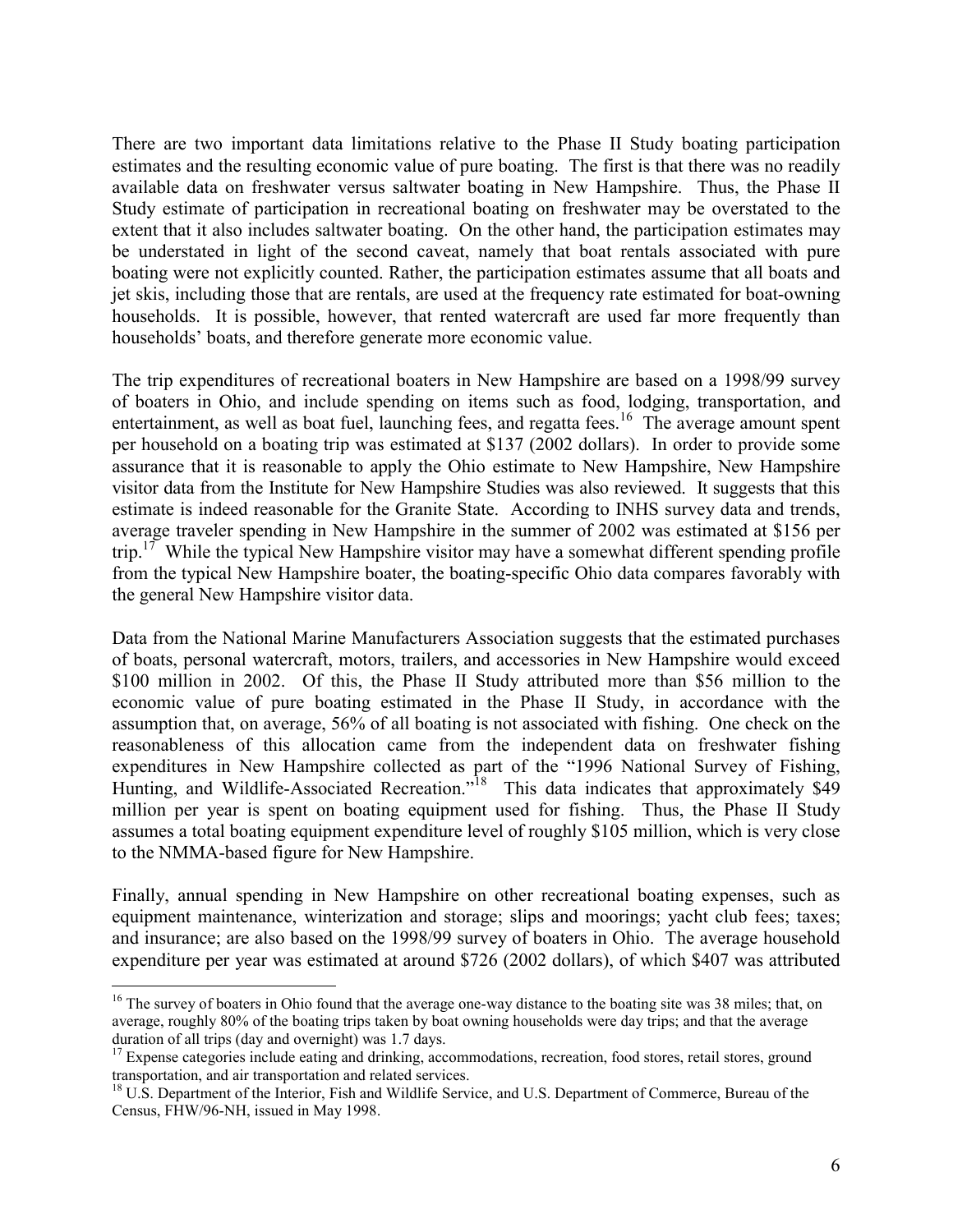<span id="page-11-0"></span>in the Phase II Study to the economic value of pure boating. While there was no readily available data to confirm this estimated expenditure level, this amount seemed reasonable in light of the projected household spending on boating trips and equipment in New Hampshire each year.

Using IMPLAN, each type of Direct Sales (i.e., category of boating expenditure) discussed above was matched to one or more Standard Industrial Classification (SIC) codes, which represent sectors of the economy. Each SIC Code was then matched to an IMPLAN Sector Number. An extensive review of the SIC codes was conducted and a determination was made as to which codes were an appropriate match for the expenditure categories. In cases where it seemed possible that an expenditure could occur in more than one SIC Code, a portion of the expenditure was allocated to each of the qualifying codes.

Using RIMS II, each type of Direct Sale (e.g., on transportation) was matched with the appropriate sector of the economy (e.g., transportation sector) and then multiplied by that sector's RIMS II Multipliers for Total Sales, Household Income, and Jobs. As an example, the roughly \$21 million that boaters spend on transportation is expected to generate about \$38 million in Total Sales, based on a RIMS II Multiplier of 1.85 (i.e., approximately \$21 million  $\times$  1.85 = approximately \$38 million).

# **Findings in-depth**

# Direct and Total Sales

People who participate in pure boating in New Hampshire spend \$144 million in-state on triprelated expenditures: \$67 million on food and lodging, \$21 million on transportation, and \$57 million on entertainment and other trip-related items. They also spend an estimated \$102 million annually in-state on equipment purchases (e.g., boats, motors, trailers, and accessories), operation and maintenance (e.g., marina services, insurance), and other boating-related items such as magazines, membership dues, and instruction.

Of the roughly \$328 million to \$450 million in Total Sales that result from pure boating in New Hampshire, \$189 million to \$264 million is spurred by the trip-related expenditures described above, and the other \$139 million to \$186 million is spurred by the equipment expenditures, operation and maintenance expenses, and membership organizations described above.

# Household Income

Total Sales spurred by boaters' trip expenditures lead to roughly \$75 million in Household Income for New Hampshire employees and self-employed individuals. In addition, Total Sales related to boaters' equipment expenditures lead to roughly \$53 million in annual Household Income in New Hampshire.

# Jobs

The Total Sales that result from pure boating in New Hampshire support 3,400 to 5,700 full- and part-time Jobs. Total Sales spurred by boaters' trip expenditures in New Hampshire support between 2,100 and 3,500 full- and part-time Jobs, while Total Sales spurred by their equipment expenditures support the remainder of the Jobs.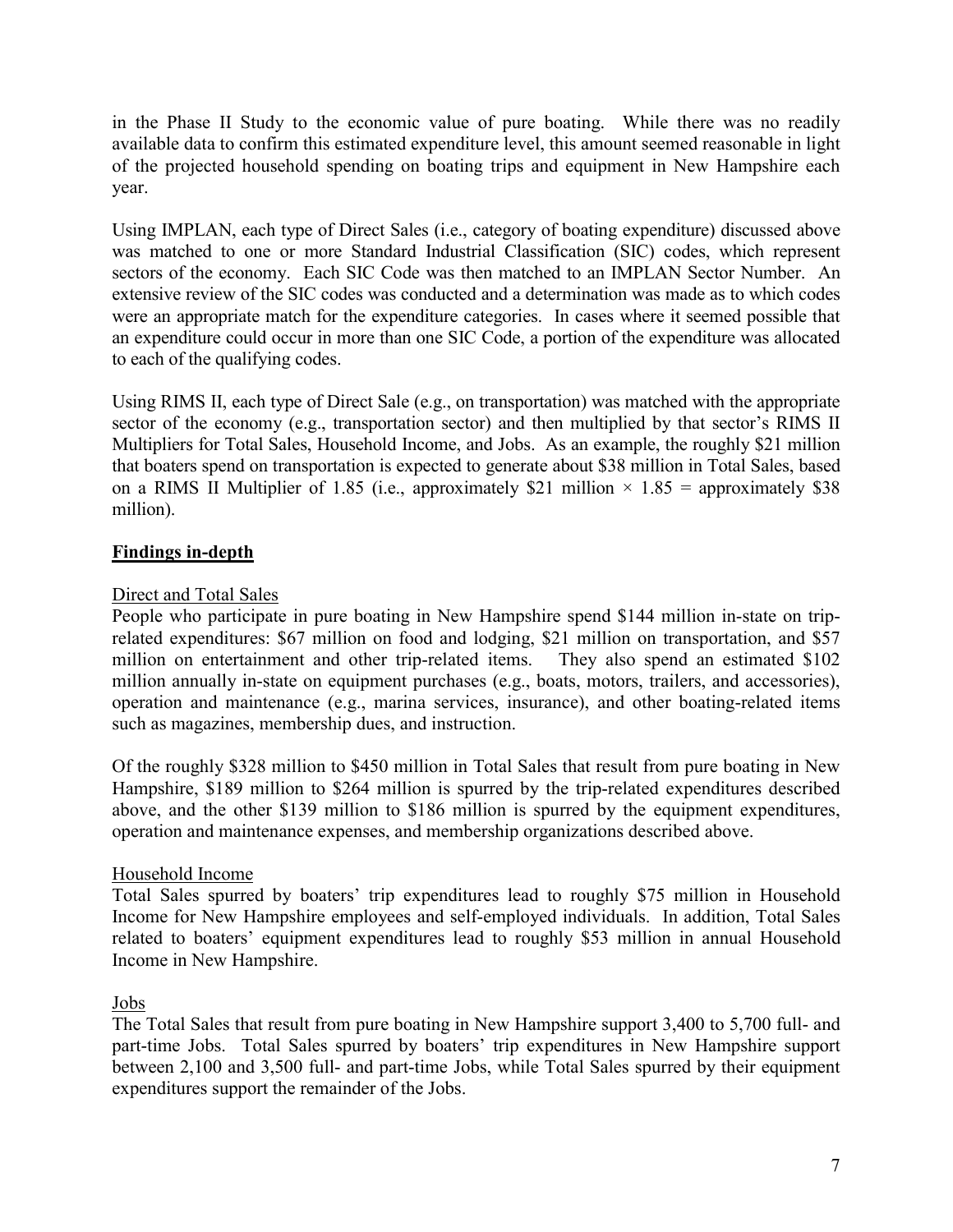**Figure 2.1 Pure Boating Annual Economic Impact from Equipment versus Trip Expenditures (All Dollar Values are in Millions of 2002 Dollars)** 

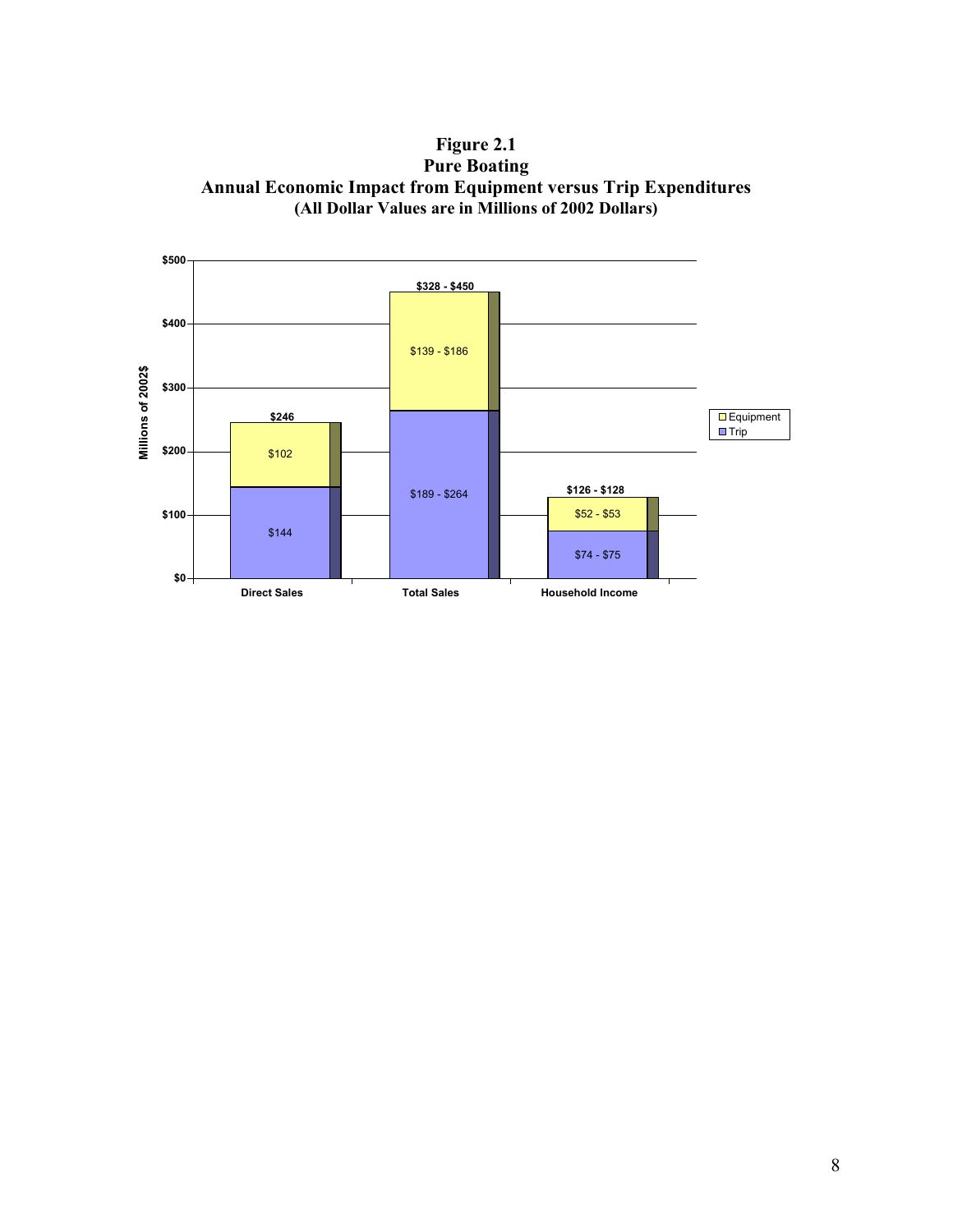# <span id="page-13-0"></span> $\sim$  **SECTION 3**  $\sim$ **ECONOMIC VALUE OF RECREATIONAL FRESHWATER FISHING IN NEW HAMPSHIRE**

#### **Summary of Findings**

1

The Phase II Study estimates that approximately 237,000 people fish each year in New Hampshire's freshwaters. About half of these anglers are New Hampshire residents. In total, freshwater anglers make approximately 2.6 million trips per year to fishing locations throughout New Hampshire and collectively fish more than 3.1 million days. Residents make about 80% of the total trips and represent about three-quarters of the total fishing-days. New Hampshire residents are estimated to freshwater fish in-state an average of 20 days during the year, while nonresidents fish an estimated average of 7 days. The estimated time and money spent on freshwater fishing includes those instances when boats are used for fishing.

The in-state Direct Sales associated with fishing are considerable, totaling approximately \$193 million.<sup>19</sup> The Phase II Study estimates that freshwater anglers spend almost \$66 million annually in New Hampshire on trip-related expenditures: nearly \$31 million on food and lodging, roughly \$17 million on transportation, and another almost \$19 million on other triprelated items such as rental fees, bait and ice. They also spend an estimated \$127 million annually in-state on equipment, such as, rods and reels, camping gear, clothing, boating expenses allocated to fishing, and other fishing-related items such as magazines, membership dues, and fishing licenses.

An estimated \$245 million to \$352 million in Total Sales are made in New Hampshire as a result of fishing. Total Sales include the Direct Sales that are made when anglers spend money in New Hampshire on trips and equipment (the direct expenditures discussed above), as well as the additional sales that are made in the State when owners and employees of shops, hotels, restaurants, and other retail establishments respend money that they have as a result of having made Direct Sales to the anglers. The shop owners' and employees' expenditures occur in all sectors of the economy, as they go about conducting business and living in New Hampshire.

Total Sales result in Household Income that is estimated at \$84 million to \$103 million. Household Income includes employee compensation (i.e., wages, salaries, and benefits), income received by self-employed individuals and private business owners, and other property-type income (e.g., rents, royalties, dividends), all of which is earned as a result of Total Sales. In addition, Total Sales associated with fishing result in an estimated 2,100 to 4,300 full- and parttime Jobs in New Hampshire.

<sup>&</sup>lt;sup>19</sup> As explained in the "Data, Assumptions, and Methodology" section of this chapter, the expenditure figure used to estimate the economic value exclusively of fishing is an adjusted figure to take into account that not all of the freshwater angler trip expenditures can be counted entirely toward fishing. Because some anglers both fish and hunt during the same trip, some of the trip expenditures were counted toward hunting.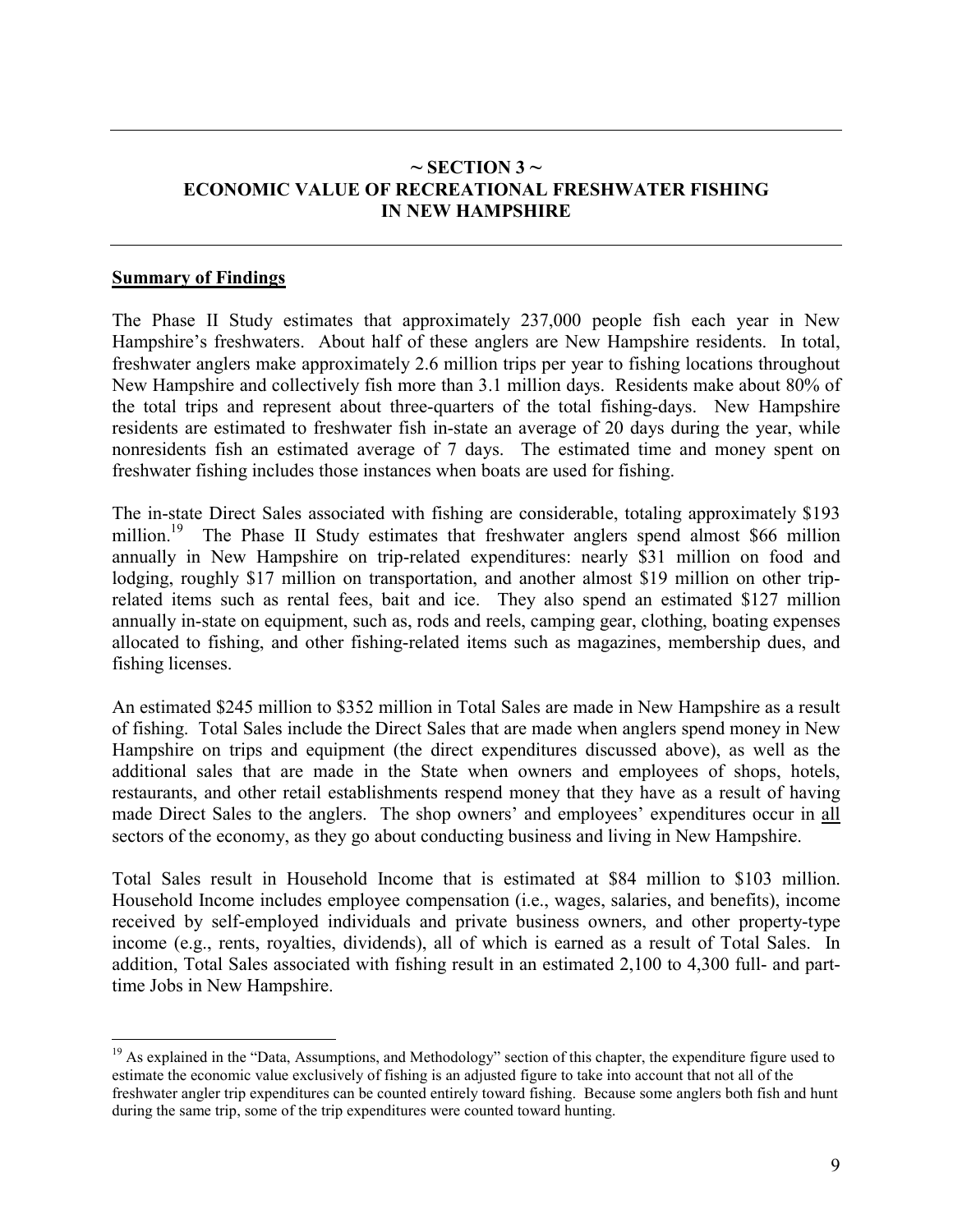<span id="page-14-0"></span>In sum, the estimated economic value of freshwater fishing, including fishing that occurs in conjunction with boating, in New Hampshire is significant, as summarized in Table 3.1.

#### **Table 3.1 Recreational Freshwater Fishing Annual Economic Impact in New Hampshire (All Dollar Values are in Millions of 2002 Dollars)**

| Direct Sales       | \$193 Million                     |
|--------------------|-----------------------------------|
| <b>Total Sales</b> | \$245-\$352 Million               |
| Household Income   | \$84-\$103 Million                |
| Jobs               | $2,100-4,300$ full- and part-time |

#### **Data, Assumptions, and Methodology**

 $\overline{a}$ 

The estimates of the economic value of recreational freshwater fishing in New Hampshire are based on state-specific data collected as part of the "1996 National Survey of Fishing, Hunting, and Wildlife-Associated Recreation.<sup>20</sup> This Survey contains participation and expenditure data on both freshwater and saltwater anglers, in some cases broken down between residents and nonresidents. To the extent that detailed data unique to freshwater fishing was not reported in the Survey, the Phase II Study made estimates using the Survey's information on all types of fishing.

Using IMPLAN, each type of Direct Sale (i.e., category of expenditure) reported in the 1996 Survey was matched to one or more Standard Industrial Classification (SIC) codes, which represent sectors of the economy. Then, each SIC Code was matched to an IMPLAN Sector Number. An extensive review of the SIC codes was conducted and a determination was made as to which codes were an appropriate match for the expenditure categories. In cases where it seemed possible that an expenditure could occur in more than one SIC Code, a portion of the expenditure was allocated to each of the qualifying codes.

Furthermore, the estimated trip expenditures (food, lodging, and transportation) by freshwater anglers were reduced by more than \$4 million, because some anglers both fish and hunt during the same trip. Thus, some of the trip expenditures were counted toward hunting and thus not included in this Phase II Study. The 1996 National Survey found that approximately 68% of the New Hampshire residents who fished in-state (both freshwater and saltwater) fished exclusively, while the other 32% fished and hunted. In comparison, 99% of the nonresidents who fished in New Hampshire fished exclusively, and a mere 1% both fished and hunted. For those anglers who both fished and hunted, 50% of their trip costs were allocated to the economic value of fishing in this Phase II Study.21 The economic values estimated in the Phase II Study reflect the effects of freshwater fishing expenditures made by both residents and nonresidents.

<sup>&</sup>lt;sup>20</sup> U.S. Department of the Interior, Fish and Wildlife Service, and U.S. Department of Commerce, Bureau of the Census, FHW/96-NH, issued in May 1998.

 $2<sup>1</sup>$  A simplifying assumption was made that anglers who both fished and hunted participated in the two activities equally, i.e., 50%/50%.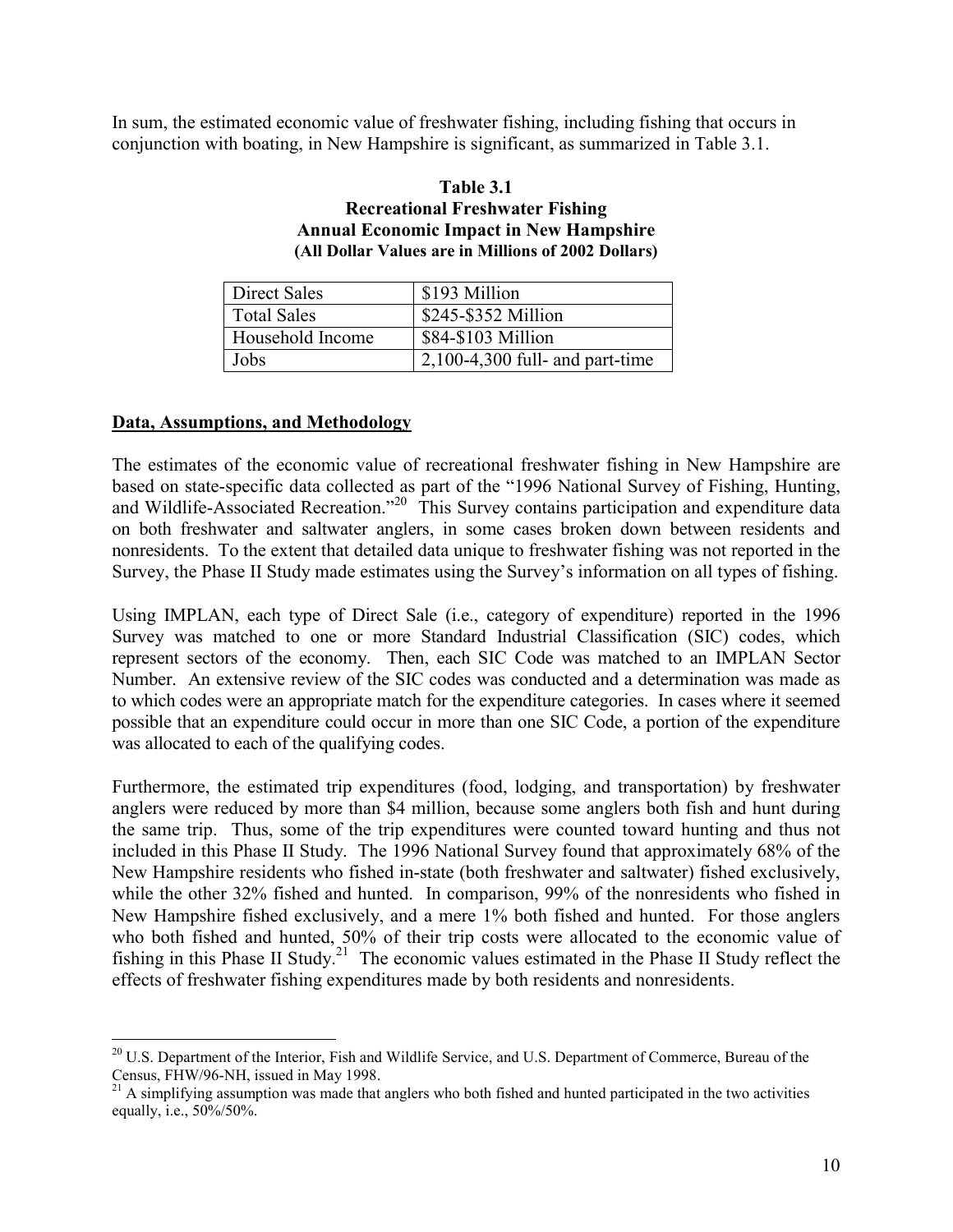<span id="page-15-0"></span>A more recent version of the 1996 National Survey was conducted in April and September of 2001 and January of 2002. Preliminary results for each state, including New Hampshire, were released in June of 2002. The preliminary findings, which apply to freshwater and saltwater anglers in the aggregate, include data on participation and broad expenditure categories. The preliminary data suggest that the number of people who fish in-state has remained relatively constant since 1996. Data from the New Hampshire Fish and Game Department indicates that the number of fishing licenses issued between 1997 and 2001 dropped by 1.6 percent. In comparison, New Hampshire visitor data from the Institute for New Hampshire Studies (INHS) indicates that the number of summer trips grew by an average of 1.6 percent per year between 1997 and 2001. In light of this information, the Phase II Study used the participation data from the 1996 Survey for freshwater fishing. As a check on these estimates, they were compared to estimates of summer tourism in New Hampshire from INHS. According to the National Survey, nonresidents make an estimated 516,000 freshwater fishing trips in New Hampshire each year, accounting for roughly 6 percent of all INHS-estimated nonresident visitor trips during the summer, and spend an estimated 771,000 days freshwater fishing, which is about 4 percent of all INHS-estimated nonresident visitor days during the summer.

The preliminary 2001 data also suggest that since 1996, trip expenditures have declined slightly, equipment expenditures have decreased dramatically, and "other fishing-related expenditures" have increased moderately. Given that participation levels are not estimated to have changed much during the period, it is questionable whether or not equipment purchases really dropped by more than 70 percent, as reported in the 2001 preliminary data, largely driving overall expenditures estimated in the National Survey to drop by more than 50 percent. In comparison, spending by summer visitors in New Hampshire rose an average of nearly 5 percent per year between 1997 and 2001. It is possible that national events at the time of the Survey, including the terrorist attacks and the slowing economy, swayed participants to provide more cautious and conservative responses. Because of the uncertain and preliminary nature of the 2001 data, this Phase II Study used expenditure data from the 1996 Survey, without making any adjustments for real growth or decline. However, if the equipment expenditures estimated for 2001 are indeed accurate, the economic value of freshwater fishing in New Hampshire would be significantly less than reported in Table 3.1.

Using RIMS II, each type of Direct Sale (e.g., on transportation) was matched with the appropriate sector of the economy (e.g., transportation sector) and then multiplied by that sector's RIMS II Multipliers for Total Sales, Household Income, and Jobs. As an example, the roughly \$17 million that anglers spend on transportation is expected to generate about \$31 million in Total Sales, based on a RIMS II Multiplier of 1.85 (i.e., approximately \$17 million  $\times$  1.85 = approximately \$31 million).

# **Findings in-depth**

#### Direct and Total Sales

The Phase II Study estimates that freshwater anglers spend almost \$66 million annually in New Hampshire on trip-related expenditures: nearly \$31 million on food and lodging, roughly \$17 million on transportation, and another almost \$19 million on other trip-related items such as rental fees, bait and ice. They also spend an estimated \$127 million annually in-state on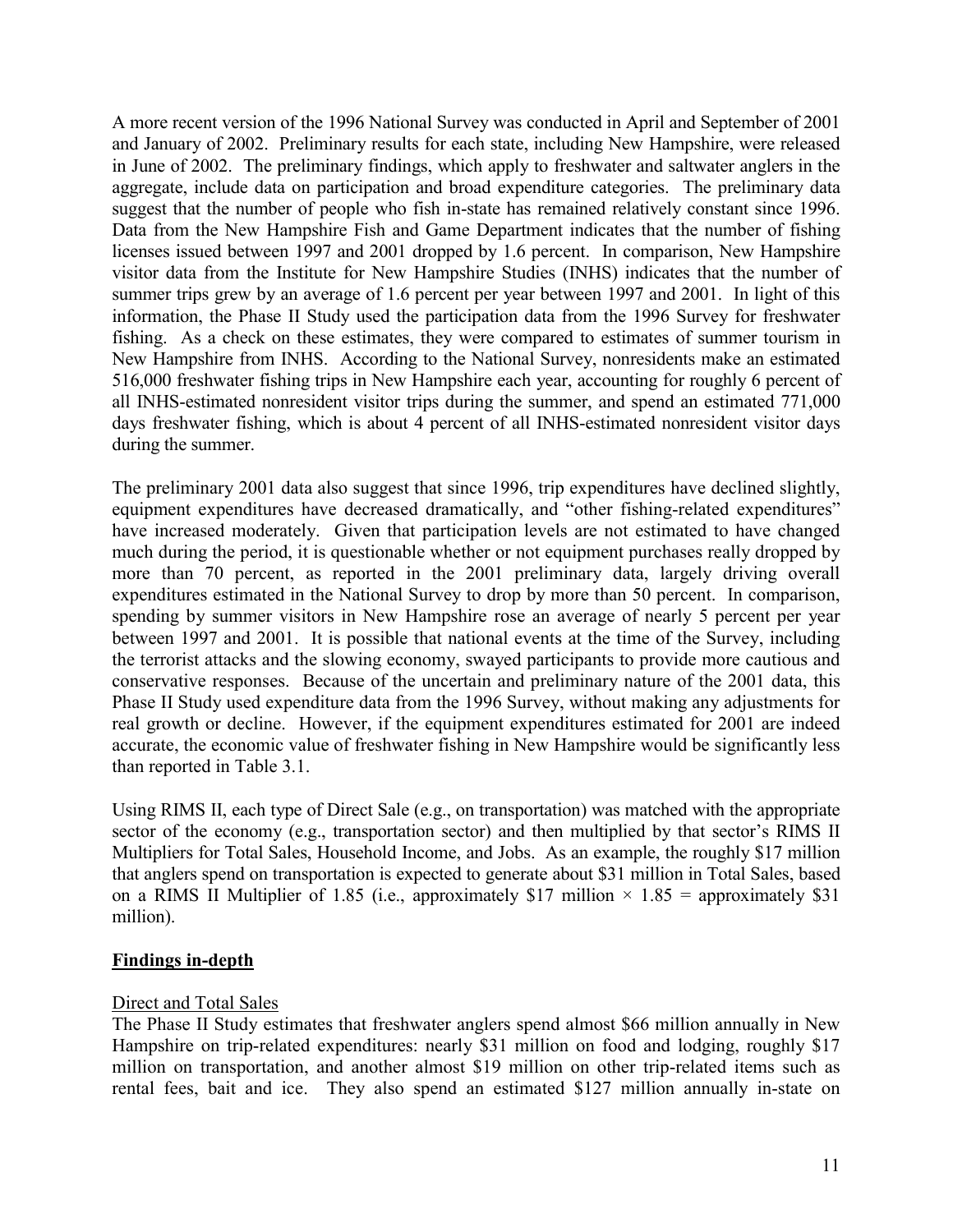equipment, such as, rods and reels, camping gear, clothing, boating expenses allocated to fishing, and other fishing-related items such as magazines, membership dues, and fishing licenses.

Of the \$245 million to \$352 million in Total Sales that are spurred by recreational freshwater fishing in New Hampshire, \$89 million to \$122 million is spurred by anglers' trip-related expenditures, for example at eating and drinking establishments, lodging facilities, and gas stations. Another \$156 million to \$230 million is spurred by anglers' equipment expenses on fishing equipment and clothing, boating and camping gear, and other items such as membership organizations, magazines, and books.

#### Household Income

Total Sales spurred by anglers' trip expenditures lead to \$35 million to \$37 million in Household Income for New Hampshire employees and self-employed individuals. In addition, Total Sales related to angler's equipment expenditures lead to \$49 million to \$66 million in annual Household Income in New Hampshire.

Jobs

The Total Sales that result from freshwater fishing in New Hampshire support 2,100 to 4,300 full- and part-time Jobs. Total Sales spurred by anglers' trip expenditures in New Hampshire support about 1,100 to 1,600 full- and part-time Jobs, while Total Sales spurred by anglers' equipment expenditures support the remainder of the Jobs.



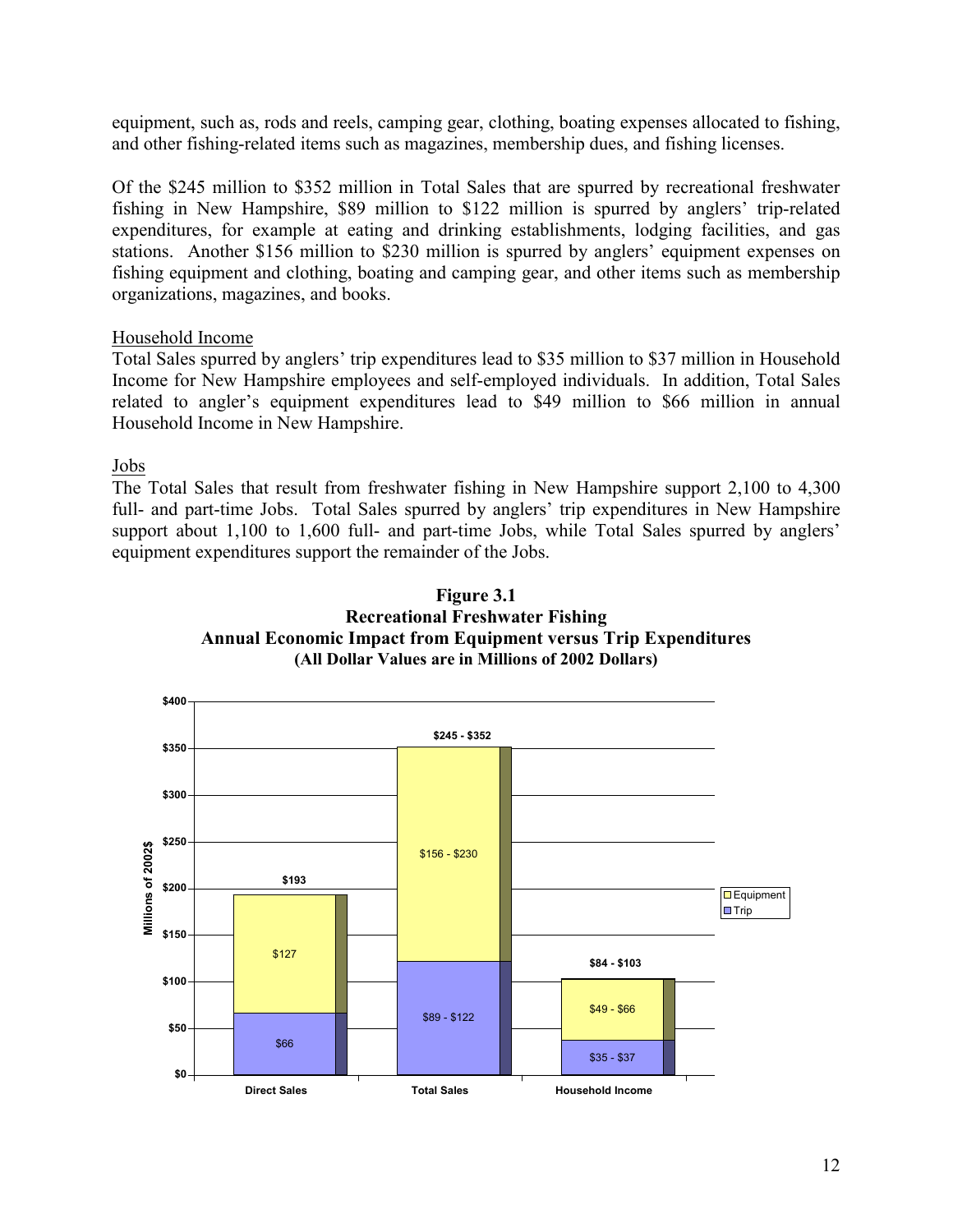# $\sim$  SECTION 4  $\sim$ **ECONOMIC VALUE OF SWIMMING IN NEW HAMPSHIRE**

## <span id="page-17-0"></span>**Summary of Findings**

1

The Phase II Study estimates that almost 8 million days are spent swimming in New Hampshire's freshwaters each year, more than twice the time spent either freshwater fishing or pure boating.<sup>22</sup> Of this, New Hampshire residents spend nearly 6 million days swimming in New Hampshire when they are not vacationing, and another roughly 0.4 million days when they are on vacation. In addition, out-of-state visitors spend almost 1.6 million days swimming in freshwater in New Hampshire.

The in-state Direct Sales associated with swimming are estimated at nearly \$206 million on an annual basis, a substantial sum considering that swimming is not an equipment-intensive activity like boating or fishing. These Direct Sales only reflect trip expenditures, as equipment expenditures are assumed to be negligible for the purposes of the Phase II Study. This Phase II Study estimates that more than half of the expenditures associated with swimming are made by out-of-state visitors, who spend approximately \$54 million annually in New Hampshire on food and lodging, more than \$23 million on transportation, and close to \$42 million on entertainment and shopping, for a total of almost \$119 million in Direct Sales. In addition, the Phase II Study finds that non-vacationing State residents who swim in New Hampshire's freshwaters spend roughly \$63 million in-state on swimming outings: nearly \$33 million on food and another \$30 million on transportation. Finally, vacationing residents spend more than \$24 million in the Granite State in conjunction with the days they swim, including almost \$13 million on food and lodging, close to \$2 million on transportation, and nearly \$10 million on entertainment and shopping.

An estimated \$269 million to \$380 million in Total Sales are made in New Hampshire as a result of swimming. Total Sales include the Direct Sales that are made when swimmers spend money in New Hampshire on trips (the direct expenditures discussed above), as well as the additional sales that are made in the State when owners and employees of shops, hotels, restaurants, and other retail establishments respend money that they have as a result of having made Direct Sales to the swimmers. The shop owners' and employees' expenditures occur in all sectors of the economy, as they go about conducting business and living in New Hampshire.

Total Sales result in Household Income that is estimated at \$109 million to \$111 million. Household Income includes employee compensation (i.e., wages, salaries, and benefits), income received by self-employed individuals and private business owners, and other property-type

 $^{22}$  As explained in the "Data, Assumptions, and Methodology" section of this chapter, this participation figure that was used to estimate the economic value exclusively of swimming does not include an estimated 82,000 swimming days that are assumed to occur in conjunction with boating days. To avoid the risk of double counting, the Phase II Study presumes that the economic value of these swimming days is already counted in the economic value of pure boating.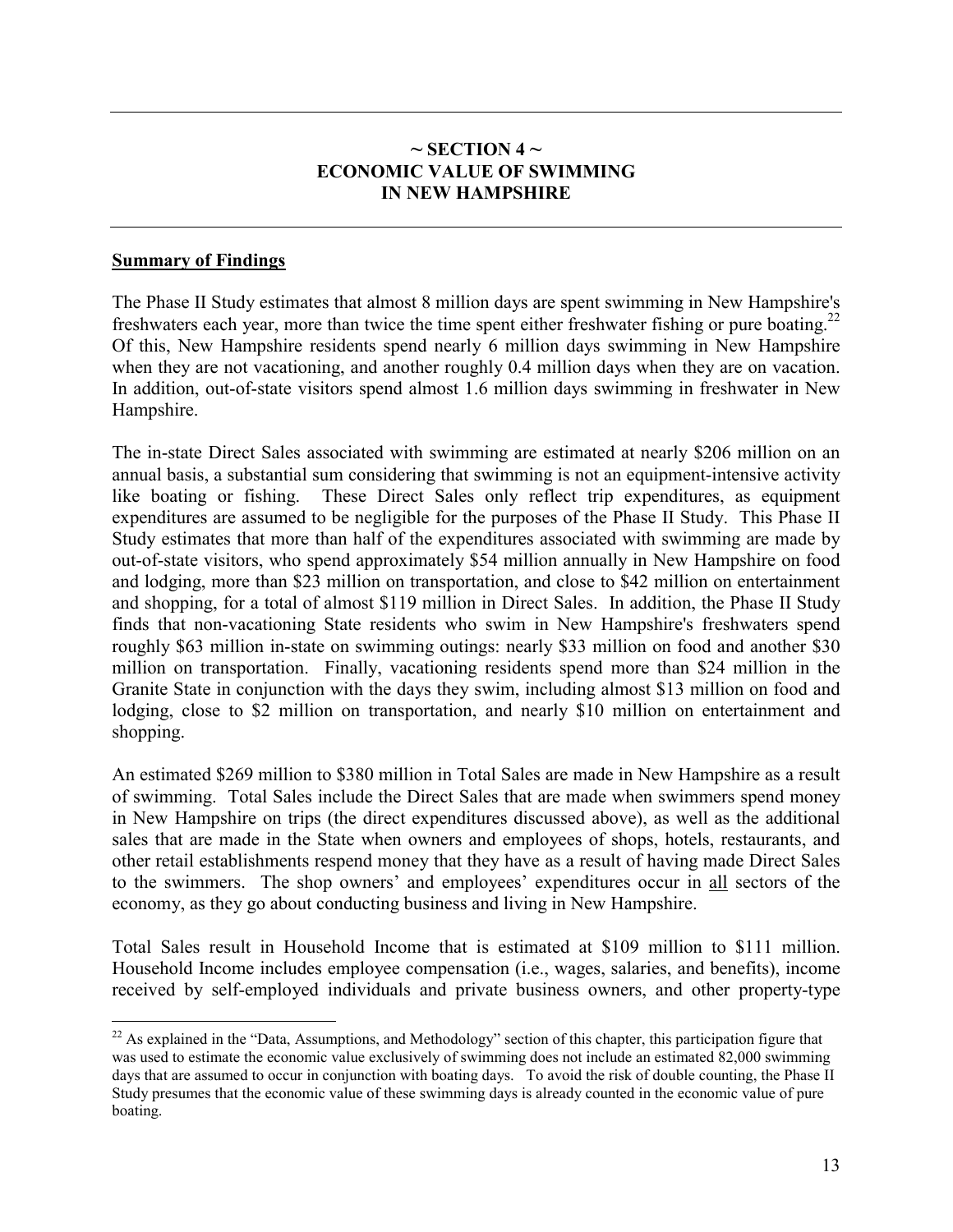<span id="page-18-0"></span>income (e.g., rents, royalties, dividends), all of which is earned as a result of Total Sales. In addition, Total Sales associated with swimming result in an estimated 3,800 to 5,000 full- and part-time Jobs in New Hampshire.

In sum, the economic value of freshwater swimming in New Hampshire is significant, as summarized in Table 4.1.

#### **Table 4.1 Freshwater Swimming Annual Economic Impact in New Hampshire (All Dollar Values are in Millions of 2002 Dollars)**

| <b>Direct Sales</b> | \$206 Million                  |
|---------------------|--------------------------------|
| <b>Total Sales</b>  | \$269-\$380 Million            |
| Household Income    | \$109-\$111 Million            |
| Jobs                | 3,800-5,000 full and part-time |

#### **Data, Assumptions, and Methodology**

The estimates of the economic value of swimming in the State are based largely on survey data from a 1997/1998 New Hampshire assessment of outdoor recreation<sup>23</sup> and on visitor data from the Institute for New Hampshire Studies. Data from the New Hampshire Department of Resources and Economic Development (DRED) on attendance at State parks was used for benchmarking purposes.

The estimated number of total days that New Hampshire residents spend freshwater swimming is based on data from a 1997/1998 survey of New Hampshire registered drivers on their outdoor recreational activities, including swimming in lakes and rivers. Respondents indicated how often in the preceding year they swam in freshwater by choosing one of five specified ranges, for example, "4 to 6 times." The Phase II Study assumes that the survey respondents' swimming habits are representative of all New Hampshire residents. Thus, more than 70 percent of State residents are estimated to swim in lakes and rivers at least once a year, and more than 25 percent swim more than ten times a year.<sup>24</sup> According to the Phase II Study estimates, each New Hampshire resident spends, on average, 5 days per year swimming in freshwater. This estimate is nearly identical to the resident participation rate implicit in the study of Maine's freshwater resources.25

 $\overline{a}$  $^{23}$  Dr. Robert Robertson, "DRAFT Assessment of Outdoor Recreation in New Hampshire, 1997," July 2002.

<sup>&</sup>lt;sup>24</sup> The "New Hampshire Public Access Needs Assessment Statewide Summary Report," prepared for the New Hampshire Fish and Game Department, October 1998, found that about 86% of New Hampshire households surveyed by telephone had visited a lake, pond or river in New Hampshire within the last 5 years and 58% reported swimming as an activity they do (Part 1, Table 4). The Report also found that about 73% of New Hampshire households surveyed by mail swam 3 or more times in the preceding year and over 57% swam 5 or more times (Part 2, Table 3).

 $^{25}$  Boyle et al., "Great Ponds Play an Integral Role in Maine's Economy," April 1997, at 15.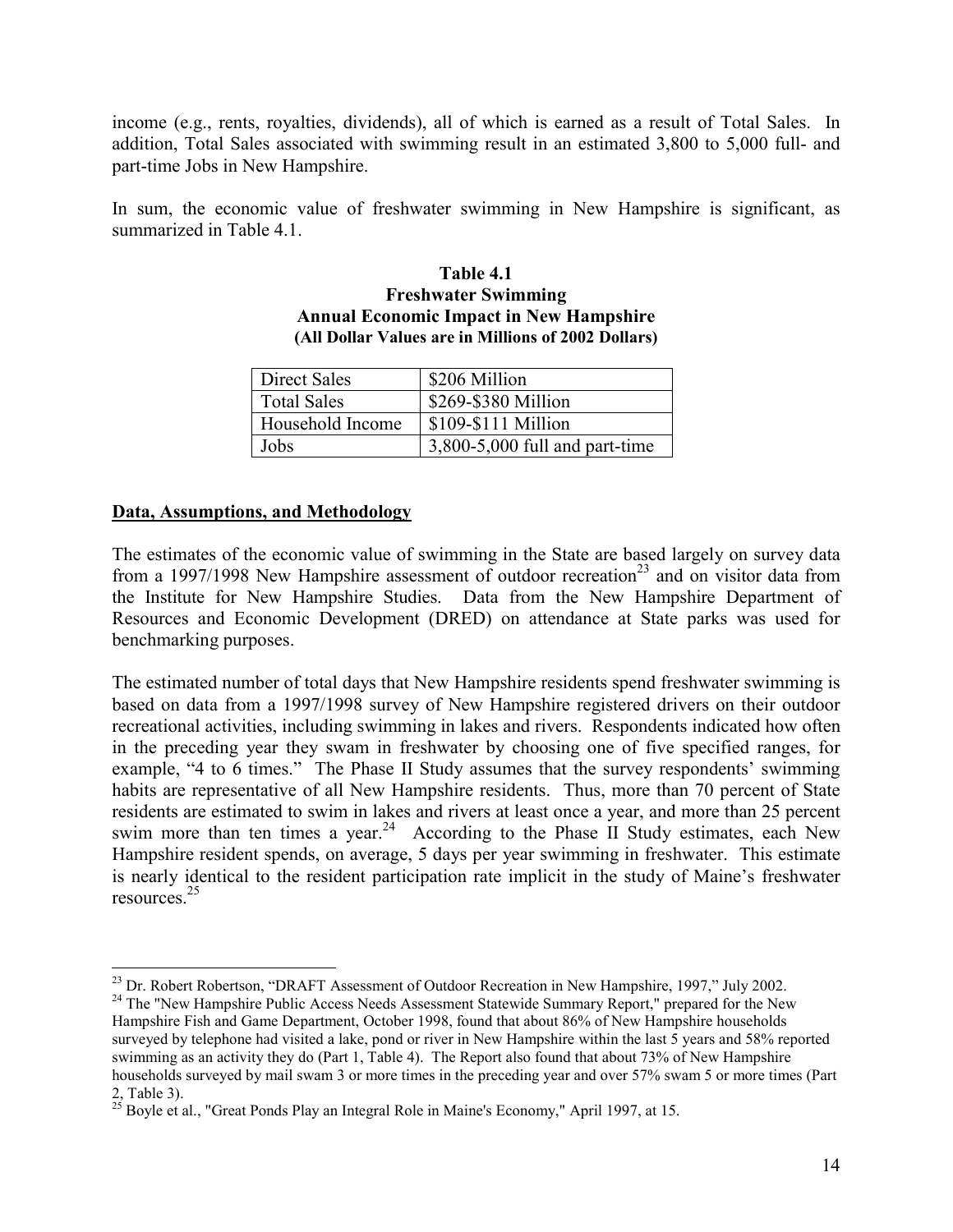It was important to estimate what portion of the total resident swimming days occurs when residents are on vacation in the State because their spending is likely to be higher on those days, which has a higher impact on the economy. To make this estimate, the Phase II Study relied on visitor survey data from the Institute for New Hampshire Studies regarding the percentages of visitors who reportedly go to the beach and visitors who reportedly go to regions of the State other than the Seacoast, where beaches are presumably on freshwater.

The estimate of the number of days which out-of-state visitors spend swimming in New Hampshire was made using two different approaches. The first approach adopted the assumption used in the Maine study that the ratio of resident and nonresident swimming days averages  $7:1.^{26}$ The second approach looked at the percentages of nonresident New Hampshire visitors who reportedly go to the beach and to regions of the State other than the Seacoast. A simple average of the two estimates from these approaches was then taken. The result of 1.6 million swimming days seems reasonable in that it is less than 9 percent of the total number of days which nonresident visitors were expected to spend in New Hampshire in the summer of 2002.

The participation levels used to estimate the economic value of swimming were reduced to reflect the fact that some swimming occurs in conjunction with boating. While the Maine study did not make any such adjustment, the Ohio study found that, on average, 4% of boating time was spent swimming.<sup>27</sup> To avoid the risk of double counting in the Phase II Study, the estimated number of swimming days was reduced by approximately 82,000 days, the equivalent of 4% of the estimated boating days in New Hampshire. In reducing the total estimated number of swimming days by roughly 1%, the Phase II Study presumes that the economic value of these swimming days is already counted in the economic value of pure boating.

The Phase II Study also considered the possibility that New Hampshire visitors who report going to the beach may go to the Seacoast to swim more often than visitors who go to other regions for freshwater swimming. According to available data from DRED on attendance at State parks with swimming, coastal parks had roughly three times higher attendance than inland parks. While the difference in attendance can not be attributed entirely to swimming because other activities may have also attracted visitors, it does suggest that visitors may participate at somewhat higher rates in saltwater swimming. On the other hand, the survey of New Hampshire residents on their outdoor recreational activities found that roughly 58% of respondents swam in the ocean, compared to more than 71% who swam in freshwater.

Data from DRED on attendance at State parks was used for the purpose of benchmarking the estimated 8 million swimming days. Freshwater swimming is reportedly an option at 18 out of the 68 State parks in New Hampshire.<sup>28</sup> While there are no State parks that offer freshwater swimming as the sole recreational activity, total day use attendance at the four parks where activities are limited to freshwater swimming, picnicking, and hiking was 89,287 during the

 $\overline{a}$ 

<sup>&</sup>lt;sup>26</sup> Boyle et al., "Great Ponds Play an Integral Role in Maine's Economy," April 1997, at 15.

<sup>&</sup>lt;sup>27</sup> Dr. Leroy J. Hushak, "Recreational Boating in Ohio, An Economic Impact Study," Published by the Ohio Sea Grant College Program, 1999, page 38.

<sup>&</sup>lt;sup>28</sup> "New Hampshire State Parks Map and Guide," Division of Parks and Recreation.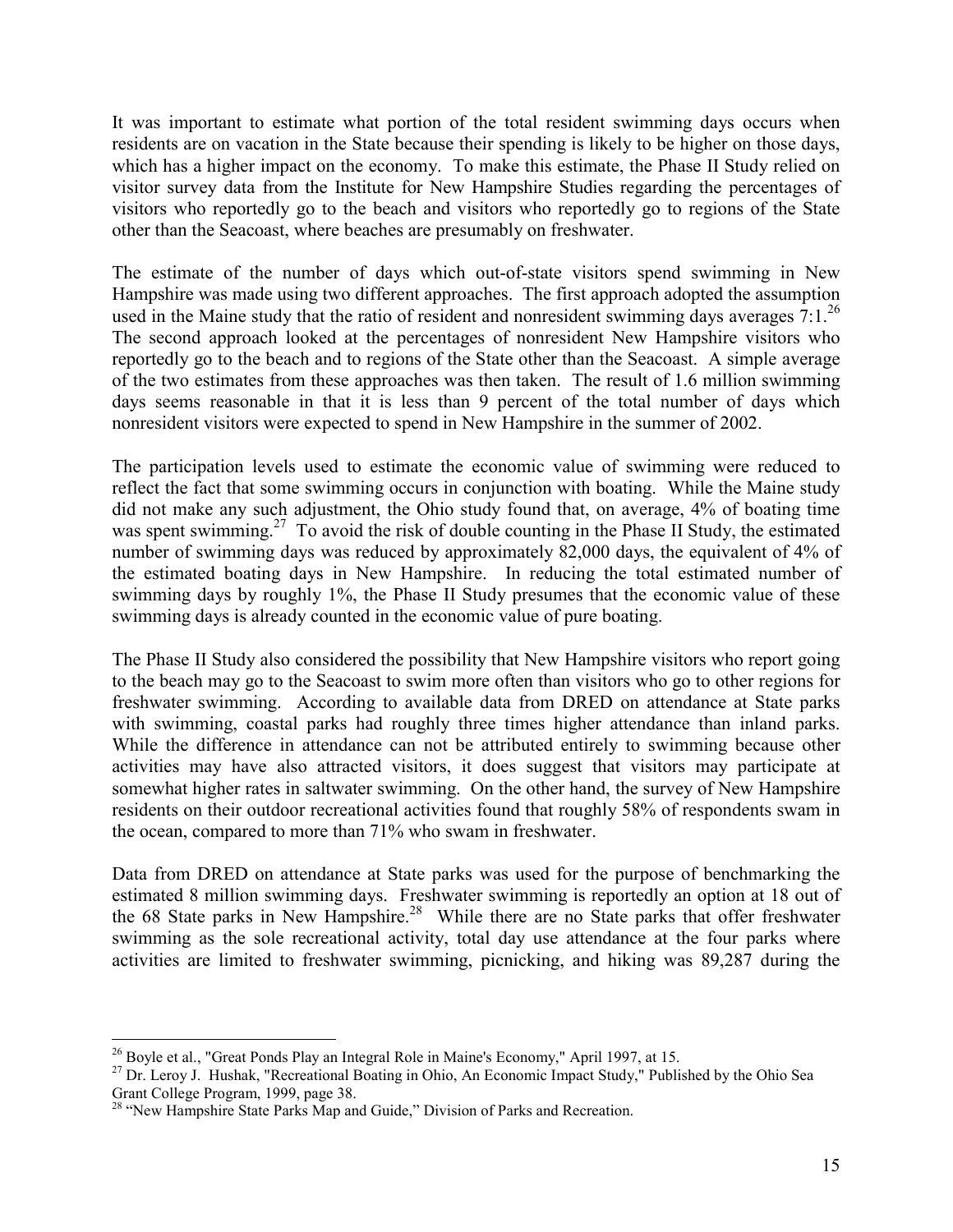<span id="page-20-0"></span>period July, 1999 through June,  $2000^{29}$  Given the countless number of freshwater locations throughout the State where people can swim, it seems quite plausible that total participation in swimming is roughly one hundred times greater than it was at the four State parks.

The daily expenditures of swimmers in New Hampshire are based on estimated visitor spending profiles from the Institute for New Hampshire Studies. According to INHS survey data and expected trends, *average* traveler spending in New Hampshire in the summer of 2002 could have totaled around \$75 per day<sup>30</sup> for a wide range of possible purchases, from those made at food stores, eating and drinking establishments, and retail stores, to those made on lodging, recreation, ground transportation, and air travel. The Phase II Study assumes that all of these costs are incurred by out-of-state visitors who go swimming in New Hampshire, and that all of these costs, except air travel, are incurred when vacationing residents go swimming. It is presumed, however, that residents who are not on vacation only spend money at food stores and on transportation, an estimated \$10.55 per day of swimming.

Using IMPLAN, each type of Direct Sale (i.e., category of swimming expenditure) discussed above was matched to one or more Standard Industrial Classification (SIC) codes, which represent sectors of the economy. Then, each SIC Code was matched to an IMPLAN Sector Number. An extensive review of the SIC codes was conducted and a determination was made as to which codes were an appropriate match for the expenditure categories. In cases where it seemed possible that an expenditure could occur in more than one SIC Code, a portion of the expenditure was allocated to each of the qualifying codes.

Using RIMS II, each type of Direct Sale (e.g., on transportation) was matched with the appropriate sector of the economy (e.g., transportation sector) and then multiplied by that sector's RIMS II Multipliers for Total Sales, Household Income, and Jobs. As an example, the roughly \$55 million that swimmers spend on transportation is expected to generate about \$102 million in Total Sales, based on a RIMS II Multiplier of 1.85 (i.e., approximately \$55 million  $\times$  1.85 = approximately \$102 million).

# **Findings in-depth**

# Direct and Total Sales

The in-state Direct Sales associated with freshwater swimming are estimated at nearly \$206 million on an annual basis. The Phase II Study estimates that these swimmers spend nearly \$80 million annually in New Hampshire on food, nearly \$20 million on lodging, more than \$55 million on transportation, and close to \$52 million on entertainment and shopping.

 $\overline{a}$ <sup>29</sup> Attendance was reportedly zero for the months of October 1999 through April 2000; thus, attendance occurred during months when swimming could have occurred.

 $30$  This estimate reflects an average across all travelers, from those who incur virtually no costs (e.g., they travel a short distance and stay with relatives or camp) to those who incur considerable costs (e.g., they travel a long distance, stay at a hotel, and eat all their meals out). Actual spending may vary from this estimated average, which assumes projections for summer 2002 of 21.3 million visitor days in NH made by residents and nonresidents, an average of \$156 per trip, and an average of 2.08 days per trip based on New Hampshire visitor data and expected trends.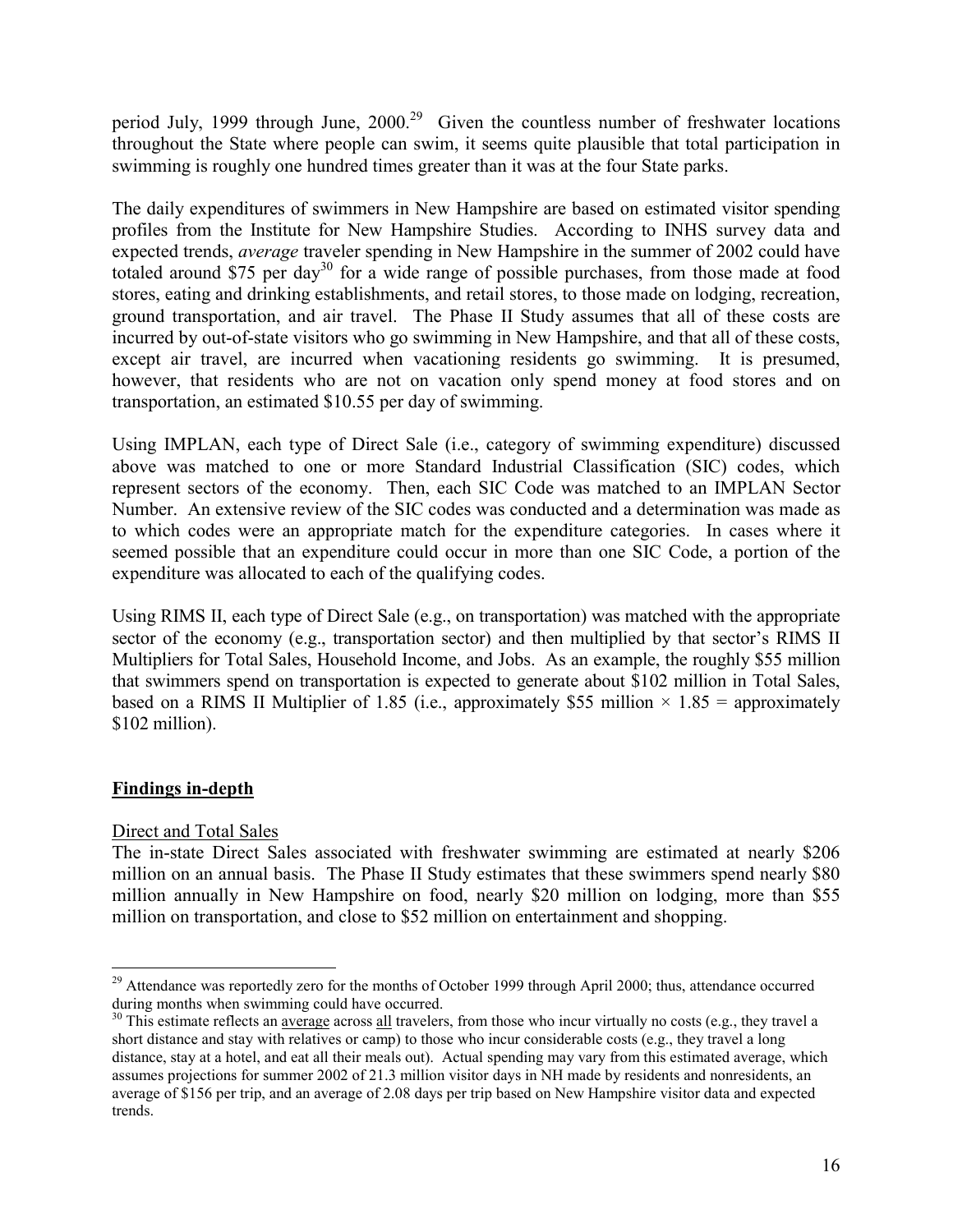All of the roughly \$269 million to \$380 million in Total Sales that result from freshwater swimming in New Hampshire are spurred by trip-related Direct Sales. As much as \$183 million in Total Sales is spurred by swimmers' spending on food and lodging, as much as \$102 million is spurred by their spending on transportation, and as much as \$94 million is spurred by their spending on entertainment and shopping.

#### Household Income

Total Sales spurred by swimmers' trip expenditures lead to the entire \$109 million to \$111 million in Household Income for New Hampshire employees and self-employed individuals. Of this, Total Sales spurred by swimmers' food and lodging expenditures lead to roughly \$51 million in Household Income, Total Sales spurred by transportation expenditures lead to roughly \$31 million in Household Income, and Total Sales spurred by swimmers' entertainment and shopping expenditures lead to roughly \$27 million in Household Income.

#### Jobs

The Total Sales that result from swimming in New Hampshire support about 3,800 to 5,000 fulland part-time jobs. As many as 2,800 of these jobs result from Total Sales spurred by swimmers' food and lodging expenditures, as many as 1,000 result from Total Sales spurred by their transportation expenditures, and as many as 1,200 result from Total Sales spurred by their entertainment and shopping expenditures.



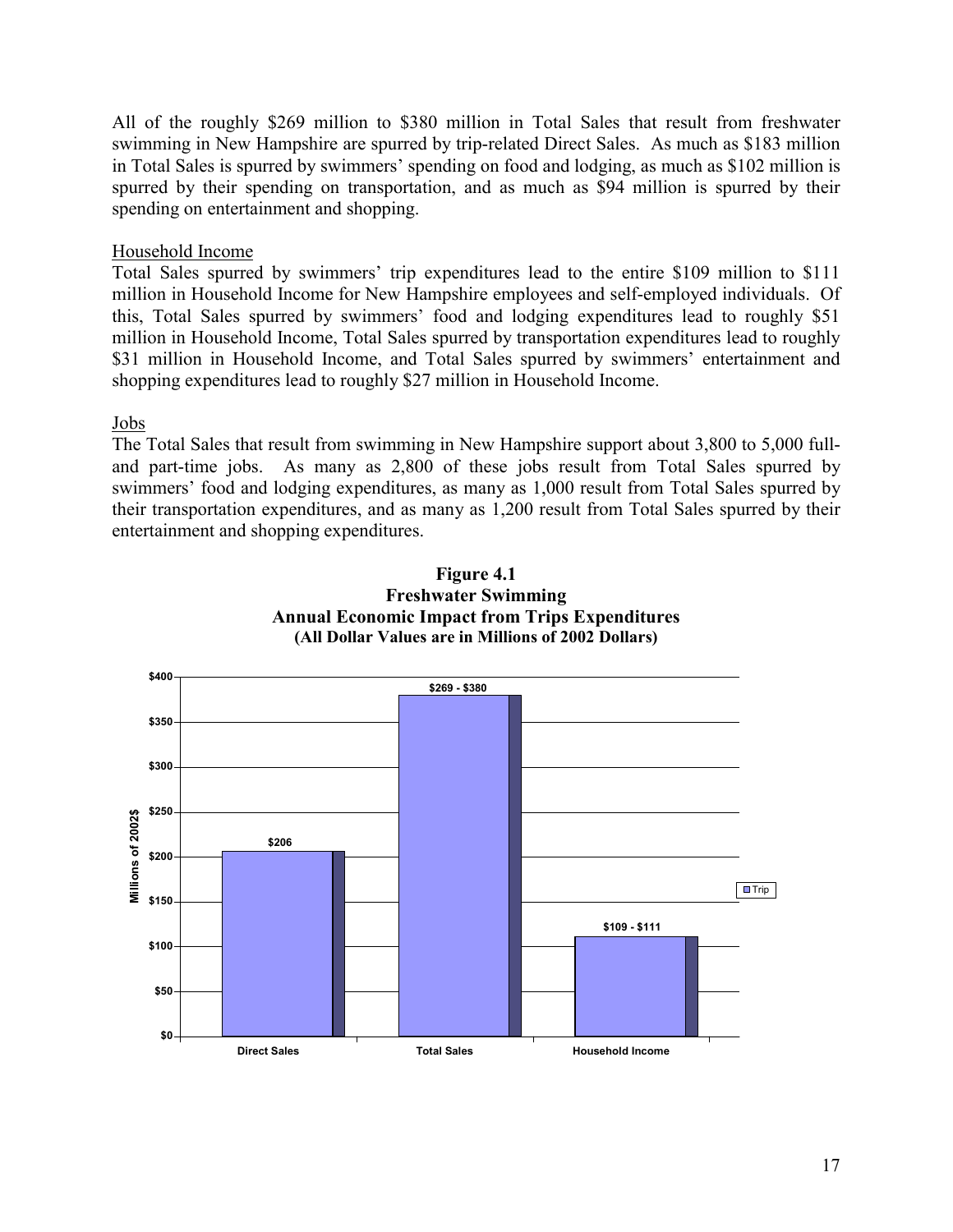## $\sim$  **SECTION 5**  $\sim$ **ECONOMIC VALUE OF WATER UTILITIES USING SURFACE WATERS IN NEW HAMPSHIRE**

#### <span id="page-22-0"></span>**Summary of Findings**

 $\overline{a}$ 

The Phase II Study estimates that 416,000 people, or about 166,000 households, in fifty New Hampshire towns, are supplied with drinking water from 41 municipal and investor-owned utilities that use surface waters as their predominant source for supplies.<sup>31</sup> In addition to using approximately 55 supply sources to serve about one third of the State's estimated population, these utilities also provide water for fire protection and serve as many as 24,000 businesses and industries.32

The Phase II Study assesses only the economic value of "public water service," i.e., service from municipal and investor-owned utilities which use surface water sources as their predominant source for supplies. Because of the unavailability of data, the Phase II Study does not include a variety of water uses that might add significantly to the total value of water in New Hampshire. Small public water systems that serve, for example, mobile home parks, small housing developments, schools, and institutions, are not included. Private residential, commercial, and industrial users of freshwater supplies, such as lakeside camps, golf courses, ski areas, and agricultural operations that draw water directly from nearby sources, are likewise excluded. Moreover, New Hampshire government data suggests that commercial and industrial facilities may use 8.7 to 11.9 trillion gallons of surface water each year, but estimating the associated economic value of this use is beyond the scope and budget of the Phase II Study.<sup>33</sup>

 It is estimated that Direct Sales associated with public water service total more than \$151 million annually. Of this, households spend almost \$55 million and businesses and fire protection services spend nearly \$97 million. The majority of these Direct Sales, almost \$130 million, are paid to municipal utilities and the rest to the three investor-owned regulated utilities which use surface water sources.

An estimated \$276 million to \$301 million in Total Sales are made in New Hampshire as a result of public water service. Total Sales include the Direct Sales that are made when household and businesses spend money in New Hampshire on public water service (the direct expenditures discussed above), as well as the additional sales that are made in the State when these utilities and their employees respend money that they have as a result of having made Direct Sales to

 $31$  The extent to which certain of these utilities may use wells and other sources of supply to supplement surface water supplies was not determined within the scope of the Phase II Study. As such, the estimated economic value of water utilities using surface waters in New Hampshire may be higher than the actual economic value.

 $32$  The New Hampshire Department of Environmental Services estimated in 1999 that large public water systems (i.e., typically serving at least 500 people) using *all* types of water sources, not just surface supplies, served approximately 65 percent of the state's population.

<sup>&</sup>lt;sup>33</sup> The New Hampshire Department of Environmental Services runs the Water User Registration and Reporting Program. The Department's estimates cited here reflect water withdrawn from surface water sources net of water returned to surface water supplies. Their estimates also exclude municipal and investor-owned water suppliers.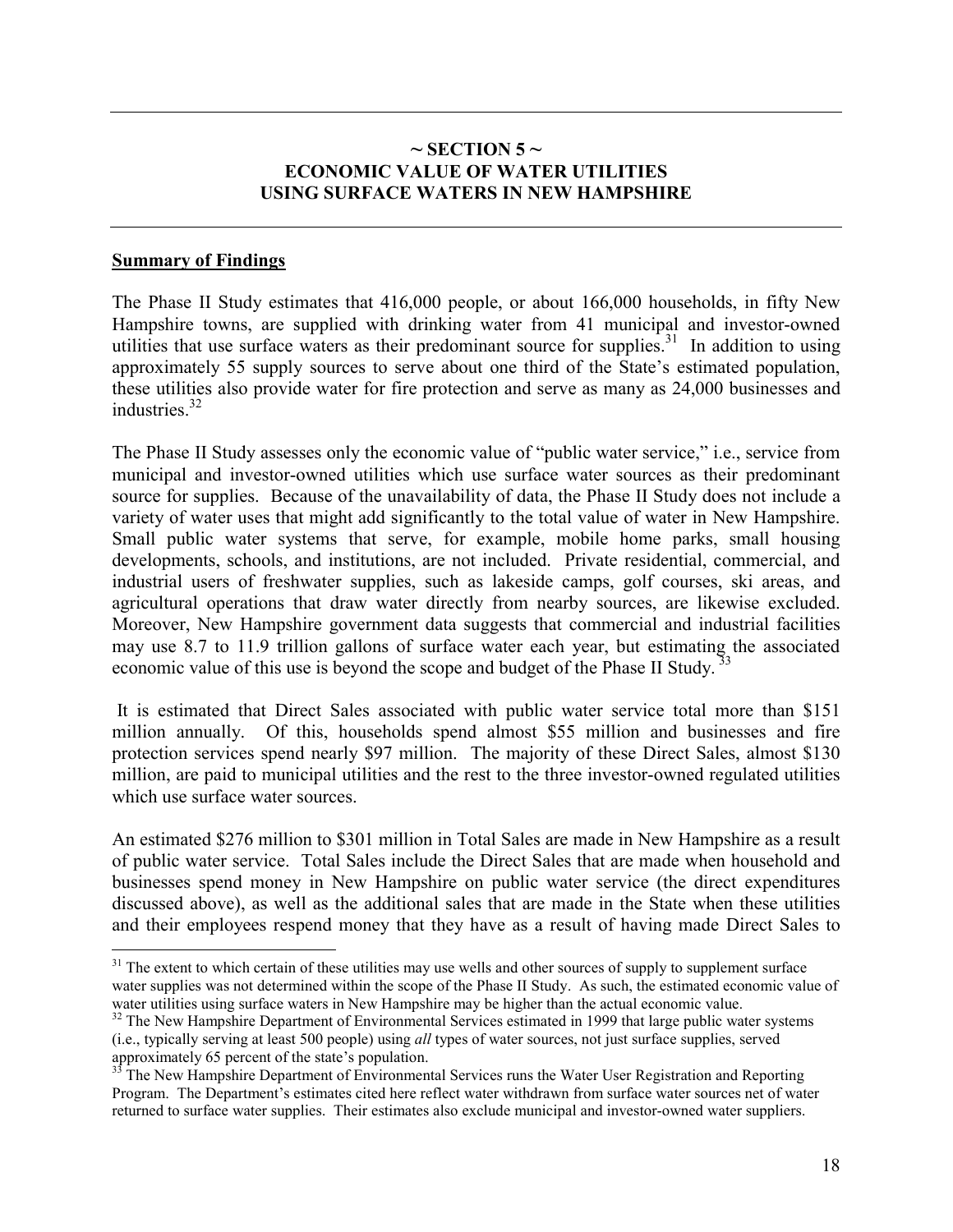<span id="page-23-0"></span>their customers. The utilities' and employees' expenditures occur in all sectors of the economy, as they go about conducting business and living in New Hampshire.

The estimated value of public water service relying on New Hampshire's surface water is significant, as summarized in Table 5.1.

#### **Table 5.1 Water Utilities Using Surface Waters Annual Economic Impact in New Hampshire (All Dollar Values are in Millions of 2002 Dollars)**

| <b>Direct Sales</b> | \$151 Million                    |
|---------------------|----------------------------------|
| <b>Total Sales</b>  | \$276-\$301 Million              |
| Household Income    | \$75-\$147 Million               |
| Jobs                | $1,900-2,600$ full and part-time |

# **Data, Assumptions, and Methodology**

The estimates of the number of people/households and businesses taking public water service and the costs associated with this service are based largely on data from the following sources:

- the New Hampshire Department of Environmental Services (DES);
- the New Hampshire Public Utilities Commission (PUC); and
- the US Census Bureau.

To estimate the number of total people taking public water service, the Phase II Study started with readily available 1999 data from DES on the populations served by municipal utilities using surface water, and then estimated these populations for 2002. Current customer count data were obtained, however, from Manchester Water Works. These two data sources, along with Census Bureau data, indicated that, on average, the estimated population served by a municipal utility is about two-thirds of the town's total population. This percentage was used to estimate the populations served by the few municipal utilities using surface water for which there was no readily available data from DES. To convert the estimated populations served by all of the municipal utilities into estimated number of households, Census Bureau data was used.

For the three investor-owned regulated utilities, namely Pennichuck Water Works, Hanover Water Works, and Pittsfield Aqueduct Company, Inc., <sup>34</sup> data on the number of households they served in 2000 and 2001 were publicly available. This data was converted into population estimates based on the number of utility customers in each town and the average number of people per household in each town, and then estimated for 2002. These population figures were converted back into estimates of the number of households served by the three utilities in 2002, based on Census Bureau data about the average number of people per household in each town.

 $\overline{a}$ <sup>34</sup> Pennichuck Corporation is a holding company with five wholly owned operating subsidiaries. The Company is comprised of three private water utilities, including Pennichuck Water Works, Inc. and Pittsfield Aqueduct Company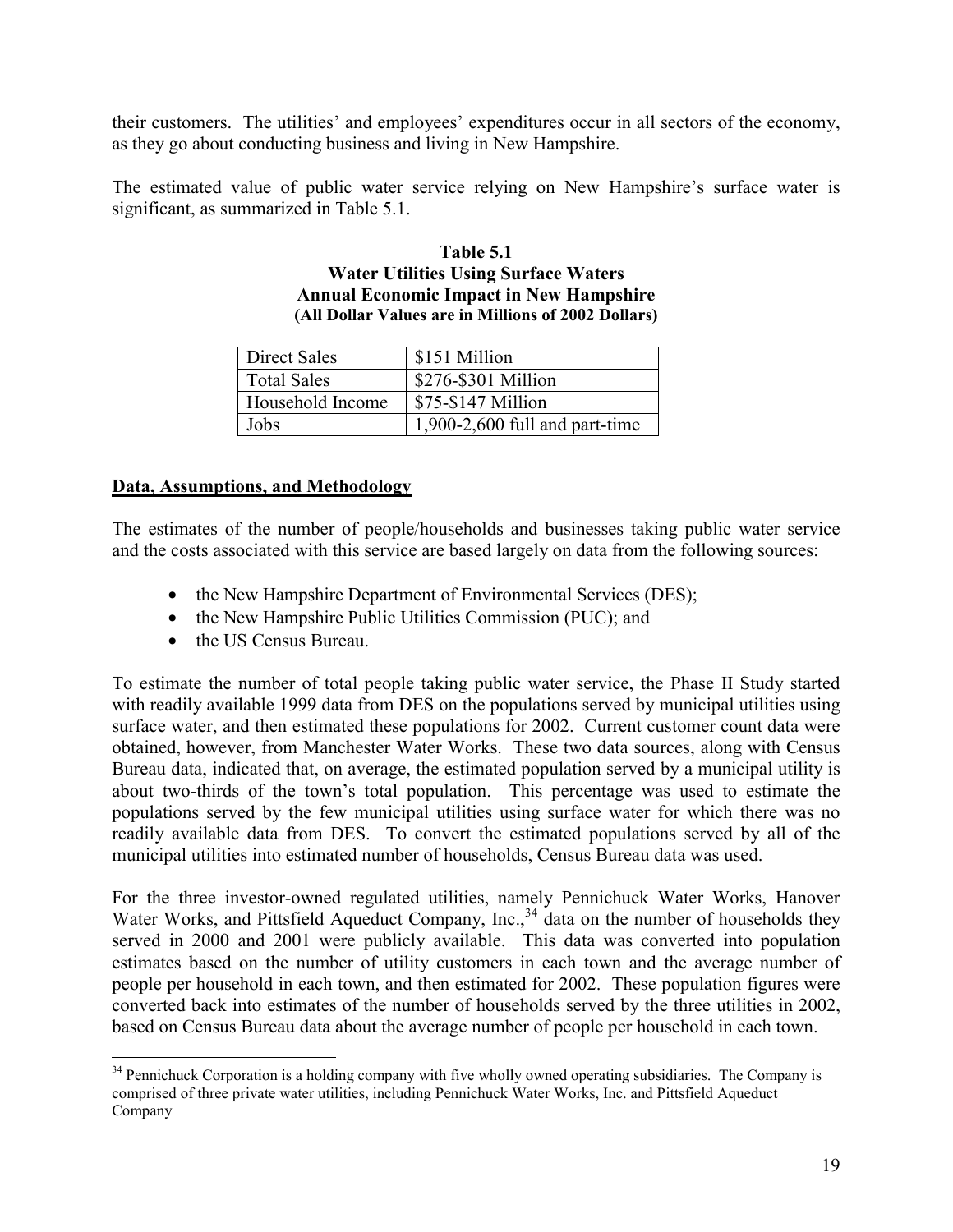The Phase II Study estimates that a typical household spends \$329 annually on public water service. This estimate is based on the simple average of two rates. The first is the 1998 statewide average household fee of \$278, based on a DES survey of 100 "large water systems,"<sup>35</sup> adjusted in the Phase II Study to current dollars to account for inflation. The second is the 2001 rate of \$345, equal to the simple average of the household rates charged by forty-eight New Hampshire-regulated water utilities,<sup>36</sup> again adjusted to current dollars. While the large majority of these regulated utilities do not use surface water sources, their rates serve as a reasonable proxy for utilities that do.

The estimate of what businesses spend annually on public water service and what taxpayers (towns) pay annually for fire protection services is based on the assumption that, for every \$1 spent by households, businesses and fire protection services spend \$1.77. To estimate this relationship, the Phase II Study looked at the revenues collected from the different types of customers by four utilities for which data was publicly available (Hanover Water Works, Pennichuck Water Works, Pittsfield Aqueduct Company, Inc., and Manchester Water Works) and took the simple average. Next, the applicability of this simple average to the municipal utilities in the Phase II Study was verified to ensure that the four utilities in the sample did not have unusually high concentrations of businesses in their service areas relative to those in areas served by municipal utilities. The number of households was compared to the number of jobs in each town served by a municipal utility using surface water, and, on average, the ratio of households to jobs was found to be roughly 1:1.7. In comparison, the towns served by the four utilities in the sample have an average ratio of about 1:1.4. These ratios suggest that the four utilities in the sample do not have unusually high concentrations of businesses in their service areas relative to the areas served by municipal utilities. Therefore, it seemed reasonable to assume that for every \$1 spent by households on public water service, businesses and fire protection services spend \$1.77.

The estimate of the number of businesses and industries receiving public water service is also based on data on the four utilities mentioned above. The Phase II Study found that, on average, for every business customer they served, they provided service to nearly seven households.

One set of estimates of the economic value of public water service from investor-owned utilities was estimated by using the water utility SIC code and corresponding Sector Number in IMPLAN. The model includes a typical profile of how these utilities tend to spend the money they collect from their customers. Included in this profile are three categories of expenses, namely property taxes, income taxes, and profits, that investor owned utilities pay but municipal utilities do not. Therefore, to estimate the economic value of public water service from municipal utilities, we modified IMPLAN so that money that would have been spent on taxes and profits was redirected proportionally to the remaining expense categories.

The other set of estimates of the economic value of public water service was made using RIMS II. The type of Direct Sale (i.e., public water service) was matched with the appropriate sector of the

 $\overline{a}$ <sup>35</sup> Defined by the New Hampshire Department of Environmental Services as systems that typically serve communities with over 500 people, provide fire flow capability, and generally are municipally owned.

<sup>&</sup>lt;sup>36</sup> The rates are based on typical household consumption of 8,800 cubic feet per year.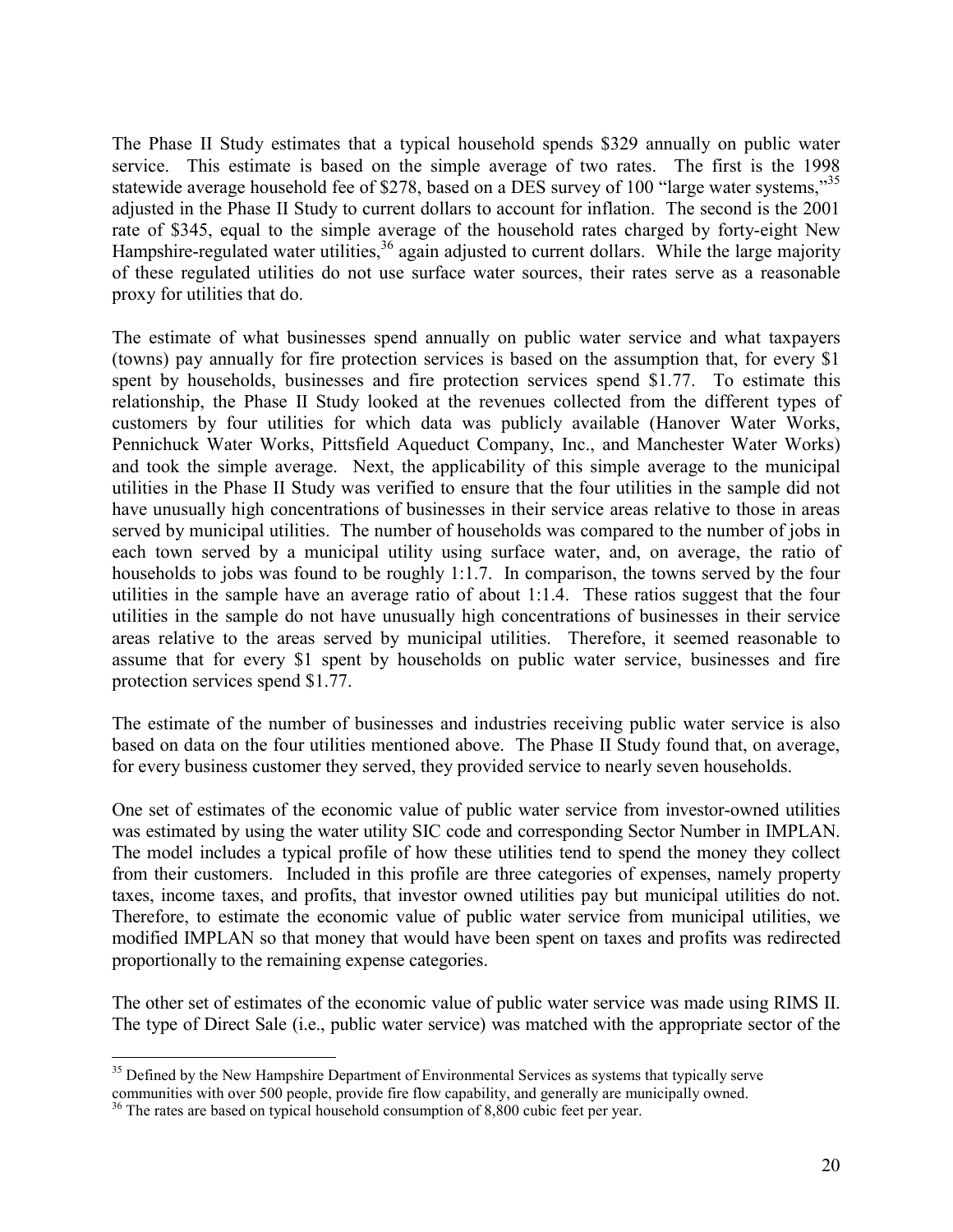<span id="page-25-0"></span>economy (i.e., water supply and sewerage systems) and then multiplied by that sector's RIMS II Multipliers for Total Sales, Household Income, and Jobs. As an example, the roughly \$151 million that is spent on public water service is expected to generate about \$301 million in Total Sales, based on a RIMS II Multiplier of 1.99 (i.e., approximately \$151 million  $\times$  1.99 = approximately \$301 million).

# **Findings in-depth**

# Direct and Total Sales

It is estimated that Direct Sales associated with public water service total more than \$151 million annually. Of this, households spend almost \$55 million and businesses and fire protection services spend nearly \$97 million.

Of the roughly \$276 million to \$301 million in Total Sales that results from expenditures on public water service in New Hampshire, between \$99 million and \$109 million results from households' expenditures and between \$177 million and \$192 million results from businesses' expenditures.

# Household Income

Total Sales spurred by expenditures on public water service lead to \$75 million to \$147 million in Household Income for New Hampshire employees and self-employed individuals. Of this, Total Sales spurred by households' expenditures lead to between \$27 million and \$53 million in Household Income, and Total Sales spurred by businesses' expenditures lead to between \$48 million and \$94 million in Household Income.

# Jobs

The Total Sales that result from public water service from surface waters support about 1,900 to 2,600 full- and part-time Jobs. The Total Sales spurred by households' expenditures on public water service support about 700 to 950 full- and part-time jobs, while those spurred by businesses' expenditures support about 1,200 to 1,650 full- and part-time jobs.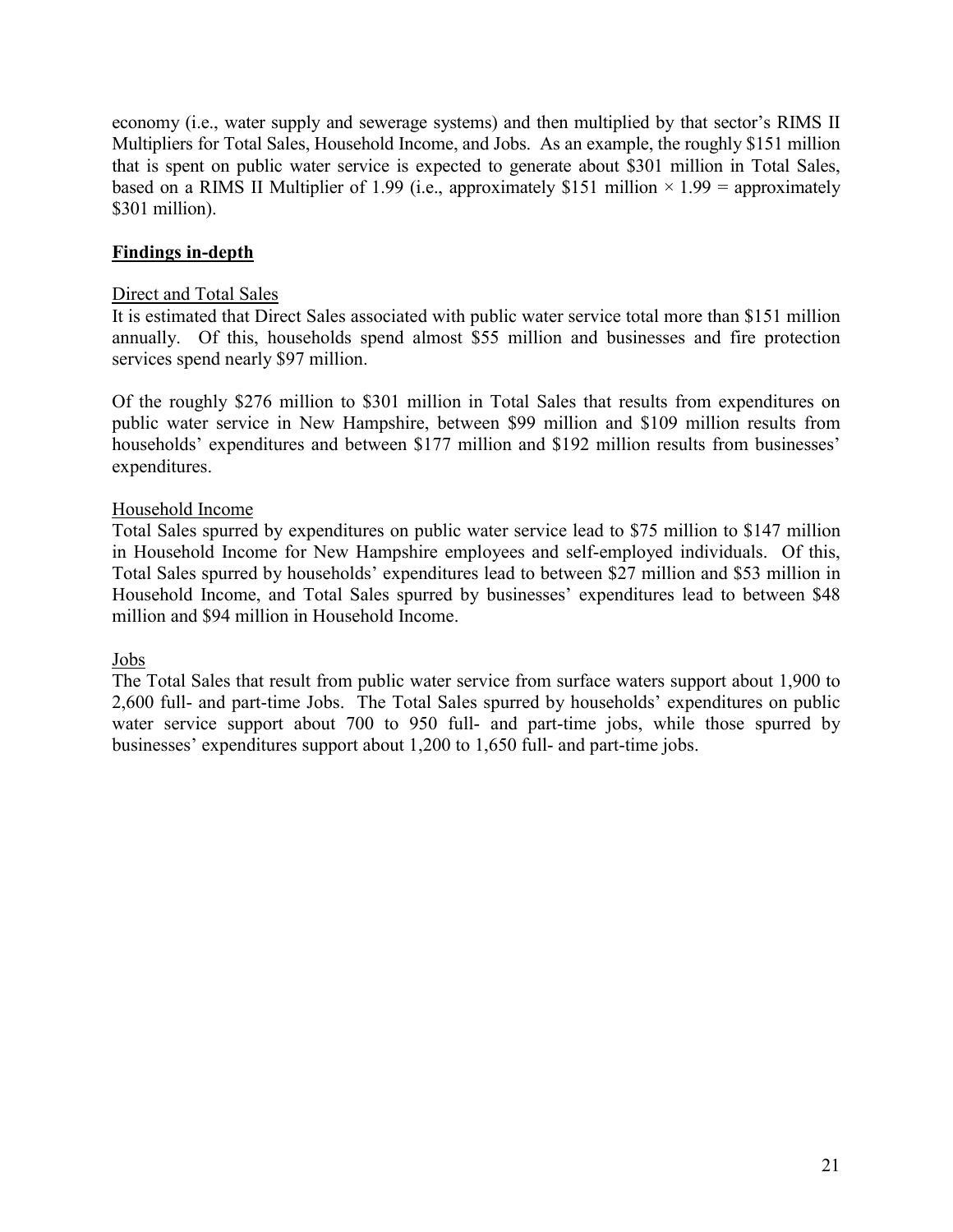**Figure 5.1 Water Utilities Using Surface Waters Annual Economic Impact from Household versus Business Expenditures (All Dollar Values are in Millions of 2002 Dollars)** 

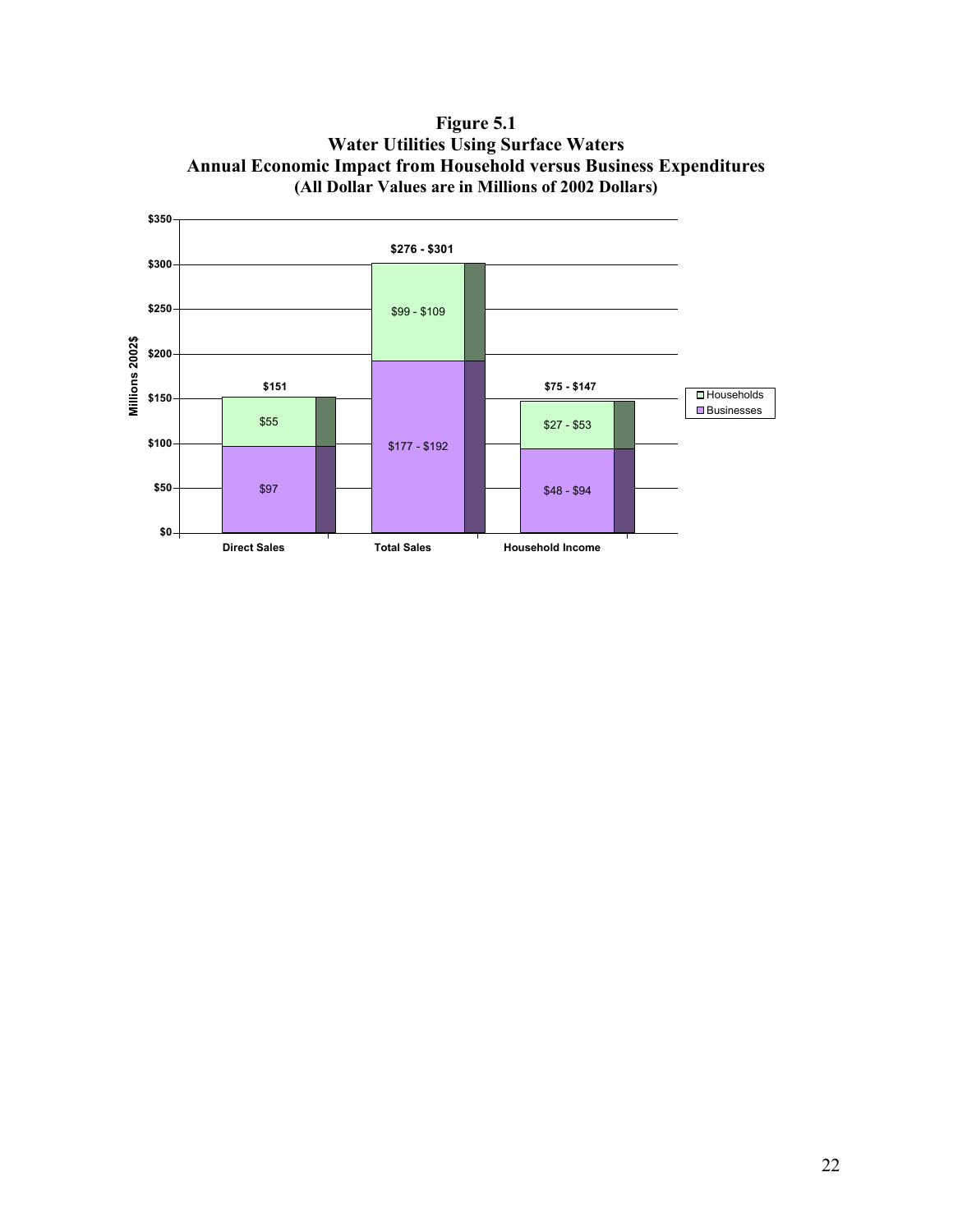# $\sim$  **SECTION 6**  $\sim$ **PROPERTY TAX PAYMENTS BY WATERFRONT PROPERTY OWNERS**

## <span id="page-27-0"></span>**Summary of Findings**

The appeal of waterfront views and ready access to the water commands a premium for properties on lakes, rivers, streams and ponds; and waterfront properties are a significant part of the tourist economy. The owners of these properties not only spend money on the recreational activities already addressed in earlier chapters of this report, but they also spend money independently of these activities here in New Hampshire because they have been drawn to the State's freshwaters. Some of these expenses include, but are not limited to, property taxes, dock maintenance, and flood insurance. In addition, the impact of New Hampshire's surface waters on property development and values, and the real estate and other economic impacts associated with property ownership, are considerable.

In order to estimate the overall economic impact associated with waterfront property ownership, an extensive study would be necessary to identify: 1) the total value of the properties in New Hampshire that are located on and near the State's lakes, rivers, streams and ponds; 2) the portion of that value that is associated with the waterfrontage; and 3) the additional direct and indirect economic activity generated from that ownership. Due to limitations in the available data and given the scope of the Phase II Study, it was not possible to estimate the unique economic activity associated with waterfront property ownership or the overall economic value of property with access to waterfronts. However, a preliminary estimate of property taxes, calculated by estimating the average assessed value per foot of privately-owned waterfront on lakes, rivers, streams and ponds, reveals that waterfront property owners pay about \$247 million per year in property taxes.

Future research and refinement of the property tax estimate, along with estimates of the total unique economic activity generated by waterfront property owners, is recommended. For example, the estimated tax revenues from waterfront property could be developed from either highly accurate town-by-town data or a statistically valid survey of select properties. In addition, research could help determine what portion of the property taxes might be attributable solely to the value that is created from the waterfront location. These areas of research would improve the precision of the preliminary estimate presented in this Phase II Report.

#### **Data, Assumptions, and Methodology**

The preliminary estimated taxes that freshwater waterfront property owners pay in New Hampshire are based on several pieces of data:

> 1) New Hampshire Department of Environmental Services' approximation of freshwater frontage in the State,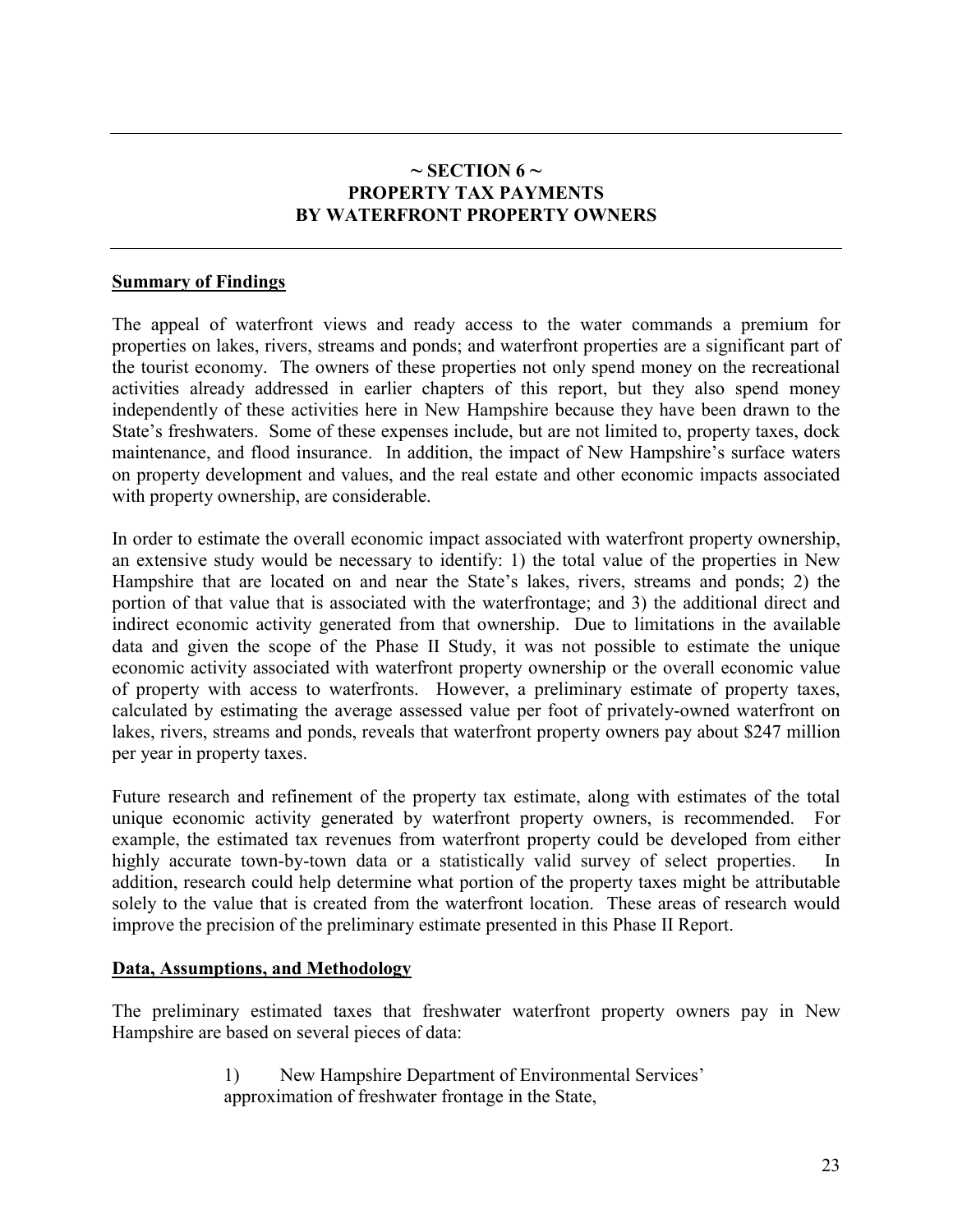- 2) an estimated statewide average assessed value per foot of frontage,
- 3) the State's average tax rate per \$1,000 of equalized valuation; and
- 4) assumptions and findings from the Maine study.

DES' approximation of freshwater frontage in the State was developed using GIS data that the Department obtained from the New Hampshire Office of State Planning and the University of New Hampshire. Frontage was estimated on a town-by-town basis for lakes, rivers, streams and ponds coded as fourth order or higher. Land was categorized as either developed or undeveloped, broken down between private and public/conservation. "Development" was determined by DES by selecting shoreline arcs that intersect a 300-foot buffer of the New Hampshire Department of Transportation road centerlines. Thus, "developed frontage" is somewhat underestimated because islands that are known to be developed but do not have roads were coded as "undeveloped."

DES' research found that lakes accounted for about 27% of the total freshwater frontage in New Hampshire, and rivers and streams accounted for the remainder. It also found that about 32% of the land was categorized as "developed private," versus 47% "undeveloped private" and 21% public/conservation.

The statewide average assessed value per foot of frontage was estimated using information from the Maine study and the Departments of Revenue Administration in New Hampshire and Maine. The Maine study found that the average value per foot of lakefront property in 1996 was \$657. Growing that rate to 2002 using the Consumer Price Index (CPI) yielded an estimated per foot value of approximately \$754. The CPI is a lower, yet reasonable rate of growth, compared for example to some reported growth rates in property values, given that the Maine study's estimate of \$657 was based on lakefront property only, not riverfront, and historical development patterns on both lakes and rivers may yield lower estimated values than those for lakes only.

Based on the pieces of data discussed above, and using the statewide average tax rate per \$1,000 of equalized valuation of  $$19.21$ ,<sup>37</sup> the owners of developed private waterfront property pay an estimated \$247 million per year in property taxes. Including undeveloped land would significantly increase the estimate.

 $\overline{a}$ 

 $37$  The 2001 statewide average tax rate per \$1,000 of equalized valuation was used as a proxy for 2002.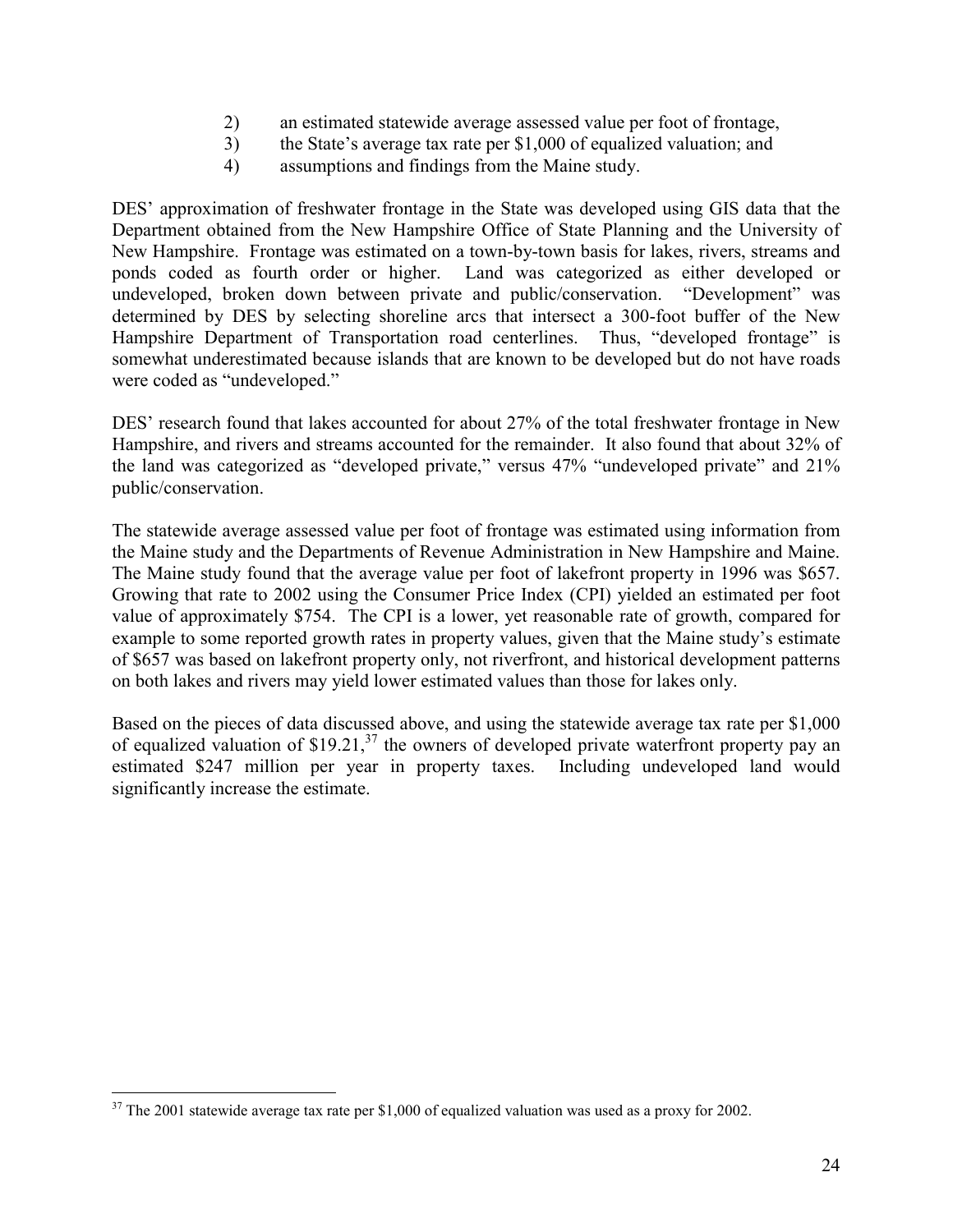# $\sim$  SECTION 7  $\sim$ **DESCRIPTION OF IMPLAN AND RIMS II**

<span id="page-29-0"></span>The ranges of economic values (i.e., Total Sales, Household Income and full- and part-time Jobs) that result from each of the freshwater uses were estimated by using a model called Impact Analysis for Planning, or IMPLAN, and by using multipliers from the federal government's Regional Input-Output Modeling System, or RIMS II.

IMPLAN is an economic impact assessment model used to estimate local economic effects of changes in public policies or economic conditions. The IMPLAN model used in the Phase II Study is specific to New Hampshire's economic and labor market conditions. Thus, when information is entered into IMPLAN about the amount of money that boaters, for example, spend in New Hampshire on food, the model can estimate how much these food-related Direct Sales will generate in terms of Total Sales, Household Income, and Jobs based on data and equations embedded in the modeling software.

IMPLAN does not generate results that include iterative, or feedback, effects. For example, it is not sophisticated enough to predict that new restaurants will open up in New Hampshire if boater spending on food exceeds a certain level. Therefore, IMPLAN is not well suited to generating future forecasts. Nonetheless, it is widely used in the planning and consulting profession to estimate static, present-day economic impacts.

IMPLAN does account for the fact that when consumers purchase goods from retail establishments in New Hampshire, the price they pay includes the production price, transportation costs, and markups earned by wholesalers and retailers located both inside and outside of the State. Thus, IMPLAN assigns a consumer's direct expenditures to the appropriate market segments. For example, if a boater spends \$25 on a life-vest at a store in New Hampshire, IMPLAN would assign for example, \$10 to the manufacturer of the vest, \$5 to the transportation providers, \$5 to the wholesaler, and \$5 to the retailer (these numbers are for illustrative purposes only). In addition, IMPLAN accounts for the fact that when the market players who are located outside of New Hampshire are paid, a portion of the consumer's original spending will "leak" out of the State's economy, and will not generate the level of economic activity in New Hampshire that retained money will generate. Furthermore, IMPLAN accounts for the differences in the labor intensity and wages across businesses and industries where consumers spend their money. For example, businesses that serve tourists are apt to be relatively labor-intensive and pay relatively low wages compared to manufacturing industries that are likely to be relatively capital intensive and pay relatively high wages. These differences are reflected in the economic impacts estimated by IMPLAN. Additional information about IMPLAN is available at [www.implan.com.](http://www.implan.com/)

RIMS II Multipliers are used to estimate the Total Sales, Household Income, and Jobs that will result from a given amount of Direct Sales in a given industry (or group of industries) in a given region. RIMS II multipliers are continually updated by the U.S. Bureau of Commerce, and are available for any region and any industry (or group of industries). The Phase II Study used New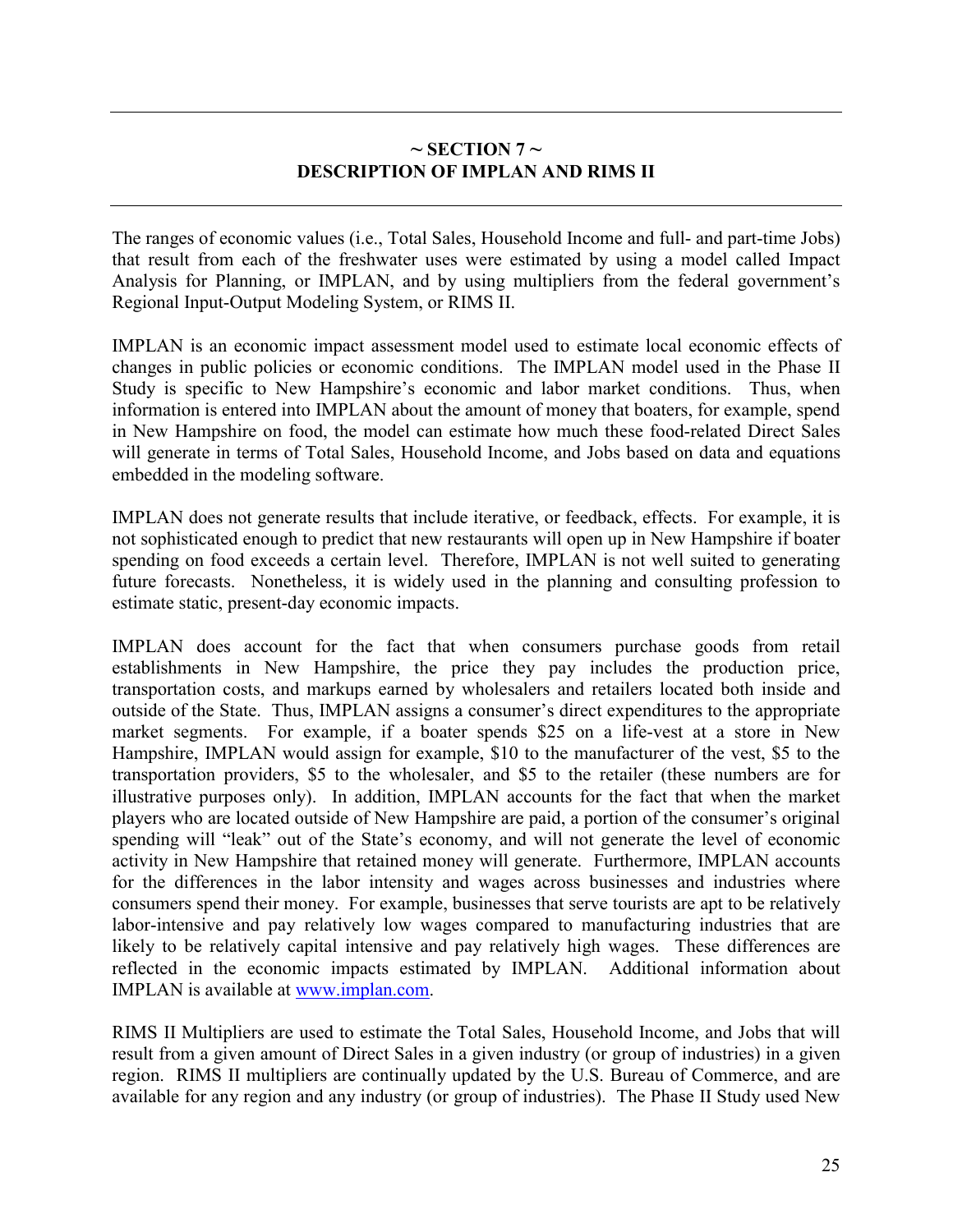Hampshire-specific multipliers to estimate the impact that Direct Sales associated with boating, freshwater fishing, swimming, and public water service are likely to have on Total Sales, Household Income, and Jobs throughout the State's economy. As an example, the roughly \$17 million that freshwater anglers spend on transportation is expected to generate about \$31 million in Total Sales, based on a RIMS II Multiplier of 1.85 (i.e., approximately \$17 million  $\times$  1.85 = approximately \$31 million); about \$9.5 million in Household Income, based on a RIMS II Multiplier of 0.56 (i.e., approximately \$17 million  $\times$  0.56 = approximately \$9.5 million); and about 300 full and part-time Jobs, based on a RIMS II Multiplier of .000018 (i.e., approximately \$17 million  $\times$  0.000018 = approximately 306 jobs).

Economic impacts are straightforward to estimate using RIMS II Multipliers and are reliable because the multipliers reflect the federal government's ongoing analyses of inter-industry relationships in all regions of the country. The RIMS II Multipliers implicitly take into account many of the same factors that IMPLAN does, as discussed above, and are therefore widely used in both the private and public sectors to estimate static, present-day economic impacts. Additional information about RIMS II Multipliers is available at [www.bea.doc.gov/bea/regional/rims.](http://www.bea.doc.gov/bea/regional/rims)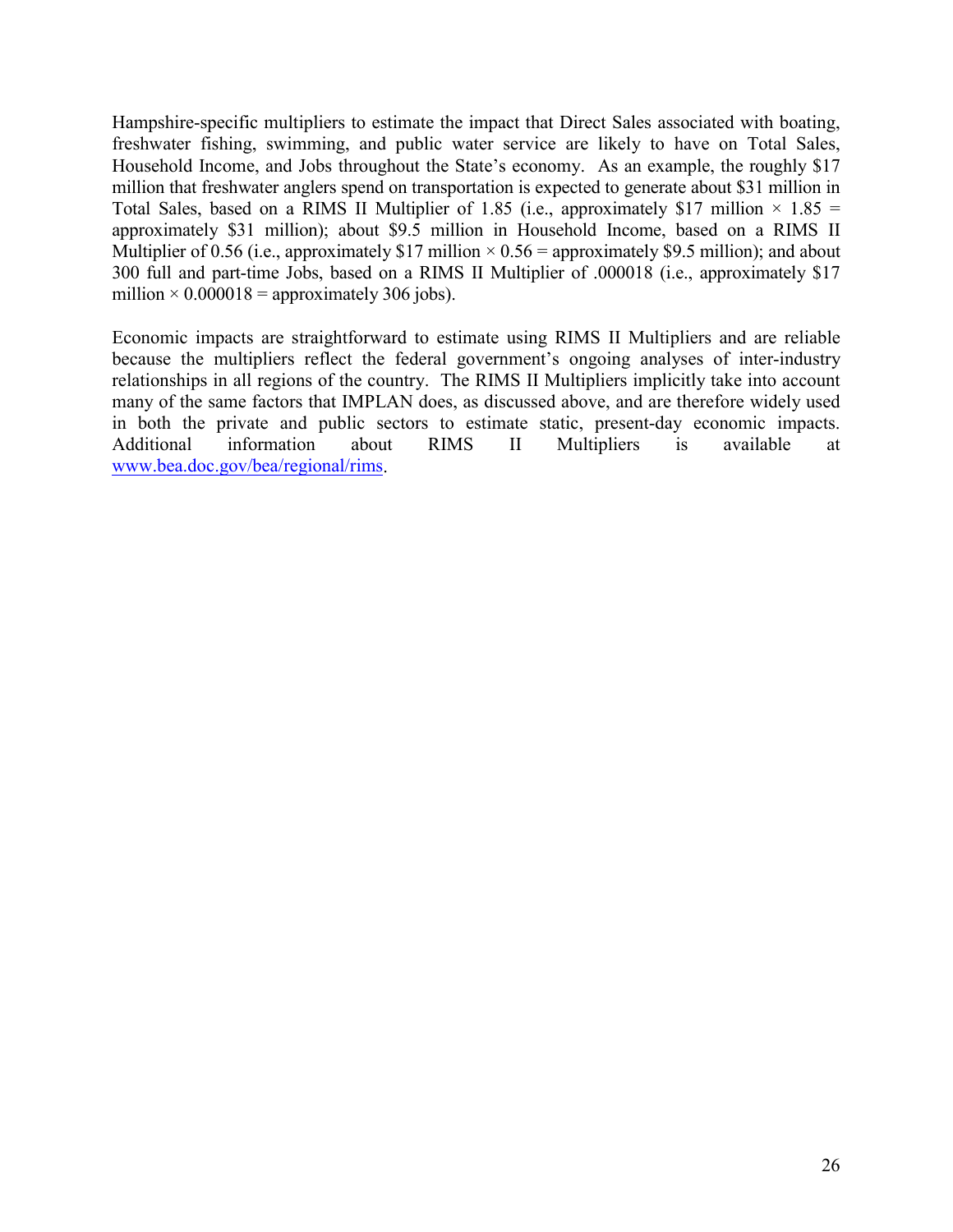# **GLOSSARY OF ACRONYMS AND TERMS**

#### <span id="page-31-0"></span>**Acronyms**

- DES NH Department of Environmental Services
- DRED NH Department of Resources and Economic Development
- IMPLAN Impact Analysis for Planning
- LSPA Lake Sunapee Protective Association
- NHLA New Hampshire Lakes Association
- NHRC New Hampshire Rivers Council
- NLRA Newfound Lake Region Association
- PUC NH Public Utilities Commission
- RIMS II Regional Input-Output Modeling System
- SLA Squam Lakes Association

#### **Economic Terms**

Direct Sales – Direct Sales reflect all of the money that is spent by a given group of consumers (e.g., boaters, freshwater anglers, swimmers, public water service customers) when they spend money in a given region (e.g., New Hampshire) on goods and services (e.g., related to trips, equipment, accessories, public water service).

IMPLAN – IMPLAN is an economic impact assessment model used to estimate local economic effects of changes in public policies or economic conditions. The model is specific to a region's economic and labor market conditions. When information is entered into IMPLAN about the amount of money that is spent by a given group of consumers on a good or service, the model can estimate how much that money will generate in terms of Total Sales, Household Income, and Jobs based on data and equations embedded in the modeling software.

Household Income – Household Income includes employee compensation (i.e., wages, salaries, and benefits), income received by self-employed individuals and private business owners, and other property-type income (e.g., rents, royalties, dividends).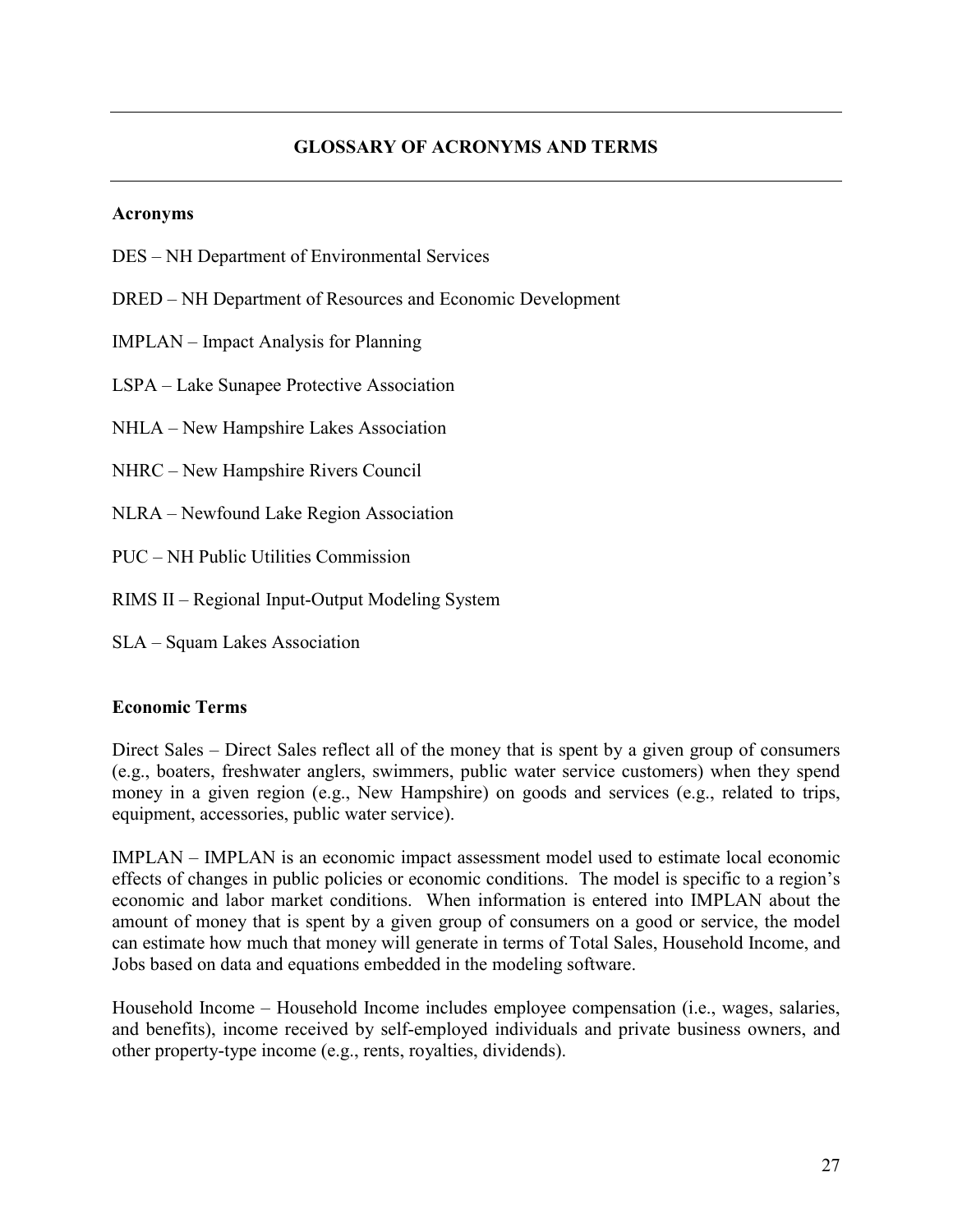Jobs – Jobs represent full-time and part-time workers including both wage and salary employees and the self-employed.

RIMS II Multipliers – RIMS II Multipliers are used to estimate the Total Sales, Household Income, and Jobs that will result from a given amount of Direct Sales, i.e., that will result when a given amount of money is spent by a given group of consumers on a good or service. RIMS II Multipliers are industry- and region-specific, and are continually updated by the U.S. Bureau of Commerce.

Total Sales – Total Sales include: 1) the Direct Sales that are made when a given group of consumers spends money in a given region on goods and services, and 2) the additional sales that are made in that same region when owners and employees of local shops, hotels, restaurants, other retail establishments, and public water service utilities respend money that they have as a result of having made Direct Sales to the given group of consumers. The shop owners', the utilities', and their employees' expenditures occur in all sectors of the economy, as they go about conducting business and living in the given region (e.g., New Hampshire).

Visitor Days – Visitor days are the total number of days per year that all people spend participating in a given freshwater recreational use. Visitor days reflect both the number of participants, referred to as visitors, and the average intensity or frequency of each participant's use, measured in terms of days per year. For example, if 100 people go swimming each year and, on average, each person swims 5 days per year, then the number of visitor days equals 500 per year (=  $100 \times 5$ ).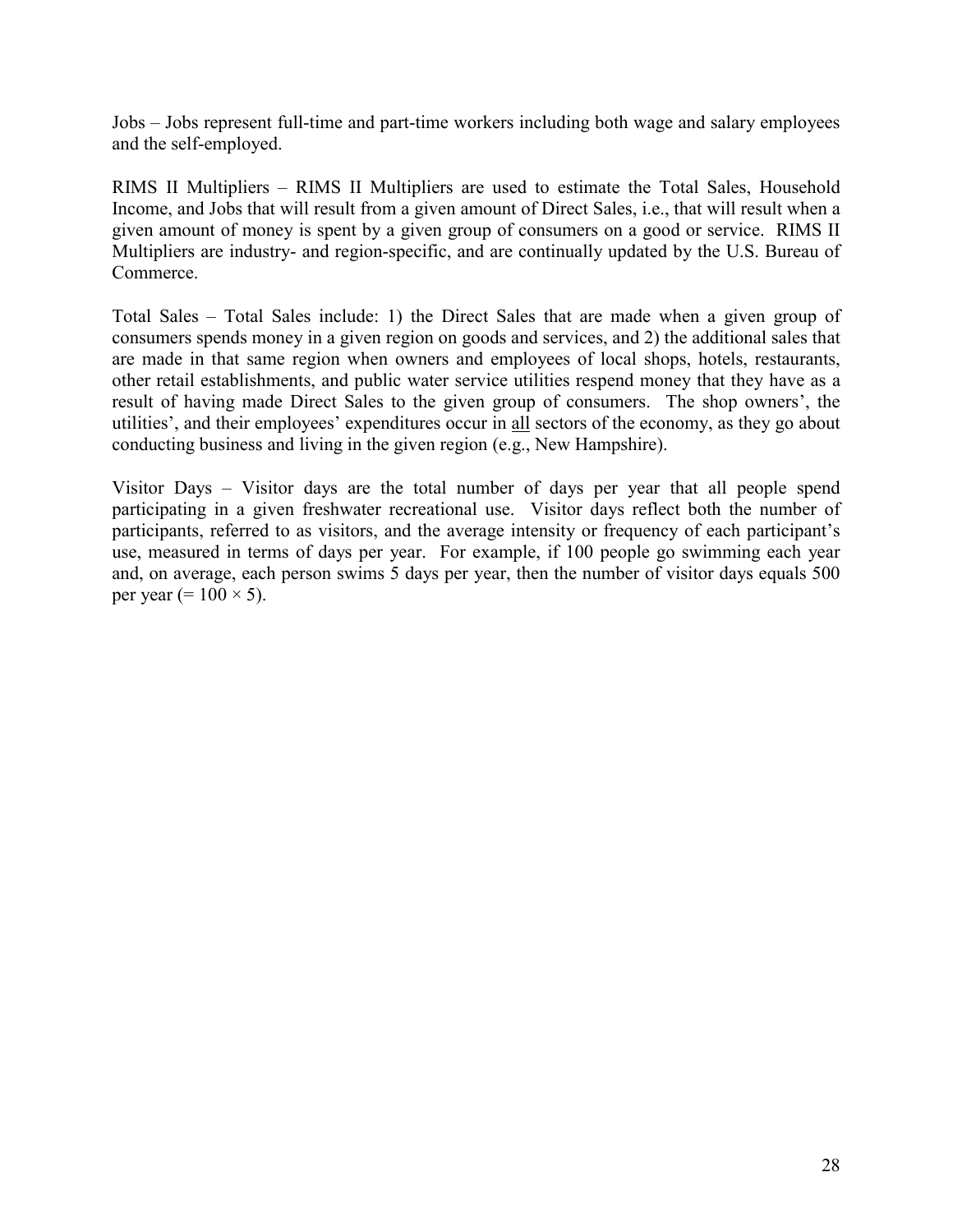#### **REFERENCES**

<span id="page-33-0"></span>Ad Hoc Associates, "Building a Healthy Squam Lakes Economy - A Collection of Reports to Squam Lakes Stakeholders," May 1995.

A. L. Burruss Institute of Public Services, Kennsaw State University, and the Department of Economics, Florida State University, "The Economic Value of Weiss Lake," July 1995.

Anderson, Bernard E. (Anderson & Associates), "The Socio-Economic Impacts of the Lake Havasu Fisheries Improvement Program," October 31, 2001.

Andrews, Richard A and Judith A. Pickering, "An Economic and Environmental Evaluation of Alternative Land Development Around New Hampshire Lakes," March 1978.

Auger, Philip A., "Does Open Space Pay?" 1996.

Bertaska, R., "Damariscotta River Estuary: What is it Worth? Sustainable Economic Opportunities: Natural Development in the Damariscotta River Region," 1994.

Bingham, Richard D., Robert Mier*, Dilemmas of Urban Economic Development: Issues in Theory and Practice,* Urban Affairs Annual Reviews, vol. 47, 1997.

Biswanger, Hans Christoph, "Making Sustainability Work," Ecological Economics, pp. 3- 11, October 1998.

Blair, John P., "Quality of Life and Economic Development Policy," Economic Development Review, vol. 16, no. 1, 1998.

Bolund, Per, Sven Hunhammar, "Ecosystem Services in Urban Areas," Ecological Economics, pp. 293-301, May 1999.

*The Boston Globe*, "New Hampshire and Maine try to weed out lake plant," AP, May 27, 2002.

Boyle, Kevin, Jennifer Schuetz, and Jeffrey Kahl, "Great Ponds Play an Integral Role in Maine's Economy," April 1997.

Boyle, Kevin, Roy Bouchard, "A Hedonic Property Value Study of the Economic Value of Protecting Water Quality in Maine Lakes." (Date not specified).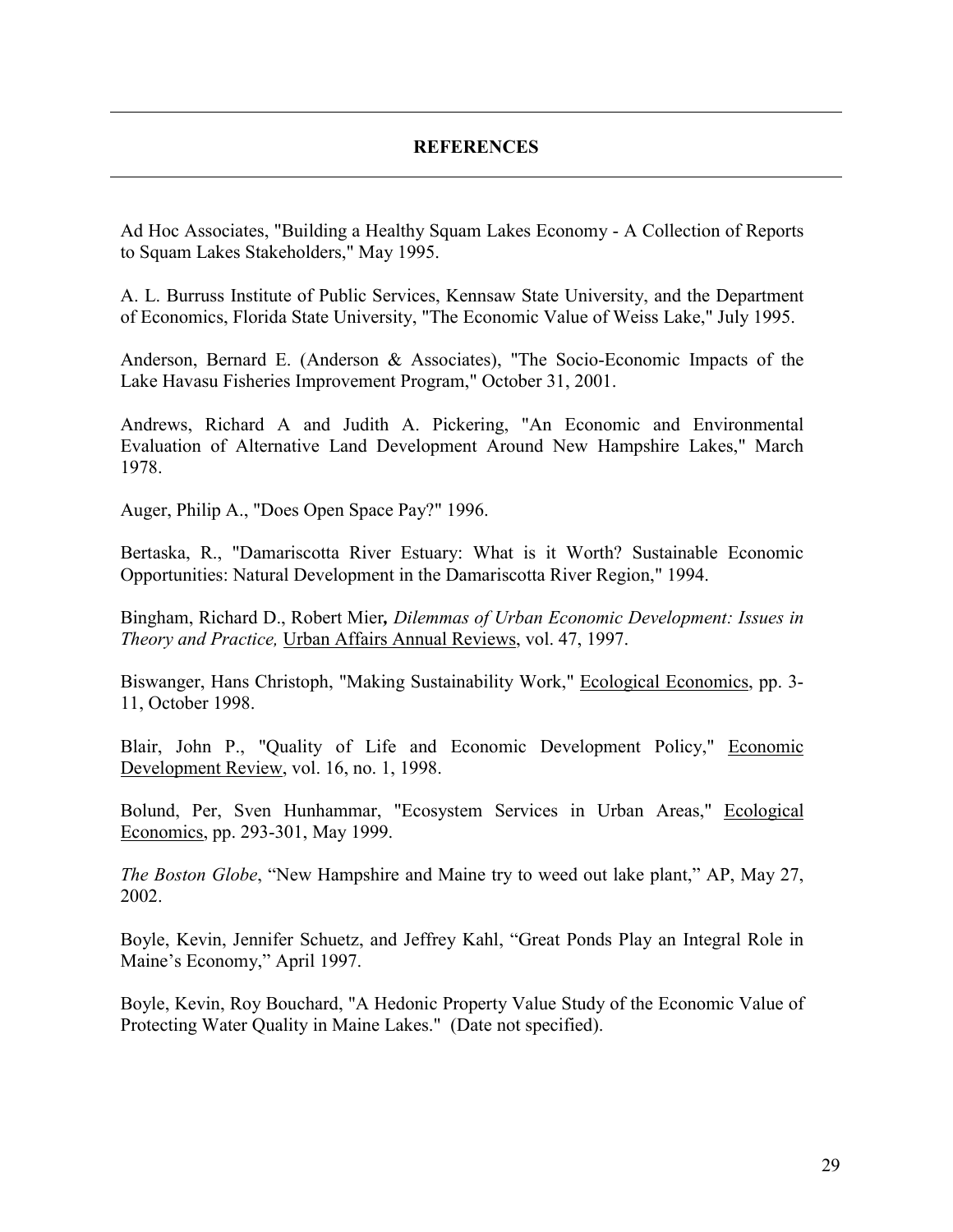Boyle, Kevin, John Halstead, "A Study of the Effect of Lake-Water Quality on the Prices of Lake-Front Property in Maine, New Hampshire and Vermont." (Date not specified).

Brueckner, J. K., "Growth Controls and Land Values in an Open City," Land Economics, vol. 66, no. 3, 1990.

Cangelosi, Allegra, "Economic Valuation of Environmental Benefits," Economic Review, September/October 1998.

Carlson, Probst, Stynes and Jackson, "Economic Impact of Recreation on the Upper Mississippi River System," 1995.

Central Maine Power Company, "Qualitative and Economic Evaluations of White-Water Boating on the Dead River," 1994.

Chesapeake Bay, "Economics of Riparian Forest Buffers," (Date not specified).

Colgan, C.S., "The Economic Value of Casco Bay," A report for the Maine State Planning Office, Augusta, Maine, 1990.

Collados, Cecilia, Timothy P. Duane, "Natural Capital and Quality of Life: A Model for Evaluating the Sustainability of Alternative Regional Development Paths," Ecological Economics, pp. 441-60, September 1999.

Cooper, Ana and The Lake Michigan Federation, "The Natural Capital of the Southern Lake Michigan Coastal Zone: First Steps Towards an Economic Valuation," 2001.

Costanza, Robert, et al, "The Value of the World's Ecosystem Services and Natural Capital," 1998.

Cushing, Brian J., "Commentary on 'Quality of Life' in Location Decisions," *Dilemmas of Urban Economic Development: Issues in Theory and Practice,* Urban Affairs Annual Reviews, vol. 47, pp. 76-80, 1997.

Dinar, Ariel, et al, "Restoring and Protecting the World's Lakes and Reservoirs," Technical Paper no. 289, Washington DC: World Bank, pp. xv, 85, 1995.

Dolan, Kari, Thomas Dunham, and Daniel Woods "Rivers, Recreation, and the Regional Economy: A Report on the Economic Importance of Water-Based Recreation on the Upper Connecticut River," Prepared for the Headwaters and Riverbend Local River Subcommittees of the Connecticut River Joint Commissions (by the Northeast Natural Resource Center - National Wildlife Federation and North Country Council, Inc.), August 1996.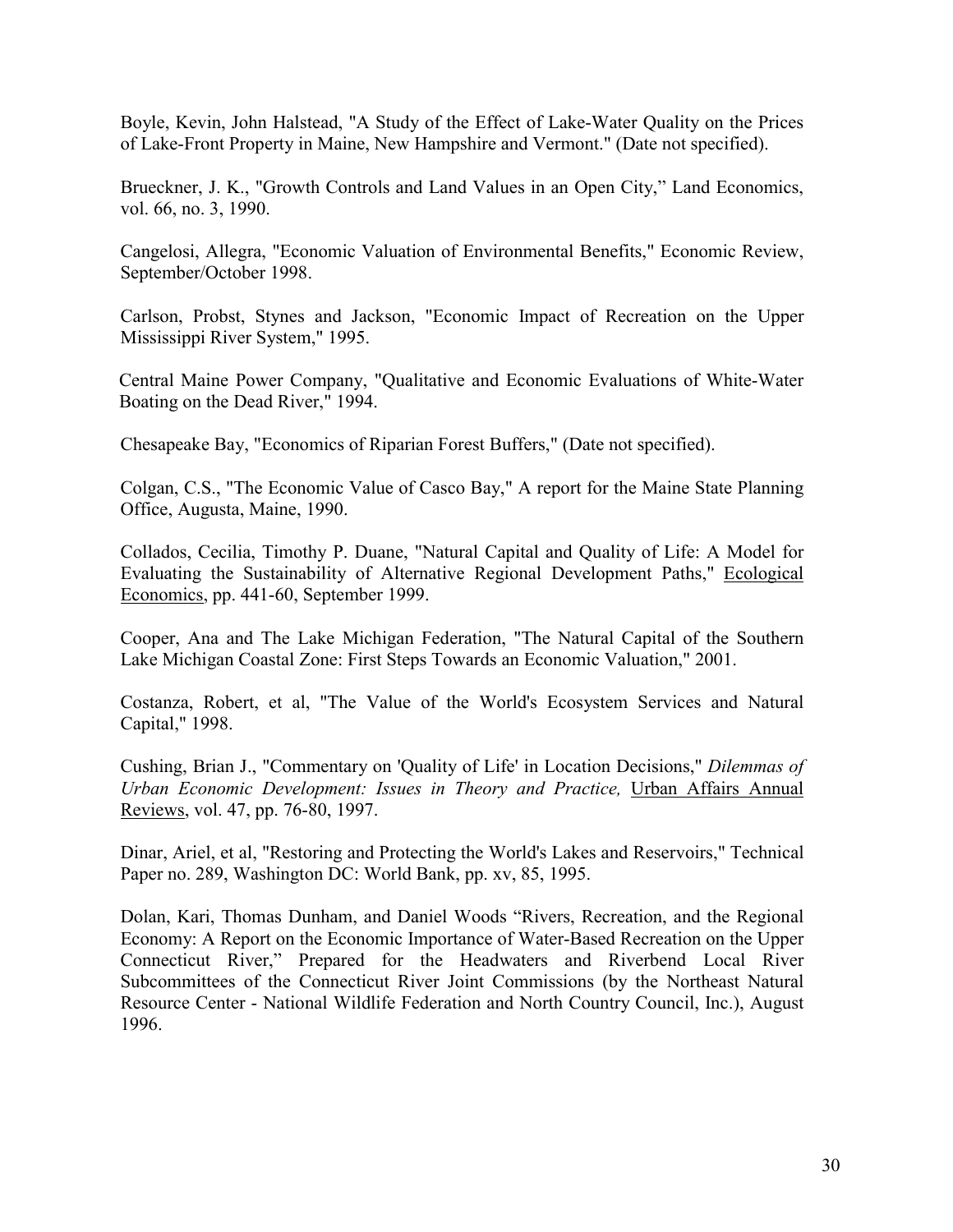Environmental Protection Agency, "Liquid Assets 2000: America's Water Resources at a Turning Point," May 2000.

Federal Energy Regulatory Commission (FERC) – "Economic Value of Whitewater Boating on the Bristol Stretch of the Pemigewasset," (Date not specified).

Festervand, Troy A., James R. Lumpkin, Dennis S. Tosh, "'Quality of Life' in the Industrial Site Location Decision," Journal of Real Estate Development, vol. 4, no. 1, 1988.

Fisher, William L., Albert F. Surmont, and Craig D. Martin, "Warmwater Stream and River Fisheries in the Southeastern United States: Are We Managing Them in Proportion to Their Values?" December 1998.

Fishman, Kara J., Robert L. Leonard and Farhed A. Shah, "Economic Evaluation of Connecticut Lakes With Alternative Water Quality Levels," University of Connecticut, 1998.

Freeman, A. Myrick III "The Economic Valuation of Coastal Resources Supporting Recreation," in Charles Colgan, ed., Sustaining Coastal Resources: The Roles of Economics and Environmental Sciences, 1995.

Freeman, A. Myrick III, "The Benefits of Water Quality Improvements for Marine Recreation: A Review of the Empirical Evidence," Marine Resource Economics, pp. 385- 406, Winter 1995.

Frymier, Lesley G., Keri Dolan, and Monique Gilbert, "The White River Valuation Study: A Report on the Value of Maintaining Natural River Flows on Vermont's White River," The National Wildlife Federation's Northeast Natural Resource Center, January 1998.

Gibbs, Julie P., John M. Halstead, Kevin P. Boyle, and Ju Chin Huang, 2000, "An Hedonic Analysis of the Effects of Lake Water Clarity on New Hampshire Lakefront Properties," Agricultural and Resource Economics Review, 31 (1):39-46.

Gibbs, Julie Proctor, "The Influence of Water Clarity on Marginal Prices for Residential Lake Front Property in New Hampshire," Thesis, May 2000.

Glaser, Mark A., John W. Bardo, "The Impact of Quality of Life on Recruitment and Retention of Key Personnel," American Review of Public Administration, vol. 2, no. 1, 1991.

Guenno, Giorgio, Silvia Tiezzi, "The Index of Sustainable Economic Welfare (ISEW) for Italy," Fondazione Eni Enrico Mattei Note di Lavoro, p. 25, January 1998.

Hanson, Badger, "National Economic Development Procedures Manual: Recreation, Vol. IV: Evaluating Changes in the Quality of the Recreation Experience," (Date not specified).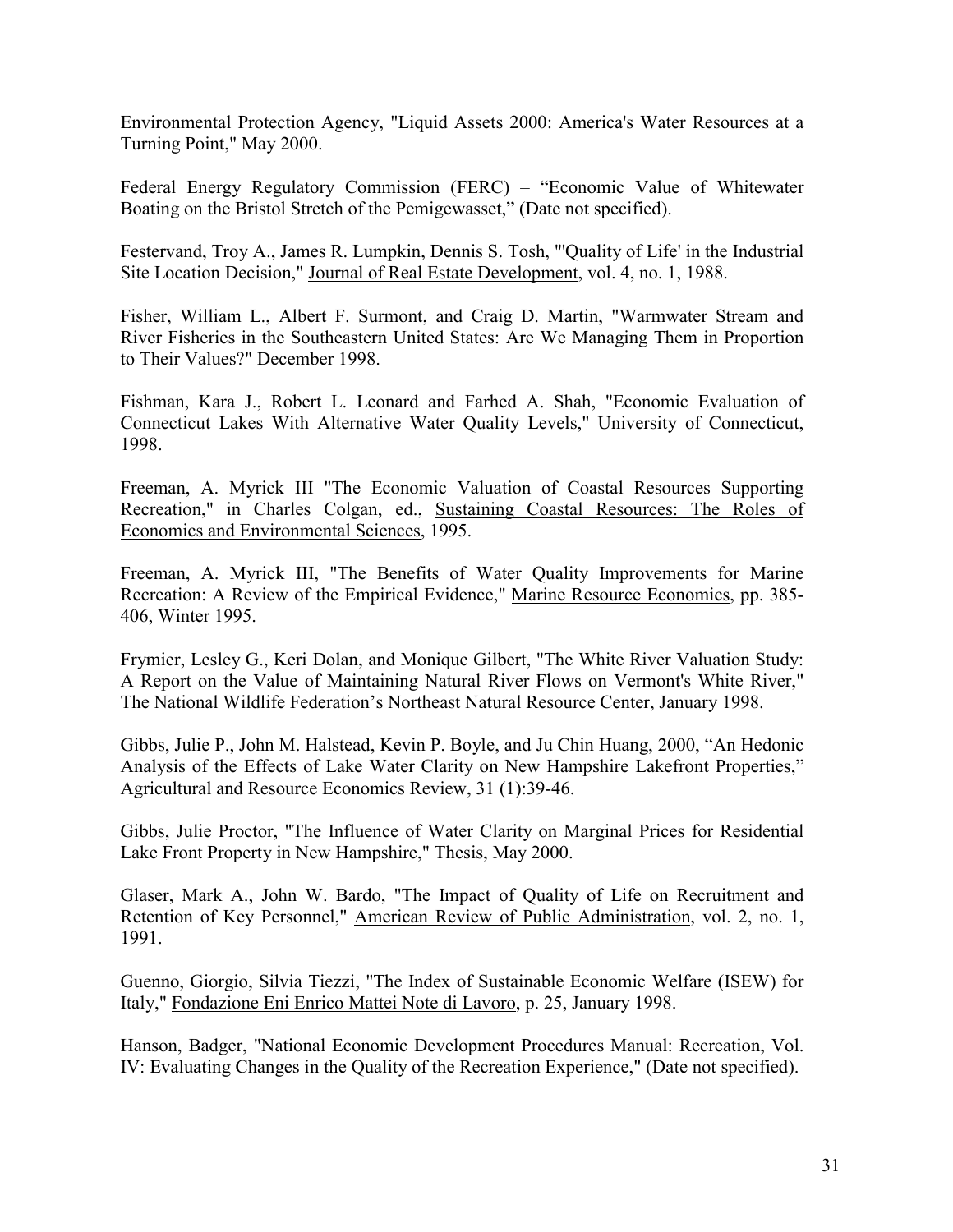Hayden, Gregory F., "Survey of Methodologies for Valuing Externalities and Public Goods," September 1989.

Hayes, Karen M. Timothy J. Tyrrell, Glen Anderson, "Estimating the Benefits of Water Quality Improvements in the Upper Narragansett Bay," Marine Resource Economics, pp. 75-85, Spring 1992.

Hushak, Dr. Leroy J., "Recreational Boating in Ohio: An Economic Impact Study." November 1999.

Institute for New Hampshire Studies, "New Hampshire Barometer for Spring 2000 (March, April and May)."

Institute for New Hampshire Studies, "New Hampshire Barometer for Summer 2000 (June, July and August)."

Institute for New Hampshire Studies, "New Hampshire Barometer for Fall 2000 (September, October and November)."

Institute for New Hampshire Studies, "New Hampshire Visitor Surveys 1999-2000 -- Overnight Visitors."

Institute for New Hampshire Studies, "International Travel to New Hampshire," 2000.

Institute for New Hampshire Studies, "Travel Economics Report," Fiscal Year 1998 (July 1, 1997 through June 30, 1998), June 1999.

Institute for New Hampshire Studies, "Travel Economics Report," Fiscal Year 2000, August 2001.

Institute for New Hampshire Studies, "Travel Economics Report - Executive Summary & Return on Investment Model," Fiscal Year 2000 (July 1, 1999 through June 30, 2000).

Institute for Water Resources, "Valuation of Lake Resources Through Hedonic Pricing," 1992.

Jepson, Edward J. Jr., "Grappling With the Complexity of Economic Development," Economic Development Review, vol. 12, no. 3, 1994.

Komanoff, Charles and Howard Shaw, "Drowning in Noise - Noise Costs of Jet Skis in America," A report for the Noise Pollution Clearinghouse, April 2000,  $3<sup>rd</sup>$  printing, June 2001.

King, Philip Ph.D., "The Fiscal Impact of Beaches in California," A Report Commissioned by the California Department of Boating and Waterways, September 1999.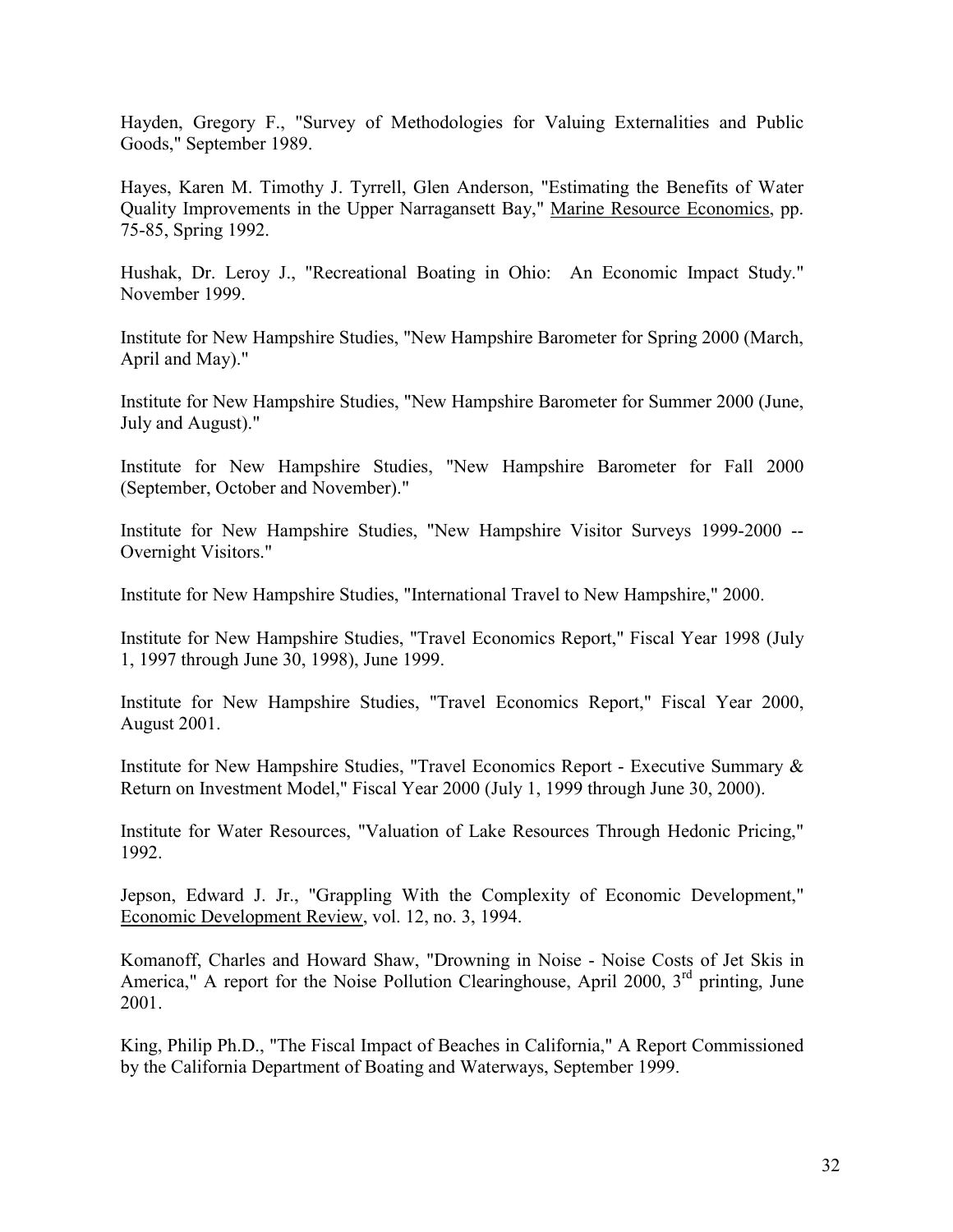Lau, R.S.M., Bruce E. May, "A Win-Win Paradigm for Quality of Work Life and Business Performance," Human Resource Development Quarterly, pp. 211-26, Fall 1998.

Lichty, Richard W., Michael E. McDonald, Charles F. Lamphear, "An Economic/Environmental Assessment Model for the Great Lakes: GLEAM," Journal of Regional Analysis and Policy, pp. 3-15, 1996.

Luke, Jeffrey S., "Managing economic development: A guide to state and local leadership strategies," pp. xxi, 275, 1988.

Maharaj, Vishwanie and Janet E. Carpenter, "The 1996 Economic Impact of Sport Fishing in the United States," American Sportsfishing Association, (Date not specified).

Maharaj, Vishwanie and Maria Athey, "Compendium of Sportfishing Statistics," American Sportfishing Association, June 1996.

Maine Audubon Society, "Valuing the Nature of Maine: A Bibliography," May 1996.

Maine Business Indicators, "The Economic Impact of Fishing, Hunting, and Wildlife Observation on Maine's Economy," vol. 37, no. 3:1-3, 1992

Maine Department of Conservation, "Maine State Comprehensive Outdoor Recreation Plans, Vols. I and II," 1993.

Maine Office of State Planning, "Background Paper: On the Economic Contribution of Maine's Natural Resource Industries," November 1994.

Maine Office of State Planning, "An Interim Report of the Great Ponds Task Force," 1994.

Maine Tourism Coalition, "The Economic Impact of Expenditures by Tourists on Maine Calendar Year 1991," 1992.

Manchester Water Works, letter from Ray Crane regarding average bills for residential, commercial and industrial customers.

Manchester Union Leader, "Invasive milfoil hits lake property values," August 13, 2001.

Max-Neef, Manfred, "Economic Growth and Quality of Life: A Threshold Hypothesis," Ecological Economics, 15 (2), pp. 115-18, November 1995.

Michael, Holly J., Kevin J. Boyle, and Roy Bouchard, "Water Quality [Clarity] Affects Property Prices: A Case Study of Selected Maine Lakes," February 1996.

Morgenstern, Richard D., "Economic Analyses at EPA: Assessing Regulatory Impact," Resources for the Future, pp. xii, 480, 1997.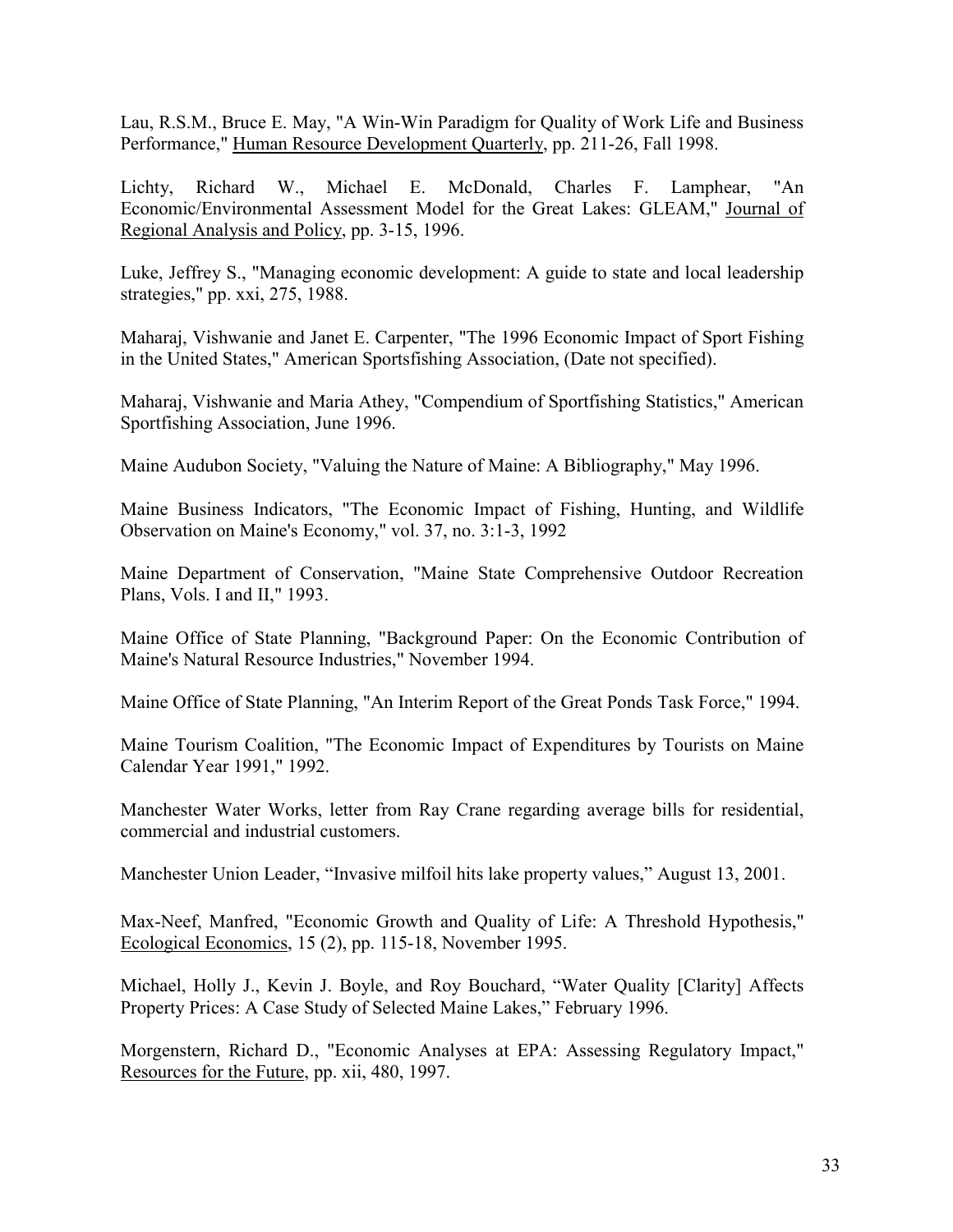National Marine Manufacturers Association, "1999 U.S. Recreational Boat Registration Statistics."

National Marine Manufacturers Association, Facts & Figures, (available at [www.nmma.org/indexleft.html\)](http://www.nmma.org/indexleft.html).

National Park Service, "Economic Impacts of Protecting Rivers, Trails, and Greenway Corridors - A Resource Book," 1995, Fourth Edition, Revised.

National Park Service, "Economic Benefits of Conserved Rivers: An Annotated Bibliography," June 2001.

National Recreation Lakes Study Commission, "Reservoirs of Opportunity," June 1999.

National Wildlife Federation's Northeast Natural Resource Center, "Wet, Wild, and Profitable: A Report on the Economic Value of Water-Based Recreation in Vermont," February 1997.

Needleman, Michael S. and Mary Jo Kealy, "Recreation Swimming Benefits of New Hampshire Lake Water Quality Policies: An Application Of A Repeated Discrete Choice Model," Agricultural and Resource Economics Review, 1995, Vol. 24 No. 1, pp. 78-87.

New Hampshire Department of Environmental Services, "Water User Registration and Reporting Program Database," Watershed Management Bureau, 2000.

New Hampshire Department of Environmental Services, Environmental Fact Sheet, Overview of Youth Recreation Camp Licensing Program, WD-WSEB-20-1, 2000.

New Hampshire Department of Environmental Services, 2000-2001 Licensed Youth Recreation Camps (spreadsheet).

New Hampshire Department of Environmental Services, Swim Beach Program - List of Active Beaches, 2001.

New Hampshire Department of Resource and Economic Development, Annual Attendance and Revenue Figures (for all state parks), Division of Parks and Recreation.

New Hampshire Department of Resource and Economic Development, Comparative Statement of Parks Retail Income 1997 - 2000, (spreadsheet).

New Hampshire Department of Resource and Economic Development, Comparative Statement of Parks Income 1997 - 2000, (spreadsheet).

New Hampshire Division of Parks and Recreation, Summer Total Day Use Attendance (spreadsheet), 2000.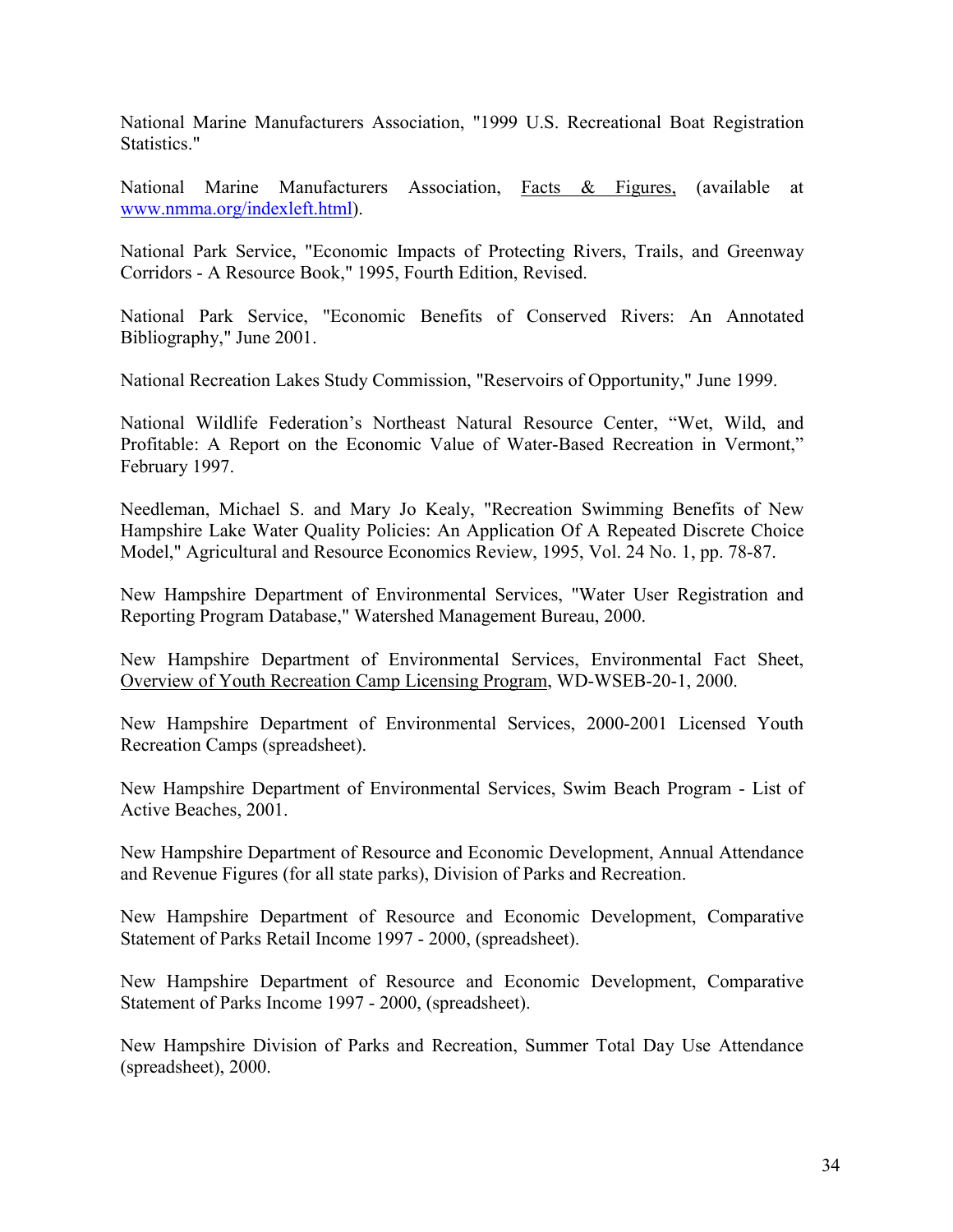New Hampshire Division of Parks and Recreation, Site Occupancy (spreadsheet), 2000.

New Hampshire Division of Parks and Recreation, "New Hampshire State Parks Map and Guide," (Date not specified).

New Hampshire Fish & Game Department, "New Hampshire Public Access Needs Assessment Statewide Summary Report," October 1998.

New Hampshire Fish & Game Department, "New Hampshire Freshwater Angler Survey," September 1996.

New Hampshire Lakes Association, "Lakeside: A Quarterly Publication of the New Hampshire Lakes Association (NHLA)," Vol. XI, No. 2, May 2001.

New Hampshire Office of State Planning, "Public Access Report for New Hampshire Lakes, Ponds and Rivers," April 2001.

New Hampshire Office of State Planning, "Public Access Program," June 1995.

New Hampshire Office of State Planning, List of each Towns' Lakes and Ponds, (Date not specified).

New Hampshire Office of State Planning, "Lakes & Great Ponds Report 1984-1985," Vol. 2: Report to the General Court, May 1985 (Select Pages).

New Hampshire Office of State Planning, "Public Access Plan for New Hampshire's Lakes, Ponds and Rivers," November 1991 (Select Pages).

New Hampshire Public Utilities Commission, "Water Company Annual Rates," November 2001.

Ozuna, Teofilo, Jr., Irma Adriana Gomez, "Estimating a System of Recreation Demand Functions Using a Seemingly Unrelated Poisson Regression Approach," Review of Economics and Statistics, pp. 356-60, May 1994.

Parsons, George R., Mary Jo Kealy, "Benefits Transfer in a Random Utility Model of Recreation," University of Delaware Department of Economics Working Paper *93-17,*  December 1993.

PSNH, "New Hampshire Economic Review 2000," October 2000.

Resource Systems Group, "The Economic Impact of Open Space in New Hampshire," Society for the Protection of New Hampshire Forests, January 1999.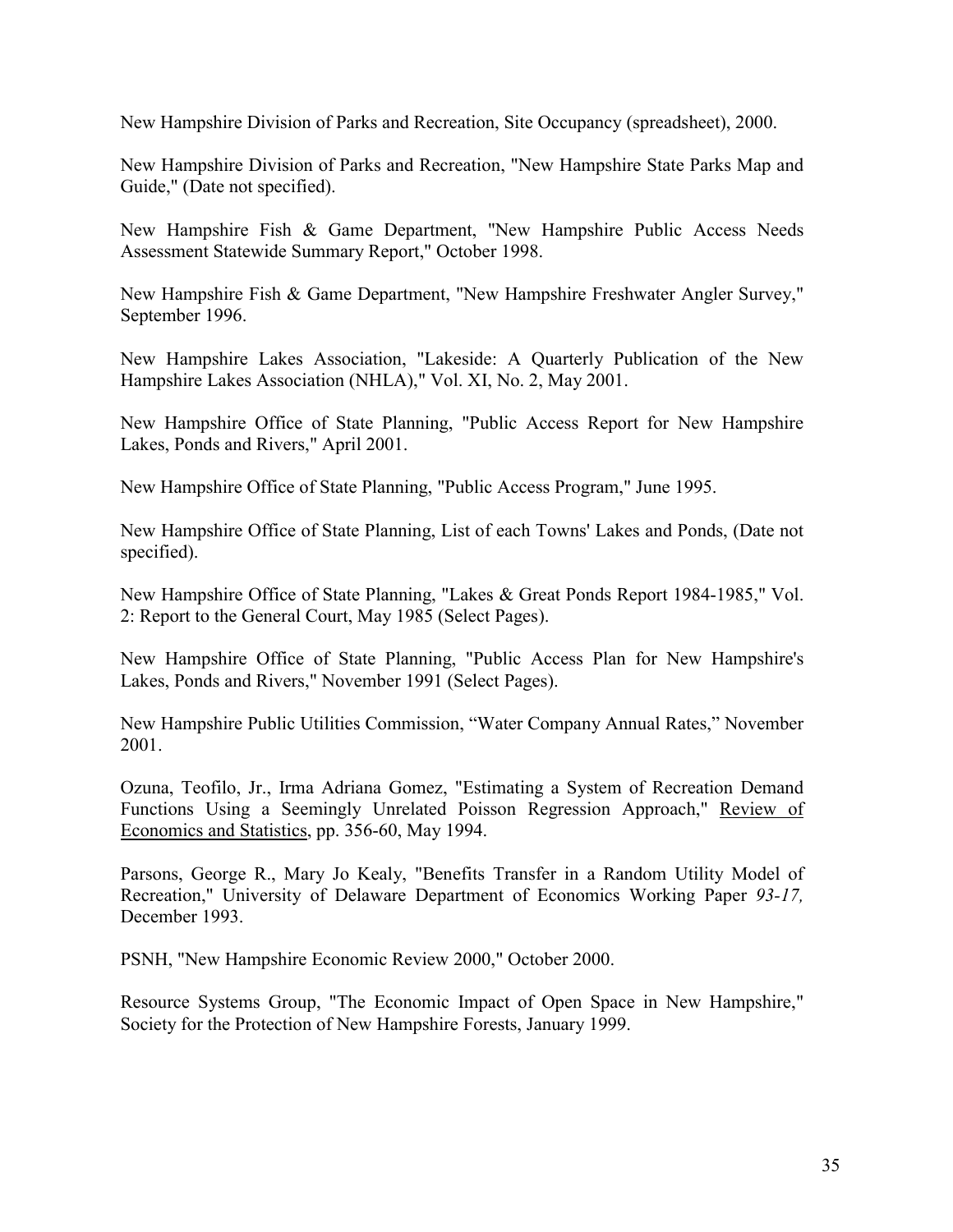Robertson, Robert A., "Assessment of Outdoor Recreation in New Hampshire '1997'*,"* Survey Responses, Department of Resource Economics and Development, University of New Hampshire, Fall 1997.

Robertson, Robert A., "Assessment of Outdoor Recreation in New Hampshire: A Summary Report," Department of Resource Economics and Development, University of New Hampshire, Fall 1997.

Robertson, Robert A., "Assessment of Snowmobiling in New Hampshire '1996' Summary and Recommendations," Tourism Planning and Development Program, Resource Administration and Management Program, Department of Resource Economics and Development, University of New Hampshire, August 1996.

Robertson, Rob and Laura Pfister, "Public Access to Lakes, Rivers and Ponds in New Hampshire: Summary of Critical issues, Conclusions, Recommendations, and Implementation Strategies," (Date not specified).

Segedy, James A., "How Important is 'Quality of Life' in Location Decisions and Local Economic Development?" *Dilemmas of Urban Economic Development: Issues in Theory and Practice,* Urban Affairs Annual Reviews, vol. 47, pp. 56-73, 1997.

Shapiro, Lisa K., "New Hampshire Comparative Risk Project Report on Economic Perspectives," Concord, New Hampshire, November 4, 1996.

Smith, Richard V., Steve Graves, Glynne Fichtner, and Judi Hart, "What's a River Worth? A Valuation Survey of the Ohio River Corridor," sponsored by The Ohio River Valley Water Sanitation Commission, The National Park Service, Rivers, Trails, and Conservation Assistance Program, and The Ohio River Basin Commission, June 1994.

Sohngen, Brent, "The Value of Lake Erie Beaches," Ohio State University, 1999.

Sport Fishing Institute, "Economic Impact of Sport Fishing in the United States," April 1994.

Squam Lakes Association "Squam Lakes Association Strategic Plan, Annual Results and Survey January 2000."

Squam Lakes Association, "Evaluation Of Shorefront Properties On The Squam Lakes," (spreadsheets), March 2001.

State Planning and Development Commission, "Resort Business in the Lakes Region Part II -- Motor Boating," Report of the Resort Business Committee, July 1945.

Steinnes, Donald N., "Measuring the Economic Value of Water Quality: The Case of Lakeshore Land," Annals of Regional Science, pp. 171-76, June 1992.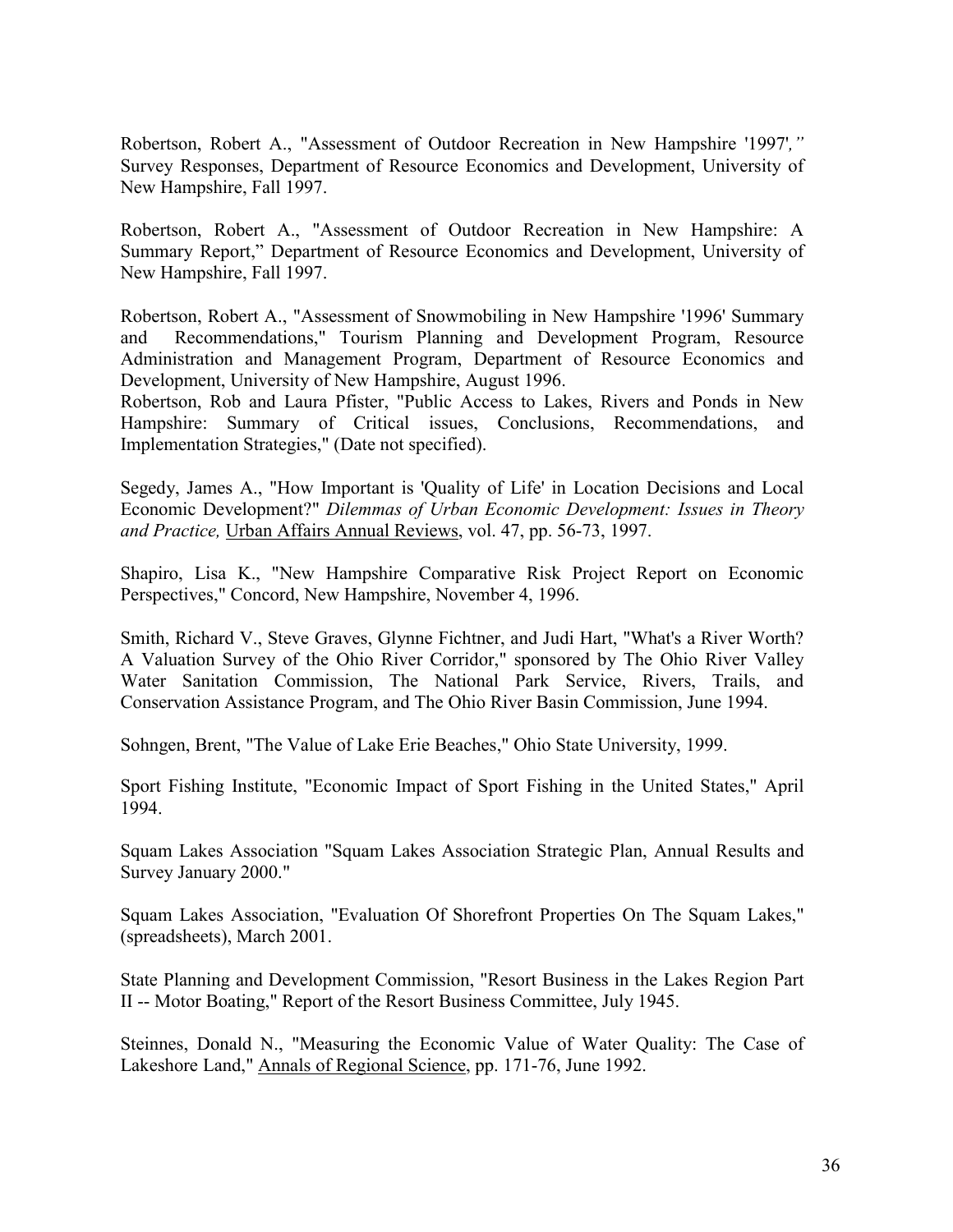Stoll, Bergstrom and Titre, Regional Valuation Models for Wetland Recreation Benefits, 1989.

Tessler, Steven, James G. Coles, and Karen M. Beaulieu, "Inventory of Selected Freshwater-Ecology Studies from the New England Coastal basins (Maine, New Hampshire, Massachusetts, Rhode Island), 1937-97.

Todd, Hank, "Importance of Lakes to Minnesota's Economy," October 1989.

Tudor, Lynne G., et al, "What Pollutants Matter for Consumers of Water Based Recreations?" June 15, 1999.

University of Connecticut and CT Department of Environmental Services, "How Much is a Lake Worth To You?" A Summary of an Economic Study, 1999.

University of Maine, "Sport Fishing Documentation Report," 1994.

University of Maine, "A Study of the Impact of Game and Nongame Species on Maine's Economy," 1990.

University of Maine, "Economic Values for and Uses of Maine's Inland Fish and Wildlife Resources," 1990.

University of Maine, "Benefits and Costs in Natural Resource Planning," 1989.

University of Maine, "Highlights from the 1989 Maine Wildlife Survey," 1991.

U.S. Army Corps of Engineers, "Development of Spending Profiles for Recreation Visitors to Corps of Engineers Projects," Final Report, August 1992.

U.S. Army Corps of Engineers, "Estimating the Local Economic Impacts of Recreation at Corps of Engineers Projects - 1996," August 1992.

U.S. Army Corps of Engineers, "A Summary of the National and State Economic Effects of the 1994 US Army Corps of Engineers Recreation Program," Final Report, February 1996.

U.S. Army Corps of Engineers, reports Published by the Natural Resources Research Program (NRRP) (see website: [www.wes.army.mil/el/elpubs/nrrp.html.](http://www.wes.army.mil/el/elpubs/nrrp.html))

U.S. Department of Agriculture, "Tourism and Outdoor Recreation - January 1979 - September 1991," 1991.